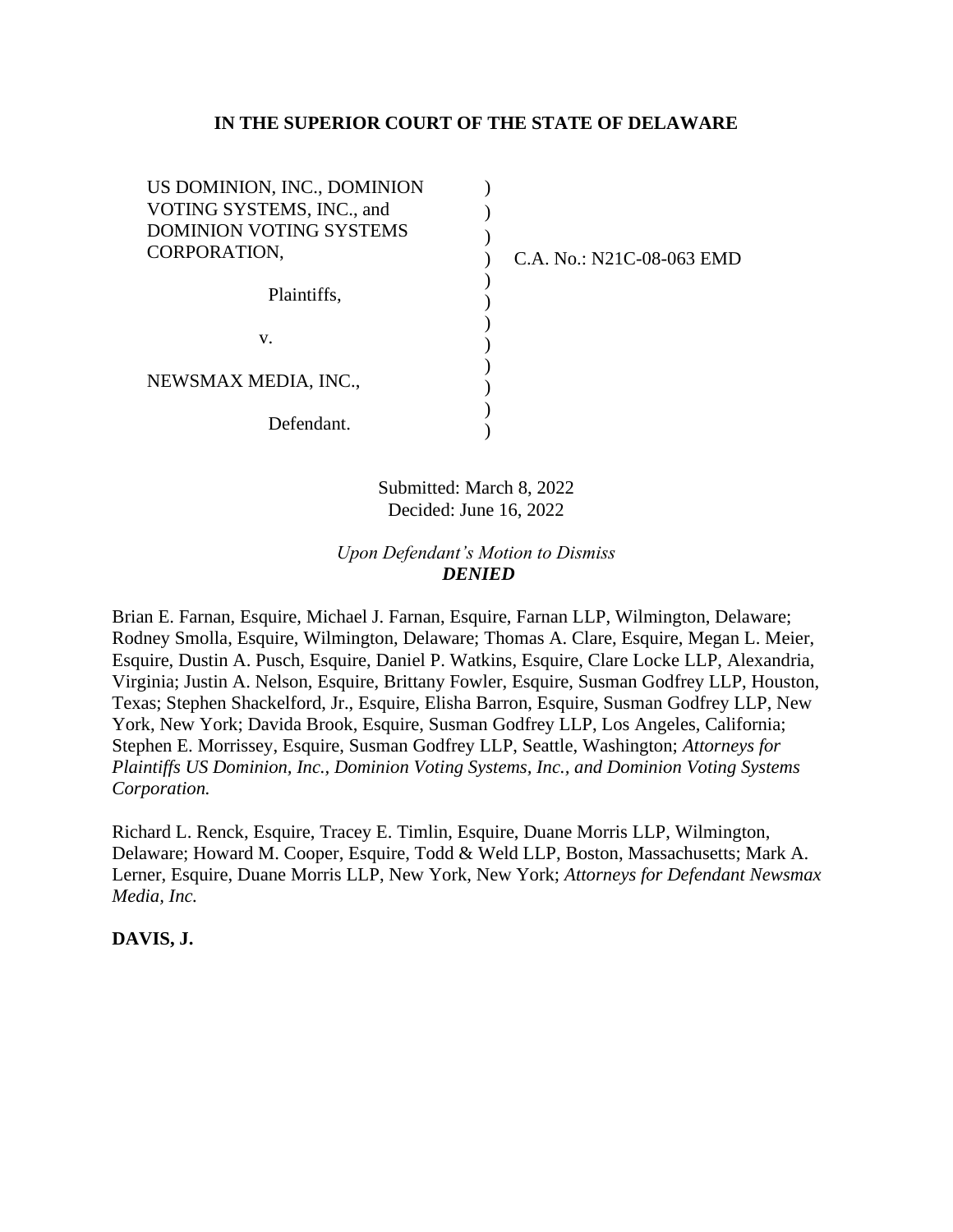## **I. INTRODUCTION**

This is a civil action involving a defamation claim. Plaintiffs US Dominion, Inc., Dominion Voting Systems, Inc. and Dominion Voting Systems Corporation (collectively "Dominion") allege that Defendant Newsmax Media Inc. ("Newsmax") published false and defamatory statements of fact about Dominion. Dominion claims that Newsmax's hosts intentionally provided a platform for guests that Newsmax knew would make such statements on the air. In addition, Dominion contends that Newsmax affirmed, endorsed, repeated, agreed with, and repeated those guests false and defamatory statements on the air, on Newsmax's websites, on Newsmax's social media accounts, and on Newsmax's other digital platforms and subscription services. Through its complaint (the "Complaint"), Dominion seeks punitive and economic damages for defamation *per se*. 1

On October 11, 2021, Newsmax moved to dismiss (the "Motion") the Complaint for failure to state a claim.<sup>2</sup> Dominion opposed the Motion on November 15, 2021.<sup>3</sup> On December 10, 2021, Newsmax filed a reply brief in support of the Motion.<sup>4</sup> The Court held a hearing on the Motion on March 8, 2022.<sup>5</sup> At the conclusion of the hearing, the Court took the Motion under advisement. This is the Court's decision on the Motion. For the reasons set forth below, the Motion is **DENIED**.

 $1$  D.I. No. 1.

<sup>2</sup> D.I. No. 21, Defendant's Opening Brief in Support of its Rule 12(b)(6) Motion to Dismiss for Failure to State a Claim (hereinafter, Mot.).

<sup>3</sup> D.I. No. 34, Plaintiffs' Brief in Opposition to Defendant's Rule 12(b)(6) Motion to Dismiss (hereinafter, Opp.).

<sup>4</sup> D.I. No. 39, Defendant's Reply Brief in Support of its Rule 12(b)(6) Motion to Dismiss for Failure to State a Claim (hereinafter, Reply).

 $<sup>5</sup>$  D.I. No. 45.</sup>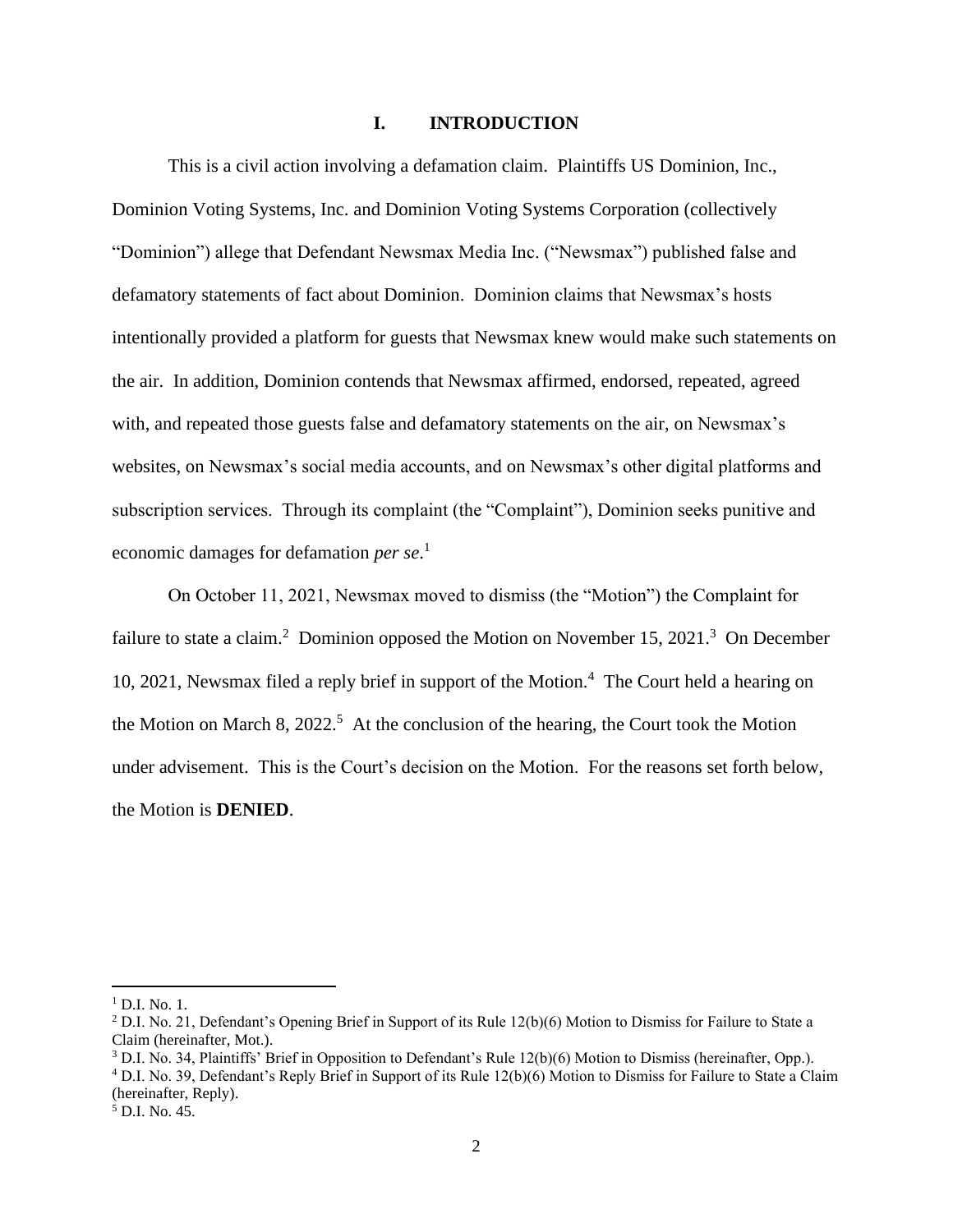## **II. BACKGROUND**

Unless otherwise indicated, the following facts are stated as alleged in the Complaint. For purposes of the Motion, the Court must view all well-pled facts alleged in the Complaint as true and in a light most favorable to Dominion.<sup>6</sup> As such, the Court will not necessarily use terms like "alleged facts" or "purported facts" throughout. Unless otherwise indicated, all facts used herein come from the Complaint. This section tracks the facts in the order alleged in the Complaint.

## **A. THE PARTIES**

US Dominion, Inc. is a Delaware corporation with its principal place of business in Colorado.<sup>7</sup> Dominion Voting Systems, Inc. is a Delaware corporation with its principal place of business in Colorado and has maintained an office in New York since July 2009.<sup>8</sup> Dominion Voting Systems Corporation is an Ontario corporation with its principal place of business in Toronto, Ontario.<sup>9</sup> Dominion Voting Systems, Inc. and Dominion Voting Systems Corporation are wholly owned subsidiaries of US Dominion, Inc.<sup>10</sup>

Newsmax is a Delaware corporation with its principal place of business in West Palm Beach, Florida.<sup>11</sup> Newsmax operates the Newsmax news channel, the website Newsmax.com, mobile apps for Apple and Android devices, and various social media accounts.<sup>12</sup>

<sup>6</sup> *See, e.g., Cent. Mortg. Co. v. Morgan Stanley Mortg. Cap. Holdings LLC*, 27 A.3d 531, 536 (Del. 2011); *Doe v. Cedars Acad., LLC*, 2010 WL 5825343, at \*3 (Del. Super. Oct. 27, 2010).

<sup>7</sup> Compl. ¶ 11. "It is majority-owned by a private equity firm whose principal place of business is in New York." *Id.* 8 *Id.* ¶ 12.

<sup>9</sup> *Id.* ¶ 13.

<sup>10</sup> *Id.* ¶¶ 12, 13.

 $11$  *Id.*  $\P$  14.

<sup>12</sup> *Id.*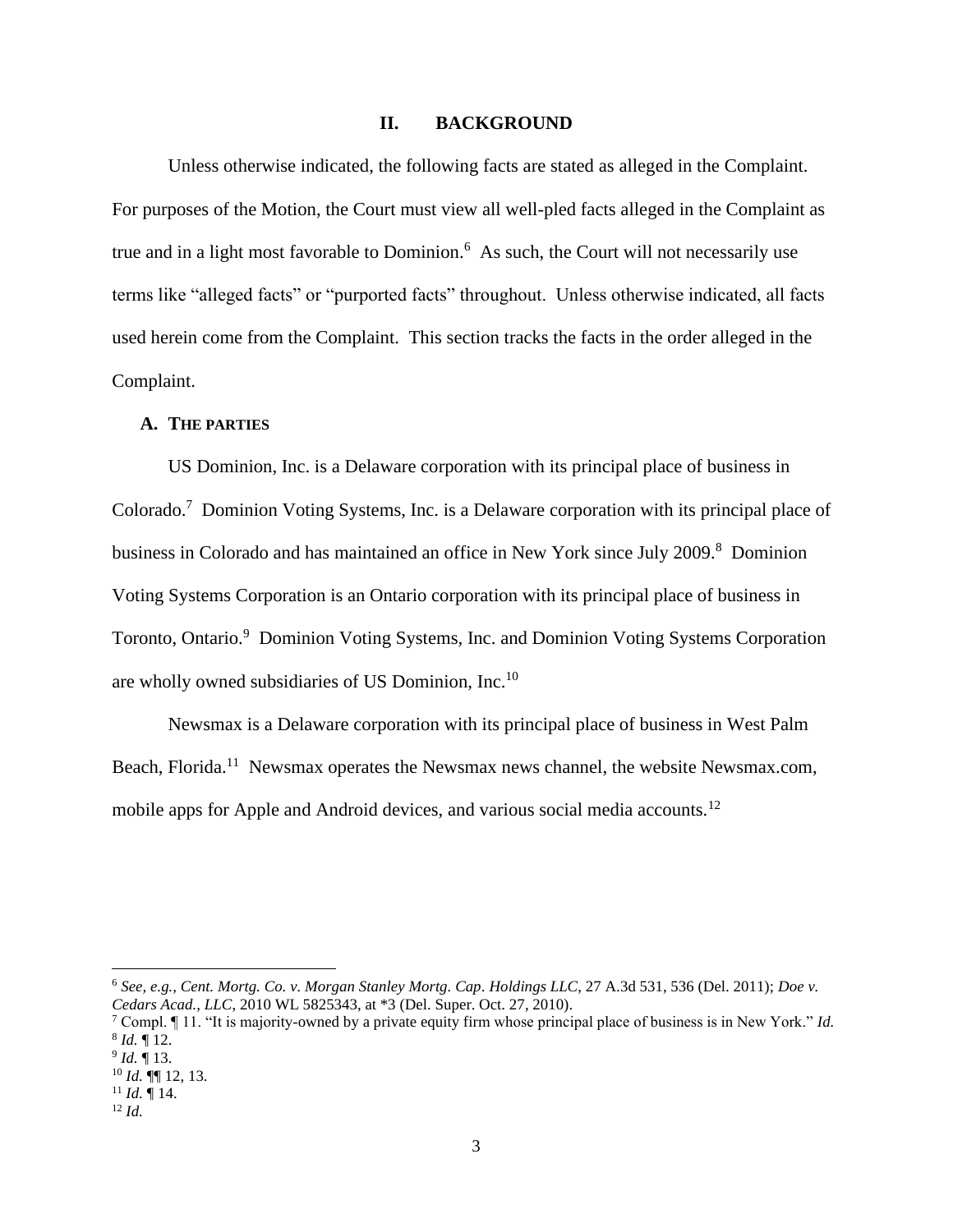## **B. RELEVANT NONPARTIES**

Christopher Ruddy is the Chief Executive Officer of Newsmax.<sup>13</sup> Mr. Ruddy is Newsmax's agent.<sup>14</sup> Mr. Ruddy "founded Newsmax in 1998 as a conservative news website" and launched the Newsmax cable television channel in 2014.<sup>15</sup>

Greg Kelly is the host of *Greg Kelly Reports*, which is broadcast from New York and airs weeknights on Newsmax TV.<sup>16</sup> Mr. Kelly is Newsmax's agent.<sup>17</sup> Mr. Kelly also hosts "The Greg Kelly Podcast" for Newsmax and "the Greg Kelly Show" on WABC radio.<sup>18</sup> Newsmax operates and exercises control over Mr. Kelly's Twitter account (@gregkellyusa).<sup>19</sup>

Grant Stinchfield is the host of *Stinchfield* which airs weeknights on Newsmax TV.<sup>20</sup> Mr. Stinchfield is Newsmax's agent.<sup>21</sup> Mr. Stinchfield also hosts the radio show "The Stinchfield Report" on KLIF/570 AM and runs the website GrantsRant.com.<sup>22</sup> Newsmax operates and exercises control over Mr. Stinchfield's Twitter account ( $@$ stinchfield1776).<sup>23</sup>

Emerald Robinson appears regularly on Newsmax TV and serves as Newsmax's White House correspondent.<sup>24</sup> Ms. Robinson is Newsmax's agent.<sup>25</sup> Newsmax operates and exercises control over Ms. Robinson's Twitter account ( $@$ EmeraldRobinson).<sup>26</sup>

<sup>13</sup> *Id.* ¶ 15. <sup>14</sup> *Id.* <sup>15</sup> *Id.* <sup>16</sup> *Id.* ¶ 16. <sup>17</sup> *Id.* <sup>18</sup> *Id.* <sup>19</sup> *Id.*  <sup>20</sup> *Id.* ¶ 17. <sup>21</sup> *Id.*  $^{22}$  *Id.* <sup>23</sup> *Id.* <sup>24</sup> *Id.* ¶ 18. <sup>25</sup> *Id.* <sup>26</sup> *Id.*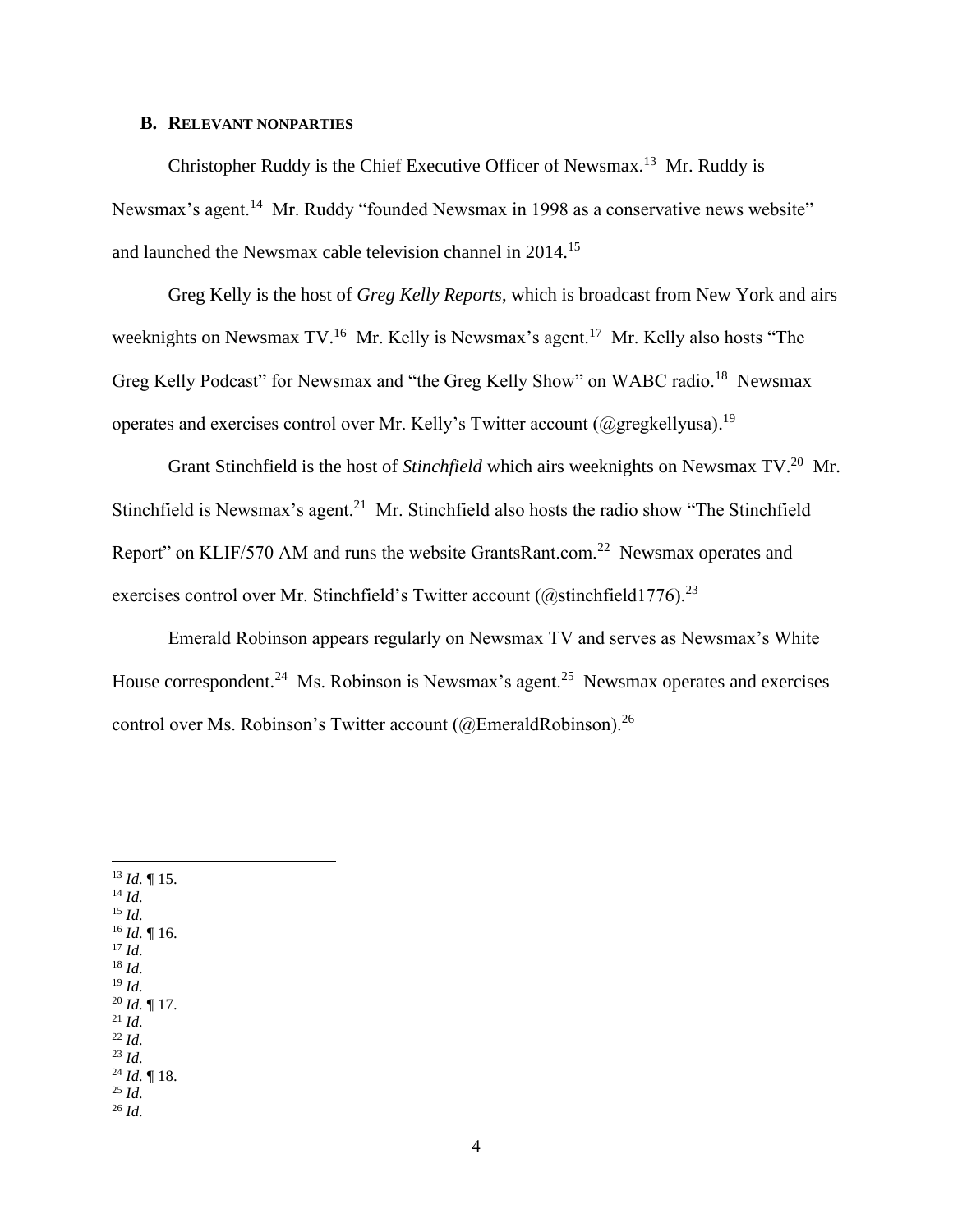Sidney Powell is an attorney that briefly pursued litigation challenging the 2020 Presidential Election.<sup>27</sup> All of that litigation was summarily dismissed by December 9, 2020.<sup>28</sup> Ms. Powell was also the attorney for Michael Flynn, who she sought to have former President Trump pardon.<sup>29</sup> Newsmax repeatedly hosted and replayed Ms. Powell after the 2020 Presidential Election.<sup>30</sup>

Rudolph Giuliani, the former mayor of New York City, is a YouTube podcast host, radio show host and attorney to President Donald Trump and the Trump Campaign.<sup>31</sup> Newsmax broadcast false statements by Mr. Giuliani in the weeks following the 2020 Presidential Election.<sup>32</sup> On June 24, 2021, New York suspended Mr. Guiliani's law license.<sup>33</sup> On July 7, 2021, Washington, D.C. suspended Mr. Guiliani's law license as well.<sup>34</sup>

Michael Lindell is the founder and CEO of My Pillow, Inc. ("MyPillow"), one of Newsmax's biggest sponsors.<sup>35</sup> Newsmax invited Mr. Lindell to appear on air, where he repeated conspiracy theories about the 2020 Presidential Election and lies about Dominion.<sup>36</sup> Dominion filed a defamation lawsuit against Mr. Lindell on February 22, 2021 related to a series of "docu-movies" about Dominion.<sup>37</sup>

Dick Morris is a political commentator and was a regular Newsmax contributor, until February 2021 when he began appearing on his own show on Newsmax called *Dick Morris* 

- <sup>30</sup> *Id.*
- <sup>31</sup> *Id.* ¶ 20.
- <sup>32</sup> *Id.*
- <sup>33</sup> *Id.*  <sup>34</sup> *Id.*
- <sup>35</sup> *Id.* ¶ 21.
- <sup>36</sup> *Id.*
- <sup>37</sup> *Id.*

<sup>27</sup> *Id.* ¶ 19.

<sup>28</sup> *Id.*

<sup>29</sup> *Id.* Former President Trump did pardon Mr. Flynn on November 25, 2020. *Id.*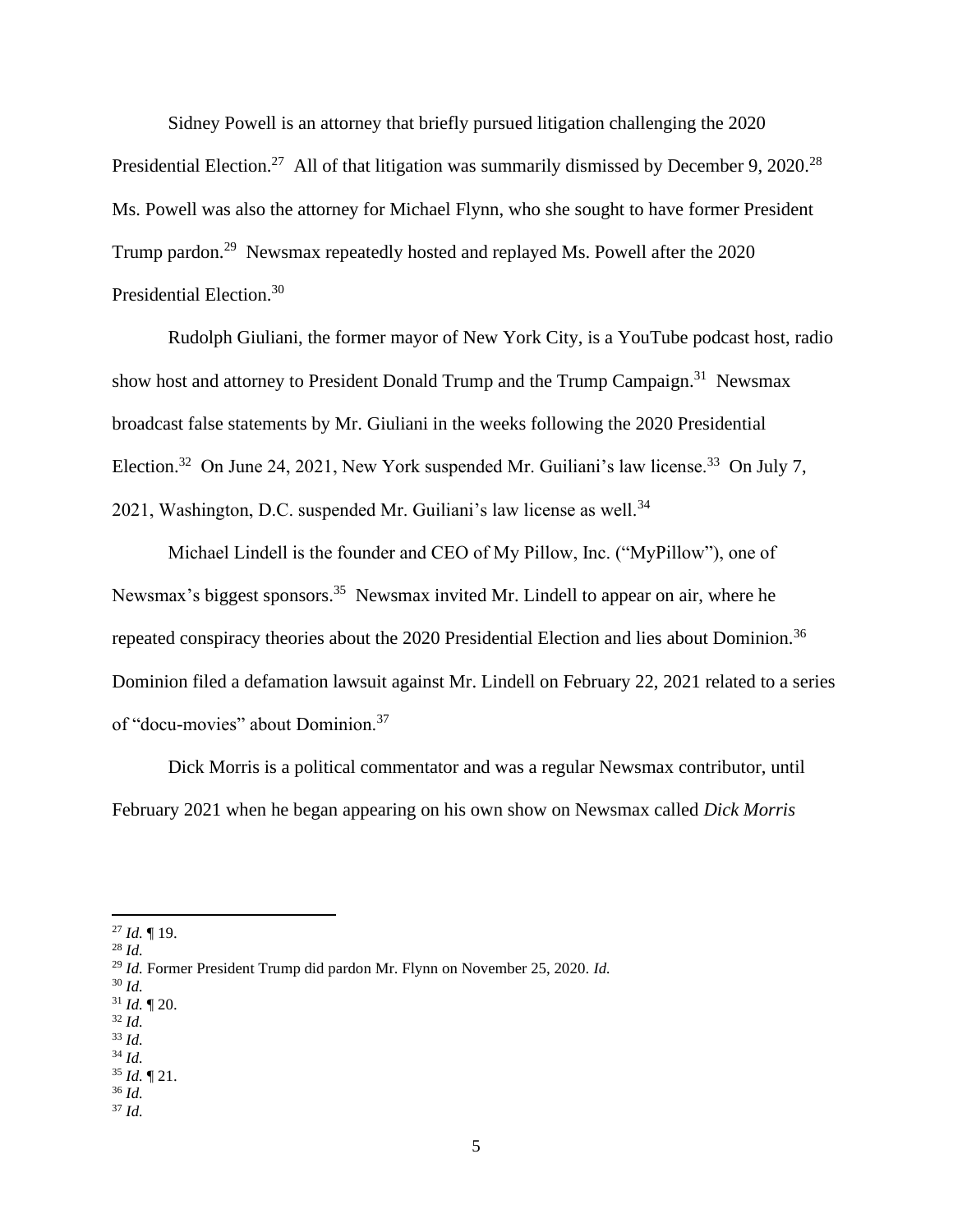*Democracy*. 38 Mr. Morris was fired from his role on President Bill Clinton's campaign in 1996 and has been previously criticized for "crossing journalistic ethical lines by 'accepting paid advertisements' on his personal website 'from candidates that he discussed on the air at Fox."<sup>39</sup> Newsmax manages Mr. Morris's email list.<sup>40</sup>

Patrick Byrne is the former CEO of the internet discount retailer Overstock.com.<sup>41</sup> Mr. Byrne appeared as an "expert" on Newsmax to discuss Dominion and the 2020 Presidential Election.<sup>42</sup> Mr. Byrne was previously ordered to pay approximately \$1 million in a defamation judgment for falsely accusing a Canadian businessman of being connected to "Osama bin Laden's favorite financier," the Colombian drug cartel, the Russian mafia, and al Qaeda's Golden Chain.<sup>43</sup>

In August 2020, Mr. Byrne publicly admitted that he believed the 2020 Presidential Election was going to be rigged, referring to this narrative as the "last act".<sup>44</sup> Mr. Byrne claims that a series of alleged experiences with the FBI tipped him off that the 2020 Presidential election would be rigged back in August 2020.<sup>45</sup> In August 2020, Mr. Byrne set out to hire a group he calls the "Bad News Bears" to "reverse-engineer" the supposed election-rigging.<sup>46</sup> As

- <sup>40</sup> *Id.*
- <sup>41</sup> *Id.* ¶ 23.  $42$  *Id.*
- <sup>43</sup> *Id.*
- <sup>44</sup> *Id.* ¶ 24.
- 

<sup>38</sup> *Id.* ¶ 22.

<sup>39</sup> *Id.*

<sup>&</sup>lt;sup>45</sup> *Id.*  $\P$  27. Mr. Byrne resigned his board seat and position as CEO of Overstock in August 2019 after his affair with now-notorious Russian agent, Maria Butina was revealed, and Overstock was unable to renew its insurance policy if Mr. Byrne remained in charge. *Id.* ¶¶ 23, 24. Butina was sentenced to 18 months in prison after being indicted by federal prosecutors for trying to infiltrate powerful political circles in the United States at the direction of the Russian government. *Id.* Mr. Byrne claimed that he was directed by the FBI to engage in a romantic relationship with Butina, a claim that the FBI has denied and called "absolutely ludicrous." *Id.*  $\P$  25. As early as October 6, 2020, Mr. Byrne made public claims on his personal blog and in media appearance that he was instructed by the FBI to quit his affair with Butina and instructed to facilitate an \$18 million bribe of Hillary Clinton, which Mr. Byrne claims to have done on January 14, 2016. *Id.* ¶ 26. <sup>46</sup> *Id.* ¶ 27.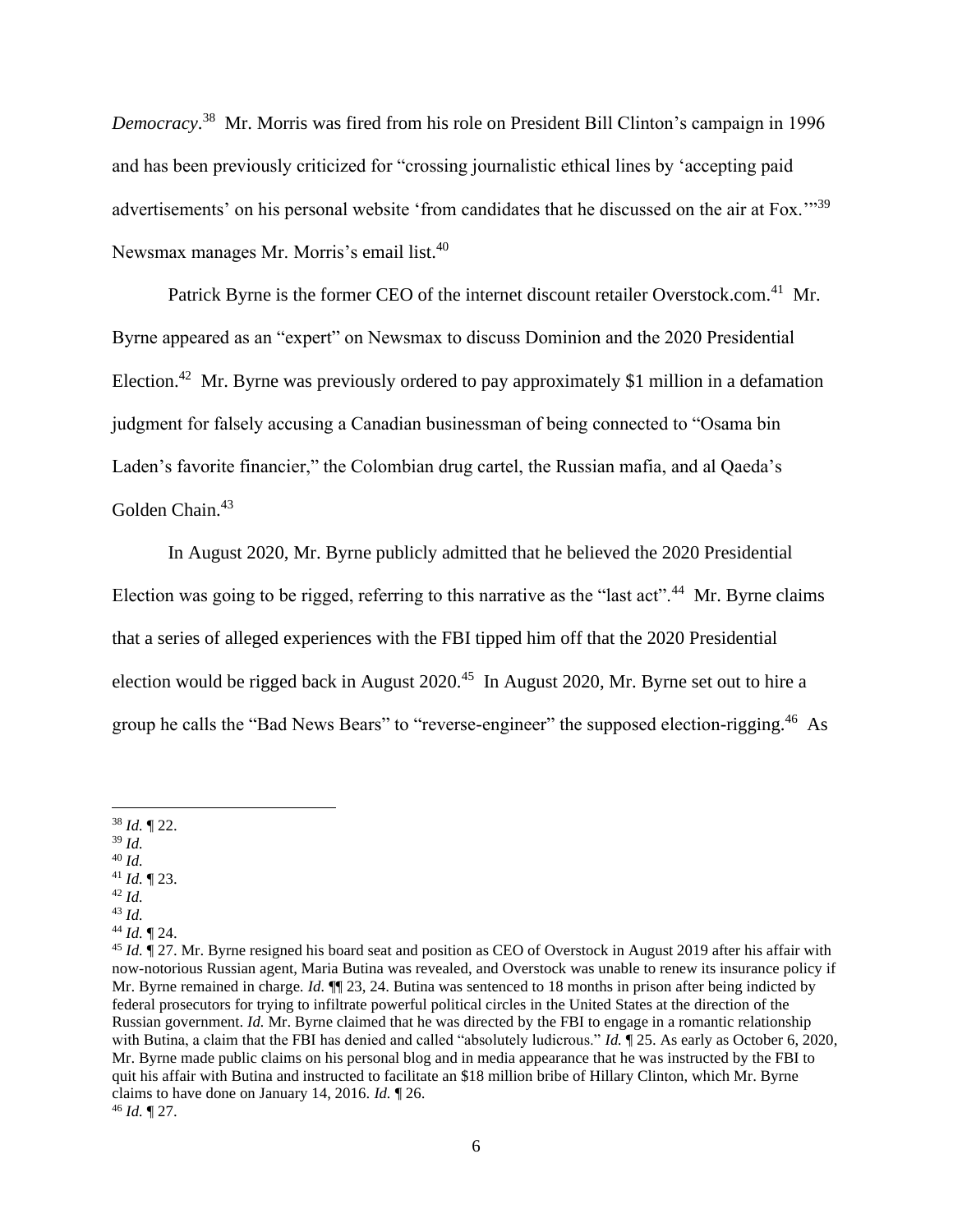part of his "Bad News Bears" efforts, Mr. Byrne funded and worked with Russell Ramsland, accusing Dominion of rigging the 2018 Dallas election.<sup>47</sup>

Mr. Byrne also worked with Mr. Ramsland's team to create a so-called "forensic report" about the 2020 vote in Antrim County, Michigan.<sup>48</sup> Mr. Byrne worked with Mr. Lindell by sending him documents after he lost access to former President Trump and served as CEO of Defending the Republic, an organization launched by Ms. Powell to help fund her efforts to accuse Dominion of rigging the 2020 Presidential Election.<sup>49</sup> Mr. Byrne has also partnered with OAN, Sidney Powell, and others to fund the sham election audit in Arizona.<sup>50</sup> Mr. Byrne published a book and a feature film, both titled *The Deep Rig*, in which he also claims that Dominion rigs elections.<sup>51</sup> "[I]n anticipation of the U.S. Supreme Court declining to hear a case seeking to throw out the 2020 election results, [Mr.] Byrne [] claimed in early December 2020 that Chief Justice John Roberts 'may be compromised,' because his name according to [Mr.] Byrne appears on the flight manifest of the notorious Jeffrey Epstein's private jet."<sup>52</sup>

Russell Ramsland is a failed Republican congressional candidate and author of the purportedly independent "report" on the election results in Antrim County, Michigan.<sup>53</sup> Mr. Ramsland has publicly touted numerous conspiracy theories involving George Soros and election rigging.<sup>54</sup> Newsmax broadcast Mr. Ramsland and promoted his Antrim County report.<sup>55</sup>

<sup>47</sup> *Id.* 

<sup>&</sup>lt;sup>48</sup> *Id.* The report falsely accused Dominion of switching votes in Antrim County to Joe Biden from Donald Trump. *Id.*

<sup>49</sup> *Id.* 

<sup>50</sup> *Id.* ¶ 29.

<sup>51</sup> *Id.* 

<sup>52</sup> *Id.* ¶ 30.

<sup>53</sup> *Id.* ¶¶ 31, 34.

<sup>54</sup> *Id.* ¶ 31. Mr. Ramsland claims "that George Soros—who was born in 1930—helped form the 'Deep State' in Nazi Germany in the 1930s along with President George H.W. Bush's father, the Muslim Brotherhood, and 'leftists.'" *Id.*  <sup>55</sup> *Id.*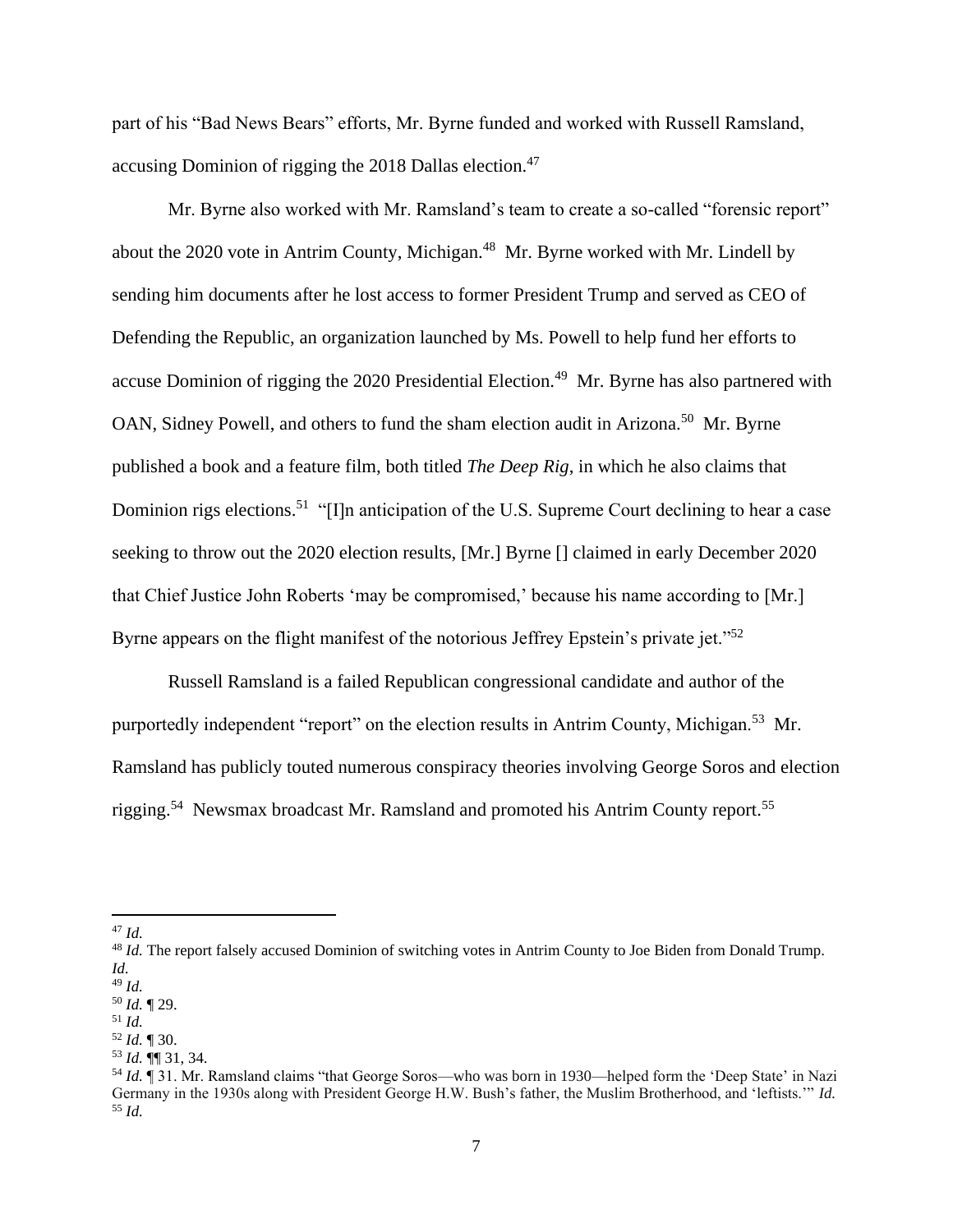Fox News Network and Fox Corporation (collectively "Fox") is the self-described "most watched television news channel" controlled by Lachlan and Rupert Murdoch.<sup>56</sup> Fox is a competitor of Newsmax.<sup>57</sup>

One America News Network ("OAN") is a television news channel controlled by the Herring family.<sup>58</sup> OAN is a competitor of Newsmax.<sup>59</sup>

The Cybersecurity and Infrastructure Security Agency ("CISA") was the agency in charge of overseeing online security for the 2020 election.<sup>60</sup> Christopher Krebs was director of the CISA until former President Trump fired him.<sup>61</sup>

## **C. DOMINION VOTING SYSTEMS**

Dominion's voting systems are certified under U.S. Election Assistance Commission ("EAC") standards.<sup>62</sup> Independent testing laboratories accredited by the EAC review and test Dominion's voting systems and the systems are designed to be auditable.<sup>63</sup> Dominion's systems include paper ballot backup to verify results.<sup>64</sup>

Dominion contracts with state and local governments to provide voting systems and services.<sup>65</sup> These contracts typically have multi-year terms and range in value from tens of thousands of dollars to over a hundred million dollars.<sup>66</sup> Dominion's contracts are historically

<sup>56</sup> *Id.* ¶ 35. <sup>57</sup> *Id.* <sup>58</sup> *Id.* ¶ 36. <sup>59</sup> *Id.* <sup>60</sup> *Id.* ¶ 52. <sup>61</sup> *Id.* ¶¶ 52, 108. <sup>62</sup> *Id.* ¶ 39. <sup>63</sup> *Id*. <sup>64</sup> *Id.* <sup>65</sup> *Id.* ¶ 43. <sup>66</sup> *Id.*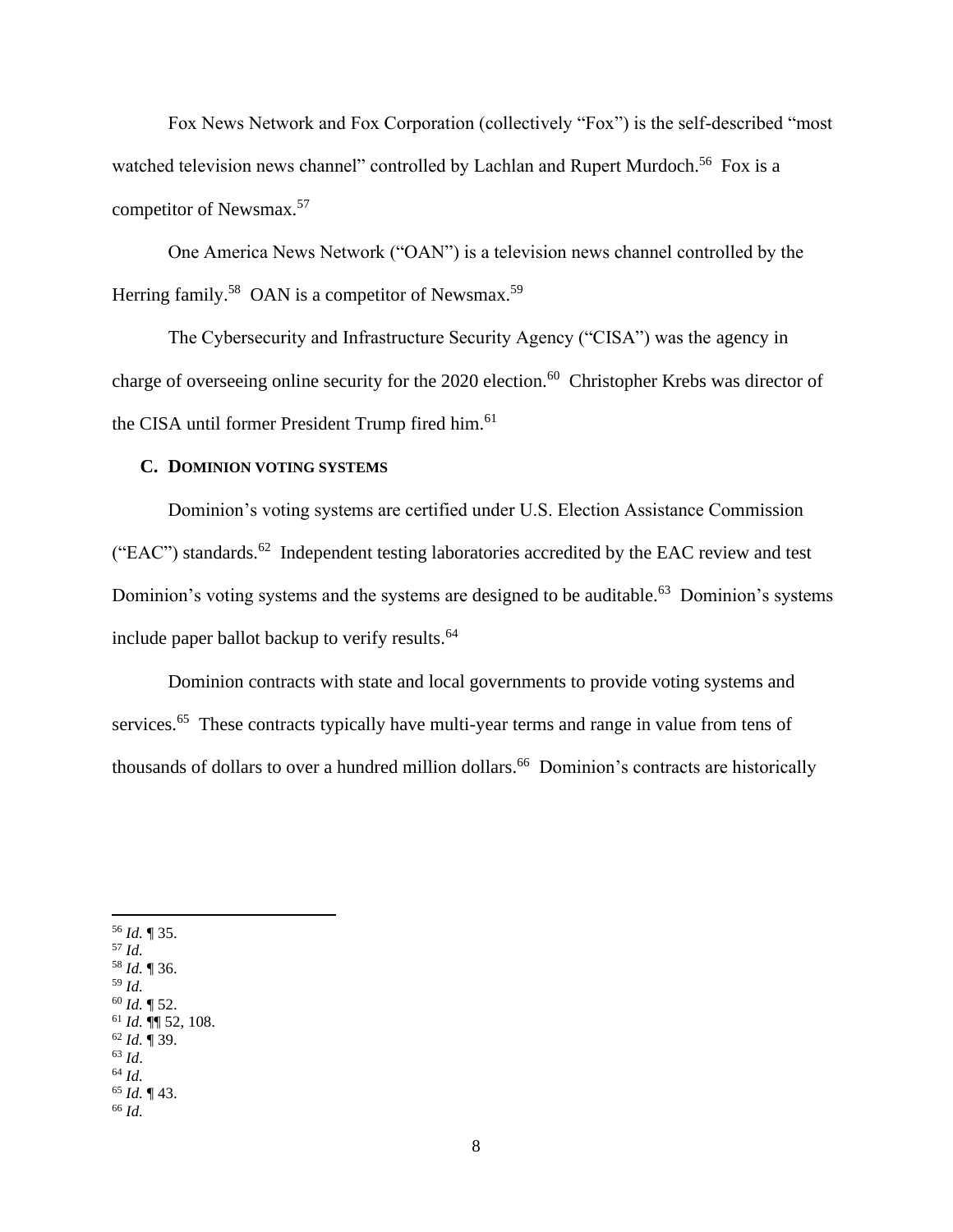long-term with high renewal rates. $67$  As of the 2020 election, Dominion provided voting machine technology in over 28 states including, the more than 50 New York counties.<sup>68</sup>

## **D. NEWSMAX COURTS FOX VIEWERS.**

Newsmax was an early supporter of former President Trump before he ran for office.<sup>69</sup> Newsmax founder and CEO, Mr. Ruddy, is a long-time friend of former President Trump and credits former President Trump with giving Newsmax "legitimacy" back in 2011.<sup>70</sup> Prior to the 2020 election, former President Trump would criticize Fox for what he perceived as insufficient support. $71$ 

Leading up to the 2020 election, Newsmax reported that election officials expected record mail-in voting because of coronavirus pandemic concerns.<sup>72</sup> Newsmax also reported that mail-in voting was widely expected to favor Democrats because prominent Republicans, including former President Trump, consistently encouraged supporters to avoid voting by mail.<sup>73</sup> Newsmax's pre-election stories adopted former President Trump's narrative that he could only lose the election if voting fraud occurred.<sup>74</sup> On October 14, 2020, Newsmax hosted former President Trump on the *Greg Kelly Reports*. 75 Host, Greg Kelly, asked former President Trump his plans to combat election fraud to which former President Trump claimed that the election was already "a rigged deal."<sup>76</sup>

<sup>67</sup> *Id.*

- <sup>68</sup> *Id.*
- <sup>69</sup> *Id.* ¶ 48.
- $70$  *Id.* <sup>71</sup> *Id.* ¶ 49.
- <sup>72</sup> *Id.* ¶ 53.
- <sup>73</sup> *Id.*
- <sup>74</sup> *Id.* ¶ 55.
- <sup>75</sup> *Id.*
- <sup>76</sup> *Id.*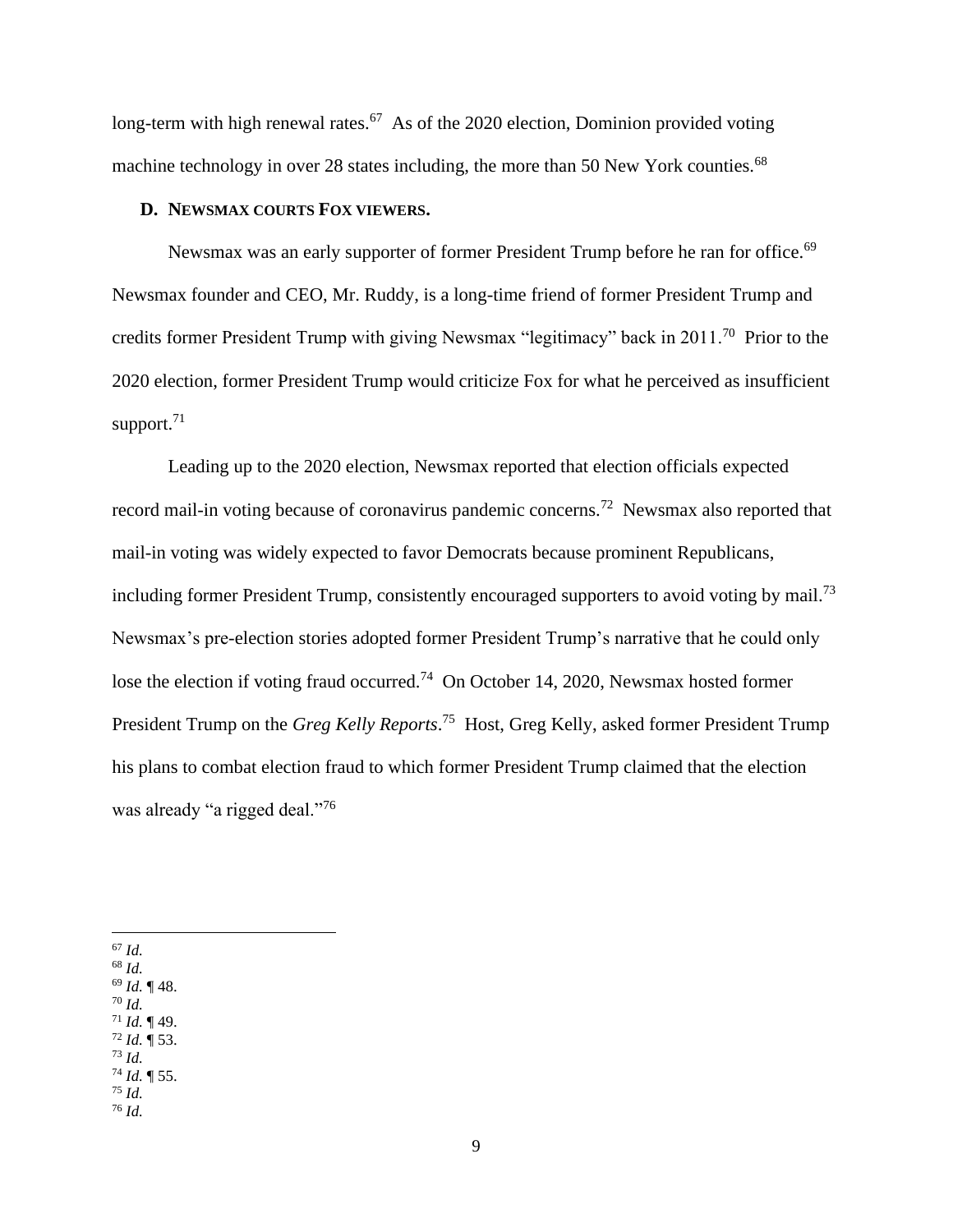Newsmax capitalized on the perception that Fox was not supportive of former President Trump in the lead up to the 2020 election.<sup>77</sup> In September 2020, Newsmax criticized Fox host Chris Wallace's moderating of the first presidential debate, reporting that he "let Biden get off easy."<sup>78</sup> Further, in late October 2020, Newsmax through its online platform, criticized a Fox poll indicating that former President Trump was trailing Biden in the polls.<sup>79</sup>

On election day, Mr. Ruddy positioned "Newsmax to become the landing spot for former Trump supporters who were dissatisfied with the election results and with Fox."<sup>80</sup> Mr. Ruddy asserted that Fox might bear responsibility if former President Trump lost.<sup>81</sup> When interviewed by Newsmax host Michael Berry, Mr. Ruddy stated: "I am shocked about what Fox News has done . . . I think if Trump loses and it's a close election, blame Chris Wallace and Fox News."<sup>82</sup>

Newsmax called Florida for former President Trump early in the evening before other news networks, including Fox.<sup>83</sup> The White House noticed that Newsmax called Florida first and in response, Andrew Giuliani—special assistant to former President Trump and Rudolph Giuliani's son—appeared on Newsmax from the White House lawn and stated: "We have Newsmax on every single TV at the White House."<sup>84</sup> Newsmax published this story on its website and across its social media platforms.<sup>85</sup>

Fox was the first major news network to project that former President Trump had lost the battleground state of Arizona.<sup>86</sup> Former President Trump was reportedly "fuming" when he

<sup>77</sup> *Id.* ¶ 56.

- <sup>78</sup> *Id.*
- <sup>79</sup> *Id.*
- <sup>80</sup> *Id.* ¶ 57. <sup>81</sup> *Id.*
- <sup>82</sup> *Id.*
- <sup>83</sup> *Id.* ¶ 58.
- <sup>84</sup> *Id.*
- <sup>85</sup> *Id.*

<sup>86</sup> *Id.* ¶ 59.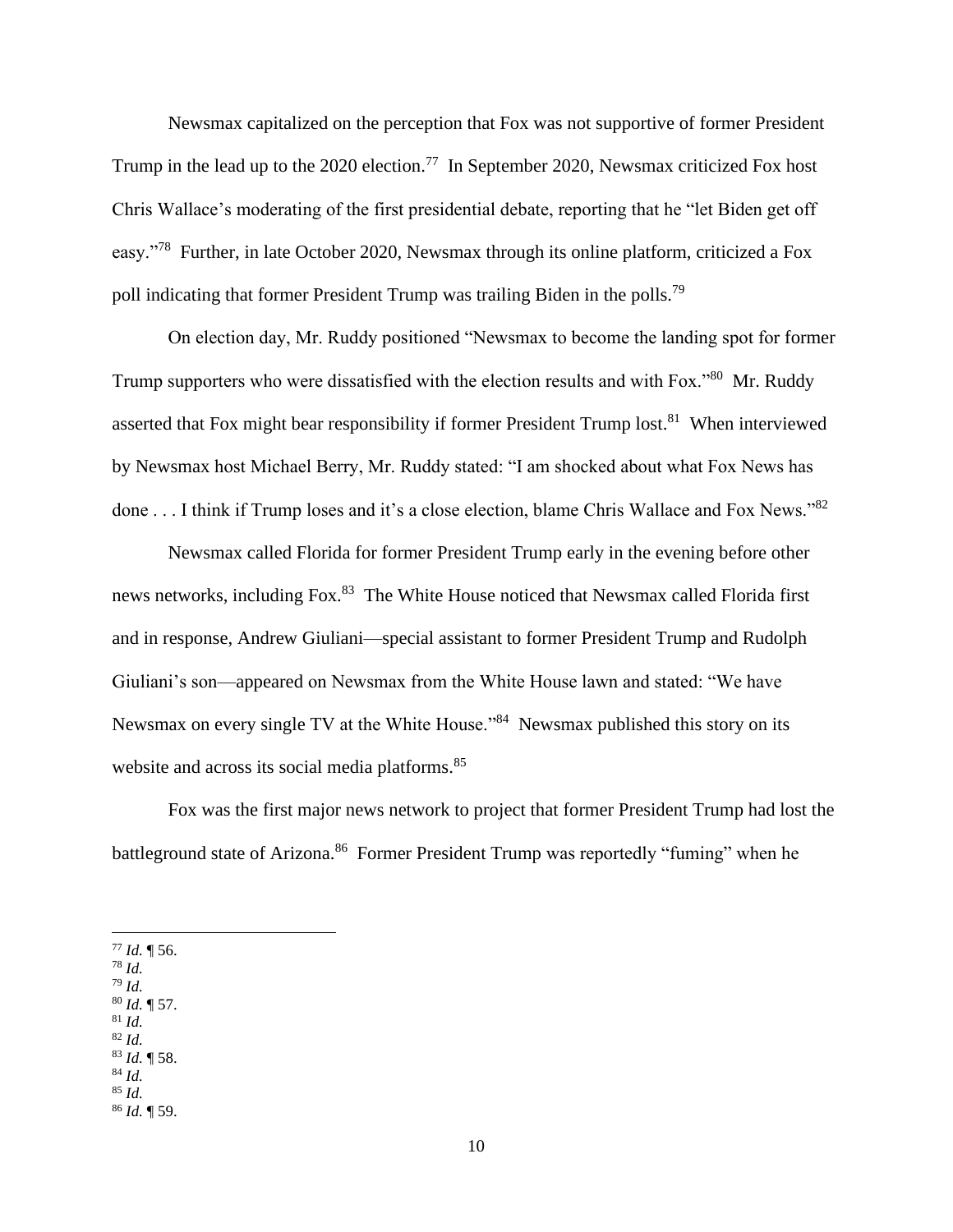learned that Fox had called Arizona for President Biden.<sup>87</sup> Shortly after, Jared Kushner, former President Trump's son-in-law, called Fox founder and Chairman Rupert Murdoch to complain.<sup>88</sup> Numerous former President Trump supporters including his political advisor, Jason Miller, and Republican National Committee spokesperson Liz Harrington, took to social media to disparage Fox.<sup>89</sup> In response to this criticism against Fox, Newsmax refused to call Arizona.<sup>90</sup> This resulted in a spike in Newsmax's ratings on Election night and social media support encouraging Fox viewers to tune into Newsmax instead.<sup>91</sup>

## **E. NEWSMAX REFUSES TO CALL THE ELECTION AND CONTINUES TO COURT FOX VIEWERS.**

In the days after the election, Newsmax refused to admit that former President Trump would likely lose the election and vague claims of election fraud began to emerge.<sup>92</sup> Numerous news outlets, federal, <sup>93</sup> state, and local officials released statements confirming that vote tallies were accurate and that the election was not rigged.<sup>94</sup> Despite initial reports of vote reporting errors in Antrim County, Michigan—a jurisdiction that used Dominion voting machines for the election—election officials quickly confirmed that the reporting error was caused by human error and not by Dominion voting machines.<sup>95</sup> On November 7, 2020, the Associated Press reported that Dominion was not responsible for the human error in Antrim County, Michigan.<sup>96</sup>

<sup>87</sup> *Id.* ¶ 60.

<sup>88</sup> *Id.*

<sup>89</sup> *Id.* ¶¶ 60-61.

<sup>90</sup> *Id.* ¶ 62.

<sup>91</sup> *Id.* ¶¶ 63-68.

<sup>92</sup> *Id.* ¶ 69.

<sup>93</sup> On November 7, 2020, Chris Krebs, the head of the CISA tweeted "Seeing #disinfo that some isolated voting day issues are tied to some nefarious election hacking and vote manipulation operations. Don't fall for it and think twice before sharing!" *Id.* ¶ 75.

<sup>94</sup> *Id.* ¶¶ 70-74.

<sup>95</sup> *Id.* ¶¶ 73-74.

<sup>96</sup> *Id.* ¶ 74.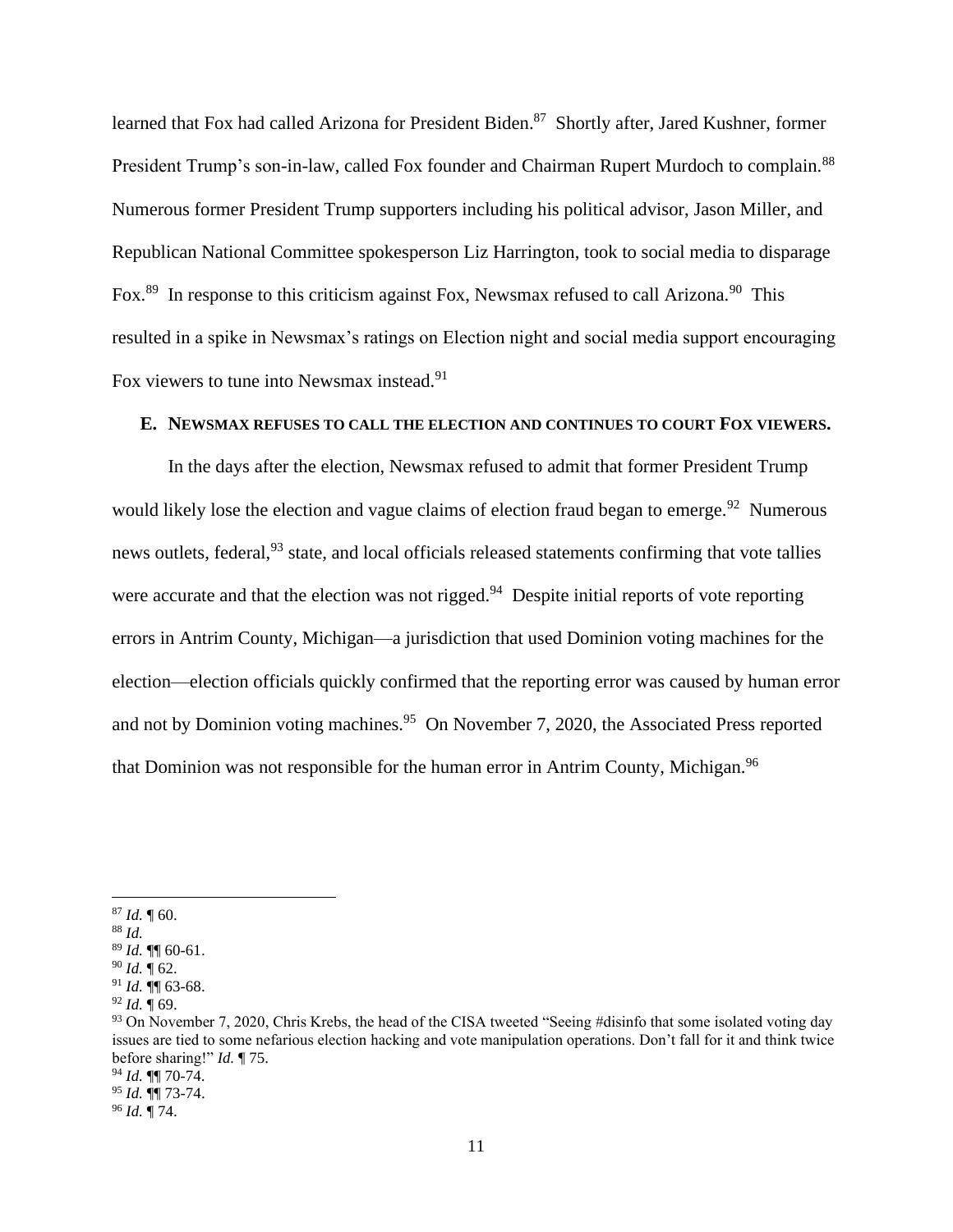On November 7, 2020, most news networks—including Fox—projected that former President Trump lost the election.<sup>97</sup> Newsmax refused to call the election and boasted that it remained "the only major news network to not call the election."<sup>98</sup> Newsmax reported that the race was "too close to call" and that "Fox News faces backlash from viewers after call for Biden."<sup>99</sup> The next day Mr. Ruddy declared that former President Trump is "very disappointed in Fox News" and "that Newsmax is now 'a major player in cable news."<sup>100</sup> Newsmax's ratings received a surge in the three days following the election.<sup>101</sup>

## **F. FOX CONNECTS DOMINION TO THE FALSE ELECTION FRAUD NARRATIVE.**

Shortly after Fox called the election for President Biden, to stem the tide and try to recover lost viewers and former President Trump, Fox changed its narrative and began reporting that former President Trump lost because of massive election fraud.<sup>102</sup> On November 8, Fox invited Ms. Powell on the *Sunday Morning Futures* show and began connecting Dominion with the narrative of election fraud.<sup>103</sup> Ms. Powell declared that there was "a massive and coordinated effort to steal this election from We the People of the United States of America, to delegitimize and destroy votes for Donald Trump, to manufacture votes for Joe Biden," and that "the Dominion software" was to blame.<sup>104</sup> According to Ms. Powell: "That is where the fraud took place, where they were flipping votes in the computer system or adding votes that did not exist."<sup>105</sup>

- <sup>99</sup> *Id.* ¶ 78.  $100$  *Id.*
- <sup>101</sup> *Id.* ¶ 79.
- <sup>102</sup> *Id.* ¶ 80.
- <sup>103</sup> *Id.* ¶ 81.
- <sup>104</sup> *Id.*
- <sup>105</sup> *Id.*

<sup>97</sup> *Id.* ¶ 77.

<sup>98</sup> *Id.*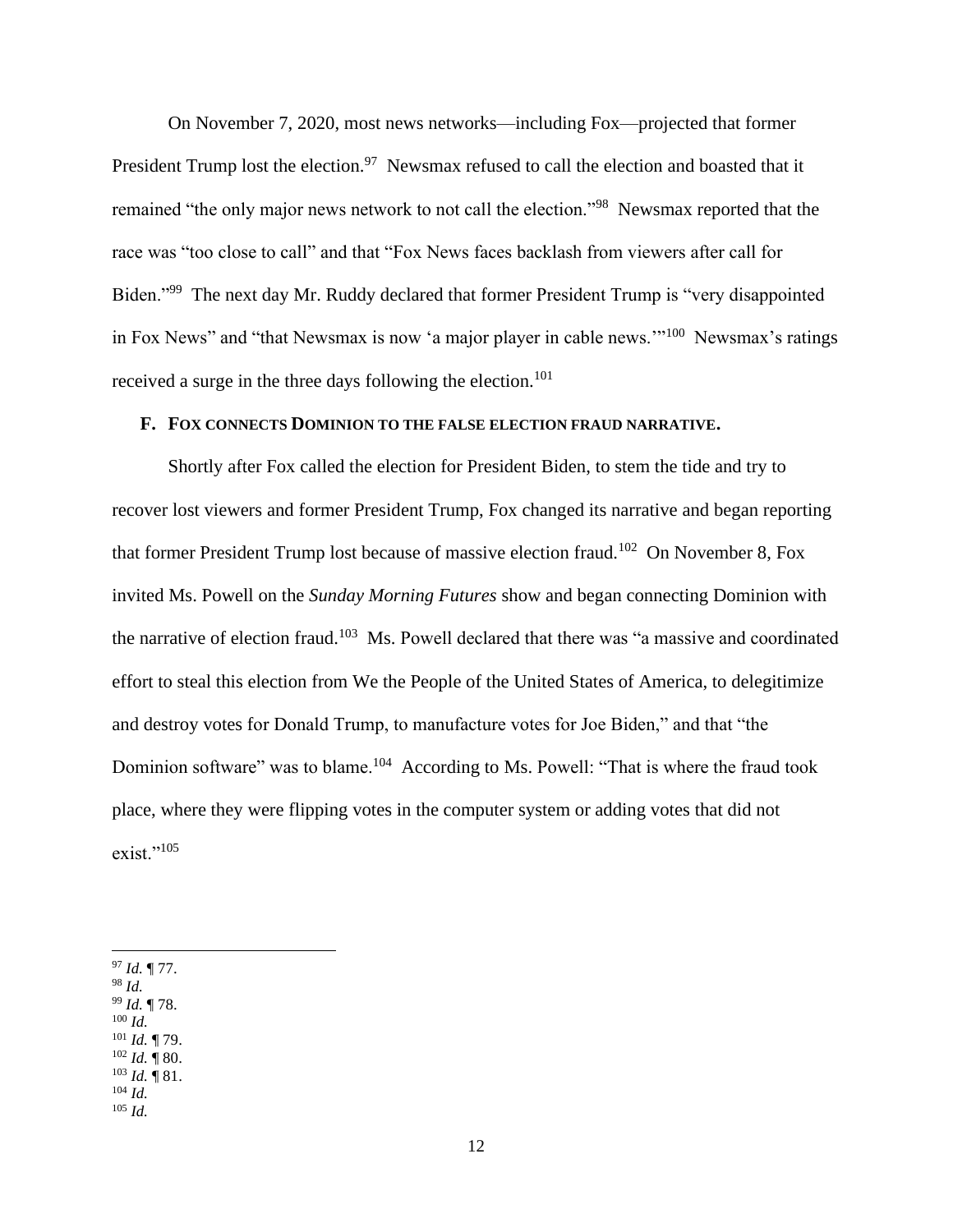# **G. NEWSMAX JOINS FOX IN CONNECTING DOMINION TO THE FALSE ELECTION FRAUD NARRATIVE.**

On November 9, 2020, Maricopa County, Arizona, completed a hand audit of paper ballots which showed a 100% match with the counts from the Dominion machines used in Maricopa County.<sup>106</sup> Newsmax reported these results and included a statement by the Republican Arizona Attorney General that "his office conducted random audits and found no problems."<sup>107</sup>

On the same day, Newsmax's White House correspondent, Ms. Robinson tweeted that "[o]nce the Trump campaign investigates Dominion Voting Systems, the whole thing is going to fall apart."<sup>108</sup> In response to this tweet, a Twitter user sent Ms. Robinson a New York Times Fact Check which debunked the false claims about Dominion machines in Michigan.<sup>109</sup> In the days following the election, the public record, including voting officials and news outlets, confirmed that the election was a success, that there was no fraud, and that Dominion did not rig the election.<sup>110</sup>

Newsmax promoted a false origin story that Dominion was created in Venezuela by Hugo Chavez for the purpose of rigging elections.<sup>111</sup> This connection was based on the verifiably false claim that Dominion is owned by Smartmatic.<sup>112</sup> Smartmatic is actually a Dominion's competitor and the two entities are not otherwise affiliated.<sup>113</sup> On November 10, 2020, Ms. Robinson retweeted the false claim that Smartmatic was synonymous with fraud for

<sup>106</sup> *Id.* ¶ 83.

<sup>107</sup> *Id.* 

<sup>108</sup> *Id.* ¶ 87.

<sup>109</sup> *Id.*

 $110$  *Id.* 189.

<sup>111</sup> *Id.* ¶ 93.

<sup>&</sup>lt;sup>112</sup> *Id.* "Newsmax later admitted that it had no evidence that Dominion and Smartmatic were the same company but refused to retract the lies and tell the truth. *Id.* ¶ 94. <sup>113</sup> *Id.*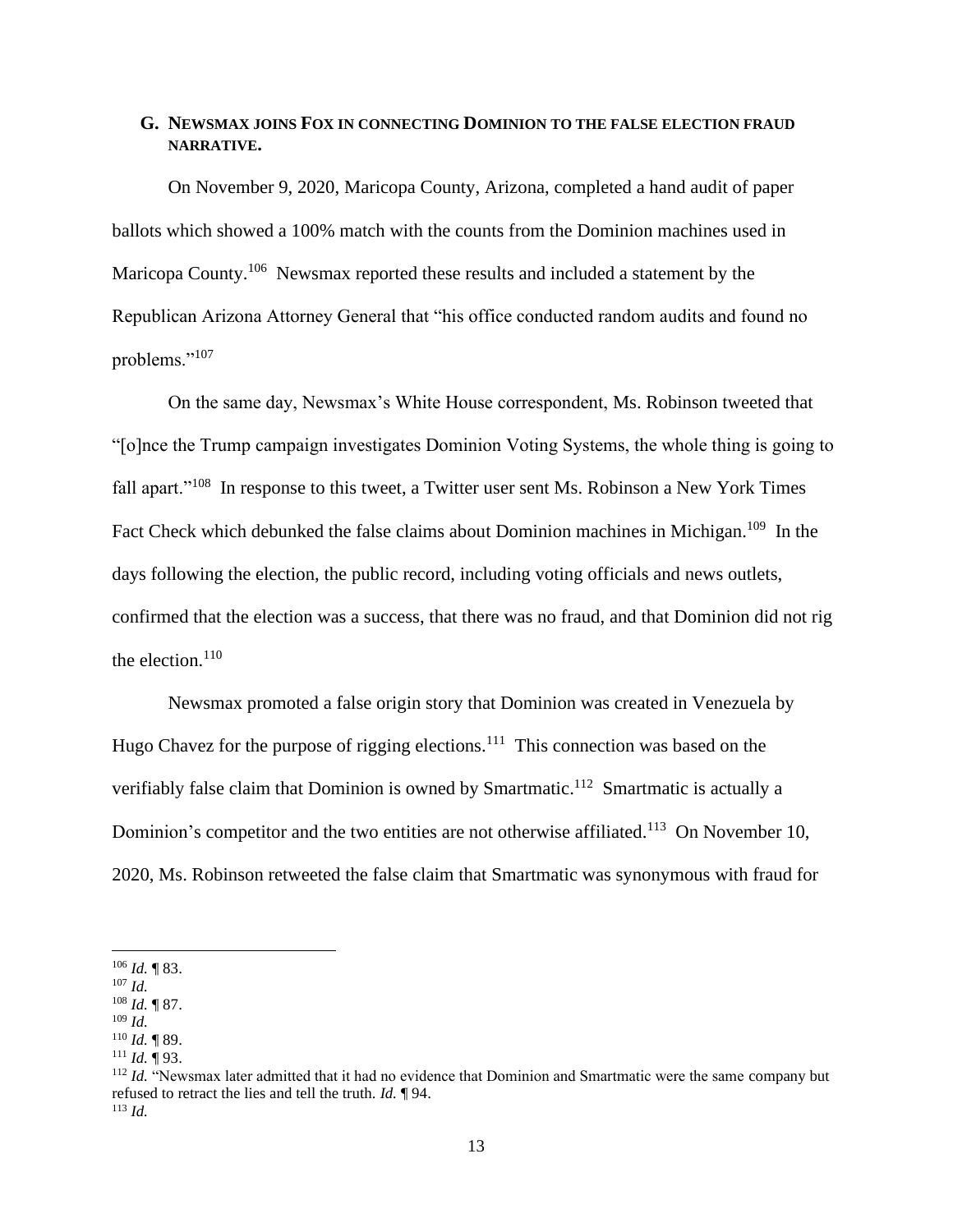most Venezuelans and that Smartmatic is a subsidiary of Dominion.<sup>114</sup> Ms. Robinson's tweet claimed that "All crooked roads lead to Dominion Voting Systems."<sup>115</sup> Newsmax and its on-air talent sold to the American public the story "that Dominion rigged the 2020 election and stole it from Trump just like it stole elections in Venezuela for Chavez."<sup>116</sup>

# **H. NEWSMAX CONTINUES TO CONNECT DOMINION TO THE FALSE ELECTION FRAUD NARRATIVE DESPITE MOUNTING EVIDENCE TO THE CONTRARY.**

Newsmax viewership increased over four times in the week following the election.<sup>117</sup> On November 10, 2020, after showing viewers that former President Trump had tweeted Newsmax clips, a Newsmax anchor declared, "The president seems to be changing his tune on which network to go to."<sup>118</sup>

On November 11 and 12, 2020, news outlets, including the New York Times and the Associated Press published stories debunking lies about Dominion.<sup>119</sup> Also on November 12, OAN joined Newsmax and Fox in falsely reporting that Dominion deleted votes for former President Trump.<sup>120</sup>

That same day a joint statement from federal, state, and local authorities was published by CISA confirming that there was "no evidence that any voting system deleted or lost votes, changed votes, or was in any way compromised."<sup>121</sup> Newsmax knew about the announcement and "Newsmax's White House Correspondent, Emerald Robinson, had been responding to and

- <sup>116</sup> *Id.* ¶ 95.
- <sup>117</sup> *Id.* ¶ 96.
- $118$  *Id.* <sup>119</sup> *Id.* ¶¶ 97-98.
- <sup>120</sup> *Id.* ¶ 99.

<sup>114</sup> *Id.* ¶ 93.

<sup>115</sup> *Id.*

 $121$  *Id.*  $\overline{9}$  100.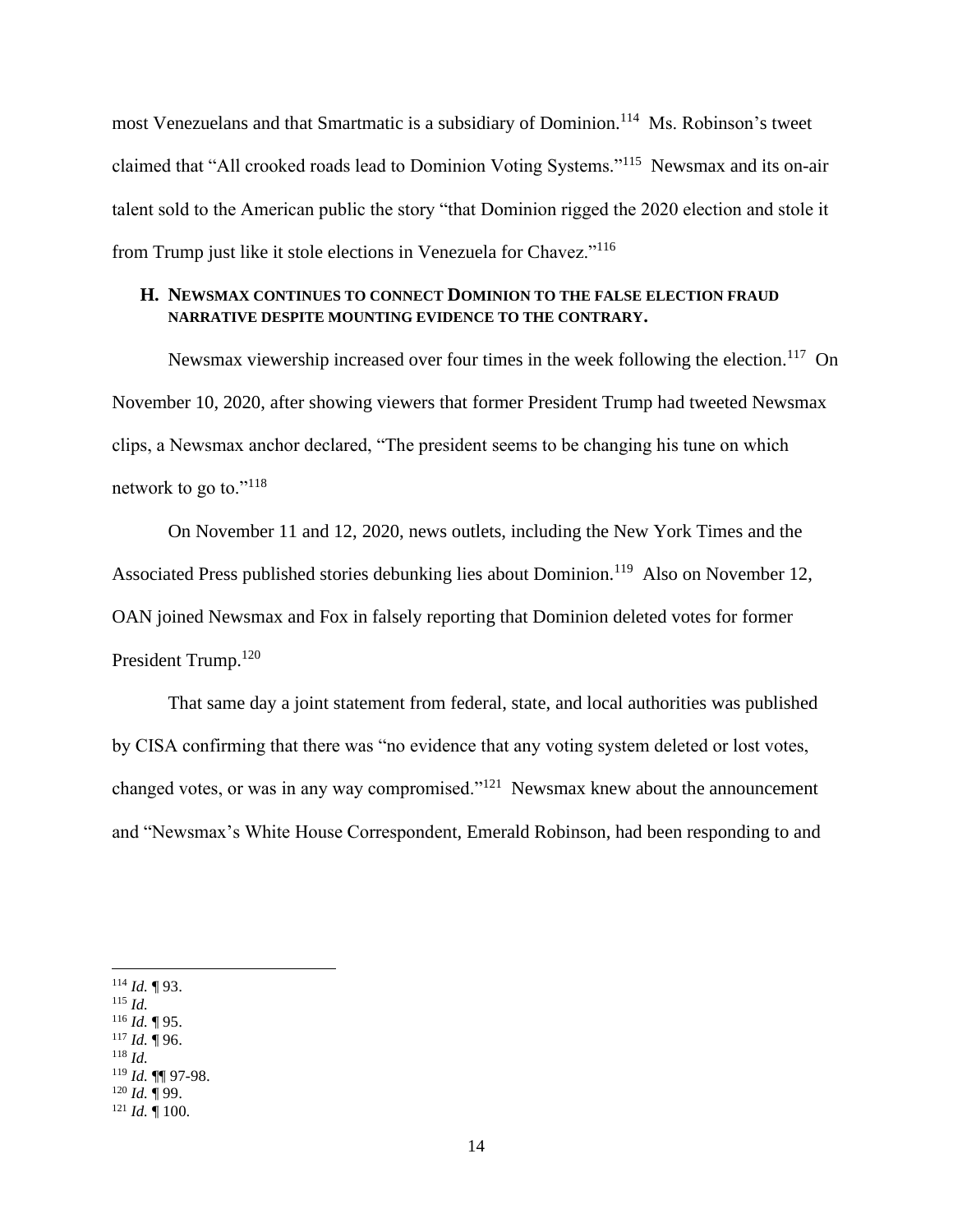reposting then-CISA Director Christopher Krebs' 'Rumor Control Update' posts debunking election fraud claims on Twitter since November 6."<sup>122</sup>

On November 12, 2020, the New York Times published a story about Newsmax courting Fox viewers with election denialism.<sup>123</sup> The story quoted Mr. Ruddy and noted that Newsmax "has promoted a parade of conspiracy theories and false allegations of voter fraud." $124$ 

On November 13, 2020, Chief Judge Kenny of the Third Circuit Court in Wayne County, Michigan rejected an attempt to block the certification of the vote in Wayne County.<sup>125</sup> Chief Judge Kenny rejected claims of election fraud and concluded "Plaintiffs' interpretation of events is incorrect and not credible."<sup>126</sup> The same day, multiple Newsmax hosts tweeted about Dominion.<sup>127</sup> Newsmax host Benny Johnson tweeted "Ban mail-voting and Dominion voting machines and pass mandatory voter ID, NOW."<sup>128</sup> Newsmax host Michelle Malkin posted a tweet suggesting that Dominion was associated with Antifa: "Joe Oltmann (now banned on Twitter) exposes pro-Antifa, cop hatred-inciting rants of #EricCoomer, VP of strategy/security of Dominion Voting Systems. 'What if I told you he is a major shareholder' in Dominion & 'owns patents associated with other voting systems?' #MalkinLive."<sup>129</sup>

By mid-November, more evidence was published exposing the lies about Dominion.<sup>130</sup> Fifty-nine specialists in election security publicly rebutted Newsmax's claims about Dominion.<sup>131</sup> Newsmax knew about the statements debunking claims about Dominion rigging

<sup>122</sup> *Id.* ¶ 101.

- <sup>123</sup> *Id.* ¶ 102. <sup>124</sup> *Id.*
- <sup>125</sup> *Id.* ¶ 103.
- <sup>126</sup> *Id.*
- <sup>127</sup> *Id.* ¶¶ 105-106.
- <sup>128</sup> *Id.* ¶ 105.
- <sup>129</sup> *Id.* ¶ 106.
- <sup>130</sup> *Id.* ¶¶ 107-108.

 $131$  *Id.*  $\frac{1}{108}$ .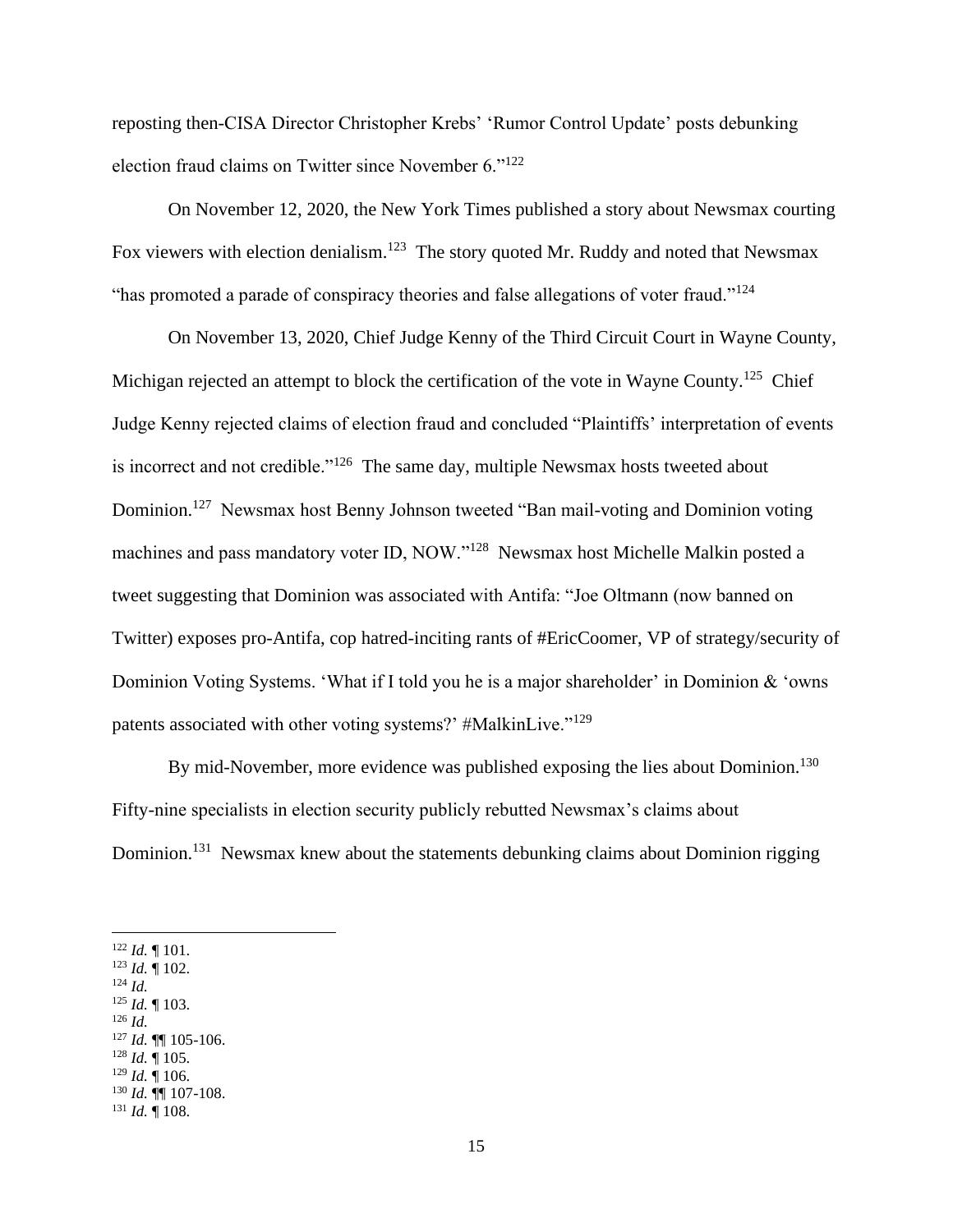the election because they were widely reported on and publicized.<sup>132</sup> Indeed, Newsmax reported these findings on its website, and Ms. Robinson continued to regularly respond to then-CISA director Krebs' tweets debunking false election fraud claims.<sup>133</sup>

## **I. NEWSMAX CREATES A CAMPAIGN THAT DOMINION RIGGED THE ELECTION.**

Newsmax created a brand and campaign selling its audience on the idea that Dominion rigged the election and stole it from former President Trump.<sup>134</sup> Newsmax began this campaign with a segment on the primetime show *Greg Kelly Reports* titled, "*Democracy or Dominion.*" 135

On November 16, 2020, in its "*Democracy or Dominion*" segment, Newsmax and Mr. Kelly rebroadcast and endorsed an interview that aired on Fox featuring Ms. Powell claiming that Dominion's voting software was designed to shift millions of votes from former President Trump to President Biden.<sup>136</sup> Mr. Kelly commented in the segment that "the truth is finally told" and "the evidence is slowly emerging."<sup>137</sup> Mr. Kelly cut into Ms. Powell's interview and endorsed the claims about Dominion stating: "I believe her, and I don't believe the critics and the naysayers."<sup>138</sup>

Later that day, Newsmax aired Ms. Powell's comments about Dominion again alongside additional remarks from Mr. Giuliani amplifying the claims about Dominion rigging the election.<sup>139</sup> In that segment, Newsmax anchor Emma Rechenberg, host of *National Report*, aired Ms. Powell's statements again and asked Joe DiGenova to weigh in.<sup>140</sup> Mr. DiGenova stated:

Well the bottom line about Dominion is that it is a suspect company. It's used in twenty-seven states in the United States and there's a reason it isn't used in the other

- <sup>135</sup> *Id.*
- <sup>136</sup> *Id.* ¶ 111.

- <sup>139</sup> *Id.* ¶ 113.
- <sup>140</sup> *Id.* ¶ 114.

<sup>132</sup> *Id.* ¶ 109.

<sup>133</sup> *Id*.

<sup>134</sup> *Id.* ¶ 110.

<sup>137</sup> *Id.* <sup>138</sup> *Id.* ¶ 112.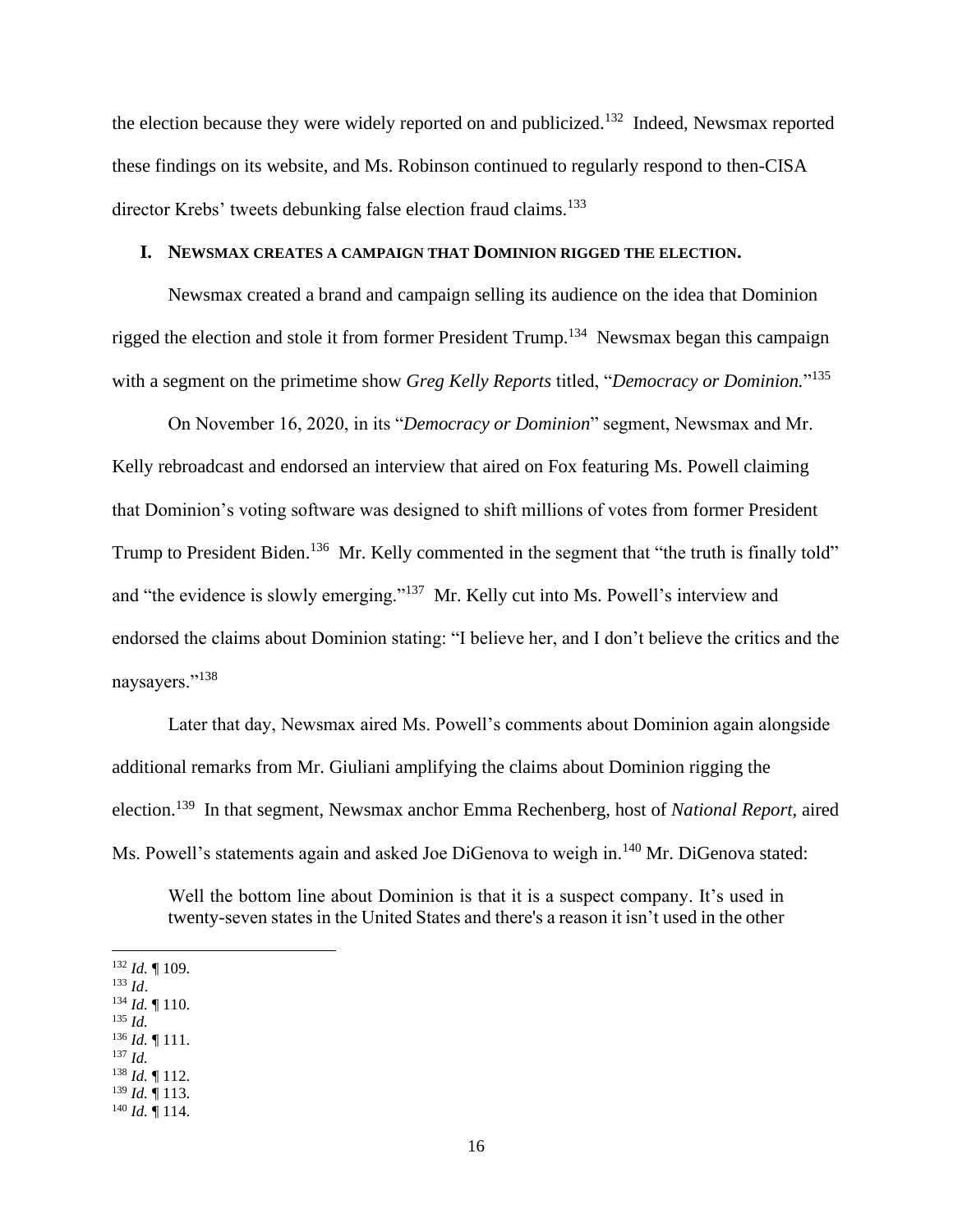twenty th[ree]. They're smarter. It has an origin in Venezuela with friends of Hugo Chavez. The company that runs it now has the counting done overseas in Germany and Barcelona.<sup>141</sup>

The next day, Newsmax anchor Heather Childers interviewed Dick Morris.<sup>142</sup> Ms. Childers minimized CISA's November 12, 2020 statement that the election was secure by falsely stating that Dominion was a member of CISA's board of directors.<sup>143</sup> During the interview, Mr. Morris also said that Dominion was a shell company and the real motivation behind Dominion rigging the election was the Chinese communist party and Hugo Chavez supporters in Venezuela.<sup>144</sup> Newsmax refused to retract these statements.<sup>145</sup> Since this segment, Mr. Morris has a regular show on Newsmax, *Dick Morris Democracy*. 146

On November 17, 2020, Newsmax was the first of the television networks to broadcast Patrick Byrne.<sup>147</sup> On the *National Report*, Mr. Byrne claimed that he was funding "cyber security experts" who had proven that Dominion machines were hacked in the 2018 election in Dallas, Texas, and that same team had "data" proving that Dominion hacked "five counties" that "flipped" the electoral college from former President Trump to President Biden.<sup>148</sup> Mr. Byrne elsewhere described these claims as being the "last act" in the same purported long-running "deep state" conspiracy that he said had earlier involved him facilitating an \$18 million bribe to Hillary Clinton.<sup>149</sup>

<sup>141</sup> *Id.* 

<sup>142</sup> *Id.* ¶ 115.

<sup>143</sup> *Id.*

<sup>144</sup> *Id.*

<sup>145</sup> *Id.* ¶ 116.  $^{146}$  *Id.* 

<sup>&</sup>lt;sup>147</sup> *Id.* If 117. On Byrne's post promoting his Newsmax interview he captions the video "The Cone of Silence was smashed today by NewsmaxTV. That itself will be a source of discuss [sic] sometime in the future. In the meantime, enjoy. . . . Let the record show that numerous other journalists have had this story. . . None would run with the story." *Id.*

<sup>148</sup> *Id.* ¶ 118.

<sup>149</sup> *Id.*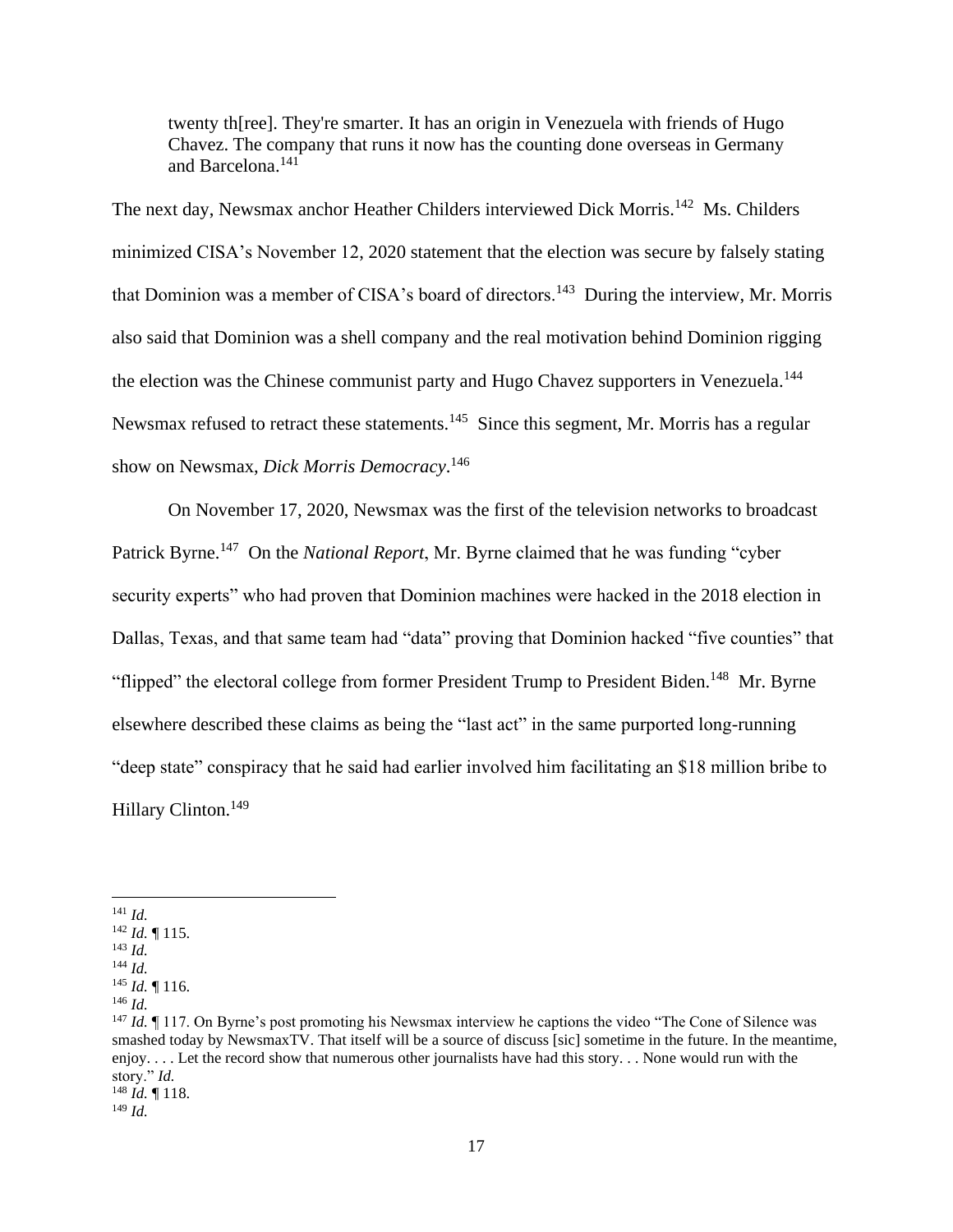### **J. DOMINION SENDS FACTS TO NEWSMAX TO REBUT NEWSMAX'S CLAIMS.**

Dominion began circulating an email titled "SETTING THE RECORD STRAIGHT: FACTS & RUMORS" with links to independent sources disproving claims made about Dominion.<sup>150</sup> Dominion maintained a page on its public website with this information from November 11, 2020, onwards. $151$ 

On November 17, 2020, at 3:10 PM EST, Dominion sent its first "SETTING THE RECORD STRAIGHT" email to Newsmax's booking producer, Alicia Hesse.<sup>152</sup> Ms. Hesse is involved with soliciting guests to speak on Newsmax TV, including Mr. Kelly's show.<sup>153</sup> Newsmax believes that Ms. Hesse shared the contents of the emails she received from Dominion with the hosts and other producers for the shows she books.<sup>154</sup> Dominion did not receive a reply from Newsmax to this email.<sup>155</sup>

## **K. NEWSMAX CONTINUES TO AIR ACCUSATIONS OF FRAUD AGAINST DOMINION AND RECEIVES VIEWERSHIP BUMP.**

On November 17, after Dominion sent the first "SETTING THE RECORD STRAIGHT" email, Mr. Kelly hosted Ms. Powell on *Greg Kelly Reports*. 156 Ms. Powell claimed to have "evidence" of "the guy who founded" Dominion admitting "he can change a million votes, no problem at all" and continued to falsely link Dominion with election rigging.<sup>157</sup> Ms. Powell did not have any such evidence.<sup>158</sup>

- <sup>152</sup> *Id.* ¶ 120.
- <sup>153</sup> *Id.* <sup>154</sup> *Id.*
- <sup>155</sup> *Id.* ¶ 121.
- <sup>156</sup> *Id.* ¶ 122.
- <sup>157</sup> *Id.*

<sup>150</sup> *Id.* ¶ 119.

<sup>151</sup> *Id.* 

<sup>158</sup> *Id.* ¶ 123.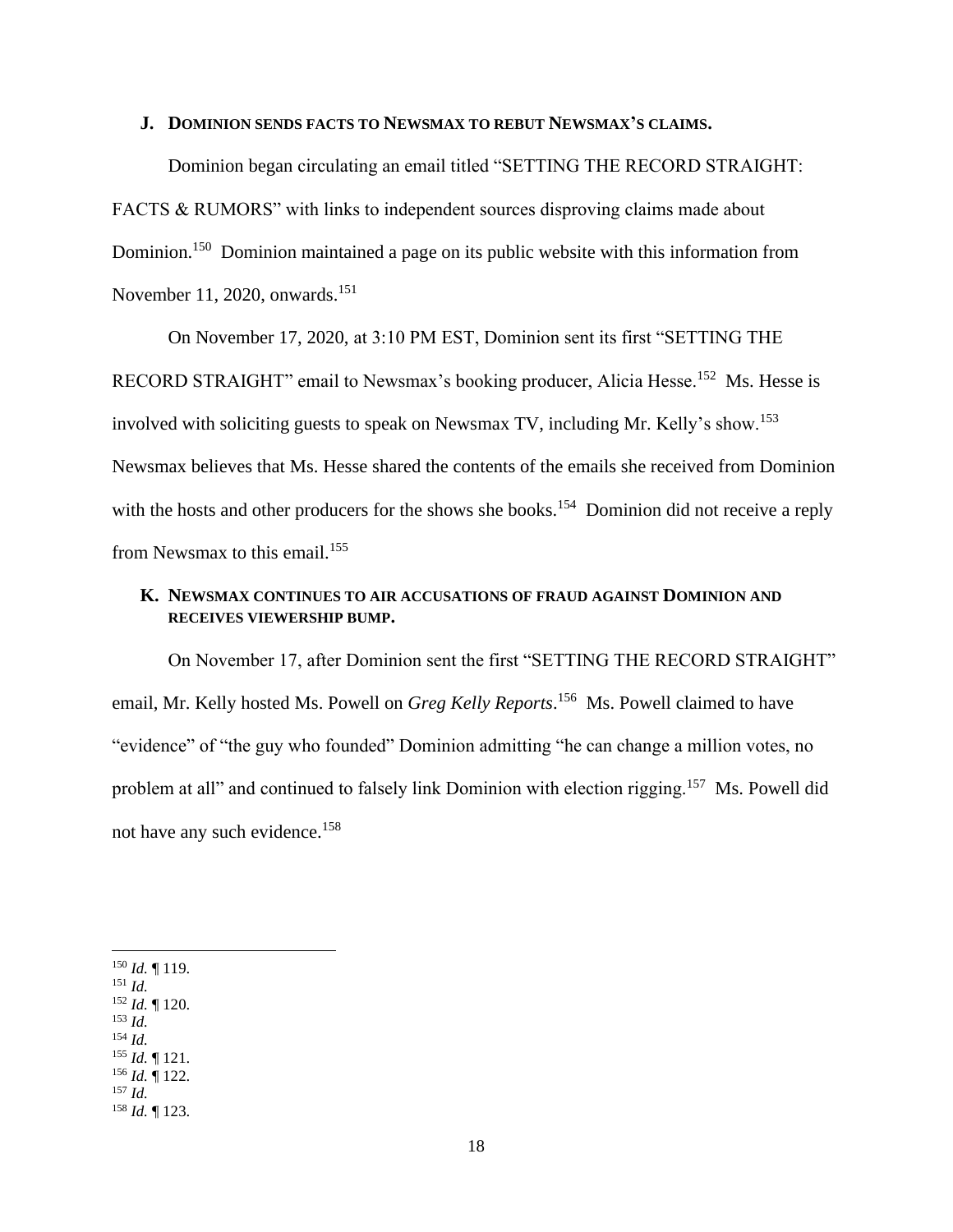Also on November 17, 2020, the Chairman of the Maricopa County Board of Supervisors reported that there was no evidence of voter fraud and that the hand count audit showed the machines generated an accurate count.<sup>159</sup> The Associated Press then released a report debunking the claim that Smartmatic owns Dominion.<sup>160</sup> The *Wall Street Journal* also reported that Dominion "was a linchpin in the 2020 election that federal and state officials praise as being free from tampering."<sup>161</sup> The Editorial Board for *The Wall Street Journal* published a piece that same day that refuted false claims about Dominion and stated, "there's no good evidence of voting problems that would come close to" calling into question Biden's leads in the swing states.<sup>162</sup> Dominion sent that article to Newsmax.<sup>163</sup>

On November 18, 2020, former President Trump called Mr. Ruddy.<sup>164</sup> Mr. Ruddy reported that former President Trump "said that its just incredible, the ratings you're getting, and everyone's talking about it" and told Ruddy to "keep up the good work."<sup>165</sup> Mr. Ruddy tweeted several times that day.<sup>166</sup> First, Mr. Ruddy tweeted: "Fox News 'stabbed us in the back.' Is Newsmax out new alternative?"<sup>167</sup> Later that day, Mr. Ruddy tweeted: "Another call today from @realDonaldTrump, he's wowed by Newsmax TV's ratings and big buzz. Says he's gaining in Michigan, more Coming! Keep watching @newsmax: nws.mx/tv."<sup>168</sup>

Newsmax published on its website that it was telling "the stone-cold truth, and once you get a taste of it, you will never tolerate being lied to again."<sup>169</sup> At the same time, Fox continued

<sup>159</sup> *Id.* ¶ 124.

- <sup>160</sup> *Id.* ¶ 125. <sup>161</sup> *Id.* ¶ 126.
- <sup>162</sup> *Id.* ¶ 127.
- <sup>163</sup> *Id.*
- <sup>164</sup> *Id.* ¶ 128.  $165$  *Id.*
- <sup>166</sup> *Id.* ¶ 129.
- <sup>167</sup> *Id.*
- <sup>168</sup> *Id.* ¶ 130.
- <sup>169</sup> *Id.* ¶ 131.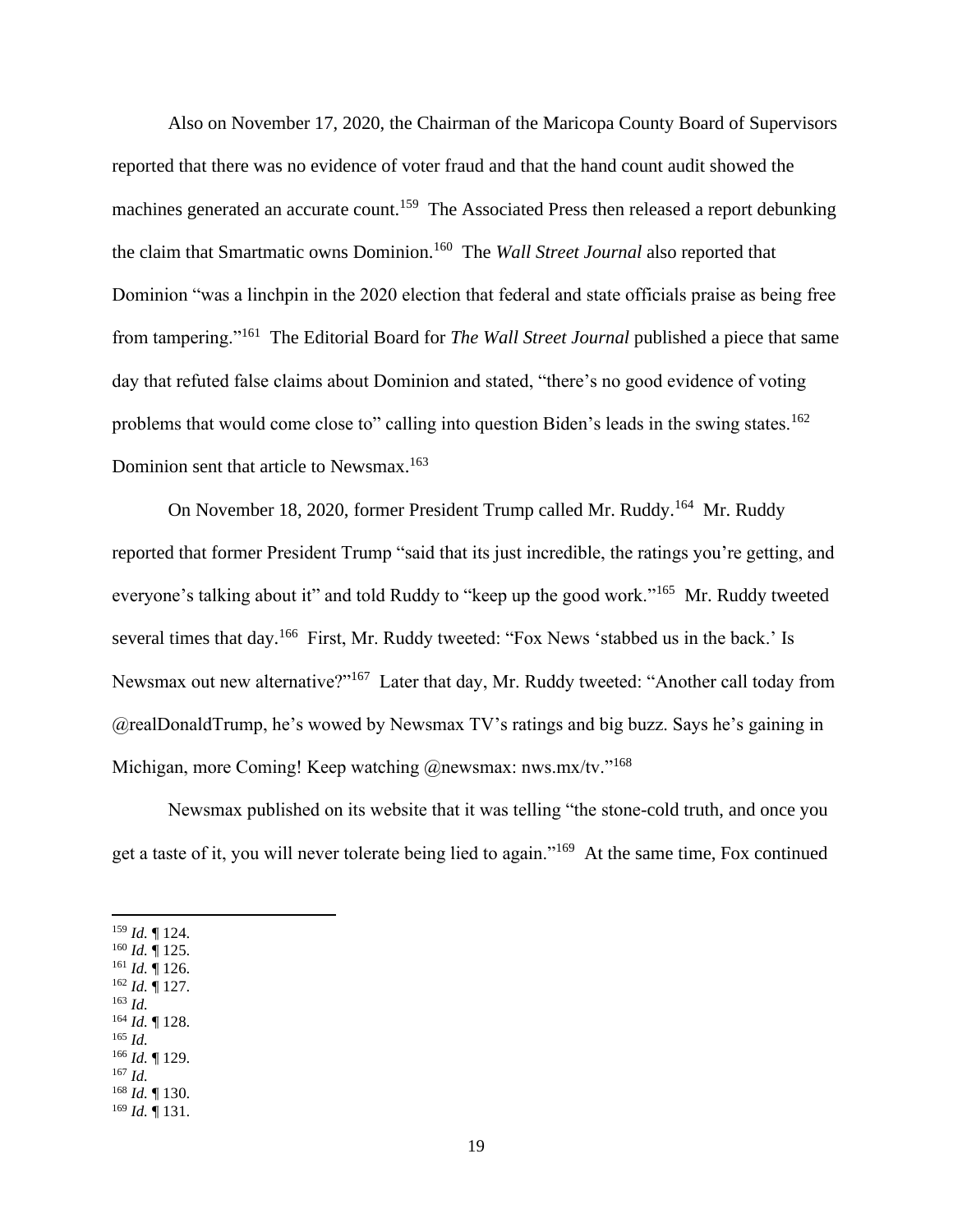to air accusations about Dominion.<sup>170</sup> On November 19, 2020, in an interview between Lou Dobbs and Ms. Powell on Fox, Mr. Dobbs endorsed Ms. Powell's statement that "Smartmatic owns Dominion."<sup>171</sup>

On November 19, 2020, Newsmax continued to broadcast false claims about Dominion.<sup>172</sup> Over the course of three segments, Mr. Stinchfield combined Ms. Powell's and Mr. Giuliani's statements about Dominion with his own story that he and his team had independently uncovered the evidence that Dominion rigged the  $2020$  election.<sup>173</sup> Mr. Stinchfield described the allegations against Dominion as "what we here on *Stinchfield* have been warning about for the past few weeks."<sup>174</sup> Mr. Stinchfield assured viewers that Ms. Powell and Mr. Giuliani had "tons of evidence," including "sworn witness affidavits" to back up their claims about Dominion.<sup>175</sup> Mr. Stinchfield also told his viewers that the evidence that Dominion committed election fraud and "has ties to communist Venezuela" was "damning."<sup>176</sup> In the same segment, Mr. Stinchfield replayed Ms. Powell's press conference and added commentary that his "investigative unit" had been "uncovering" the same claims about Dominion for weeks.<sup>177</sup>

Also on November 19, 2020, Fox's Tucker Carlson publicly called out Ms. Powell for failing to produce evidence to support the claims she had been making about Dominion.<sup>178</sup> Mr. Carlson's staff checked the accuracy of Ms. Powell's statements about Dominion with the Trump campaign who said that Ms. Powell had "never given them any evidence either" and Mr. Carlson

<sup>170</sup> *Id.* ¶ 132.

 $171$  *Id.* 

- <sup>172</sup> *Id.* ¶ 133.
- <sup>173</sup> *Id.*
- <sup>174</sup> *Id.* <sup>175</sup> *Id.* ¶ 134.
- <sup>176</sup> *Id.*
- <sup>177</sup> *Id.* ¶ 136.
- <sup>178</sup> *Id.* ¶ 138.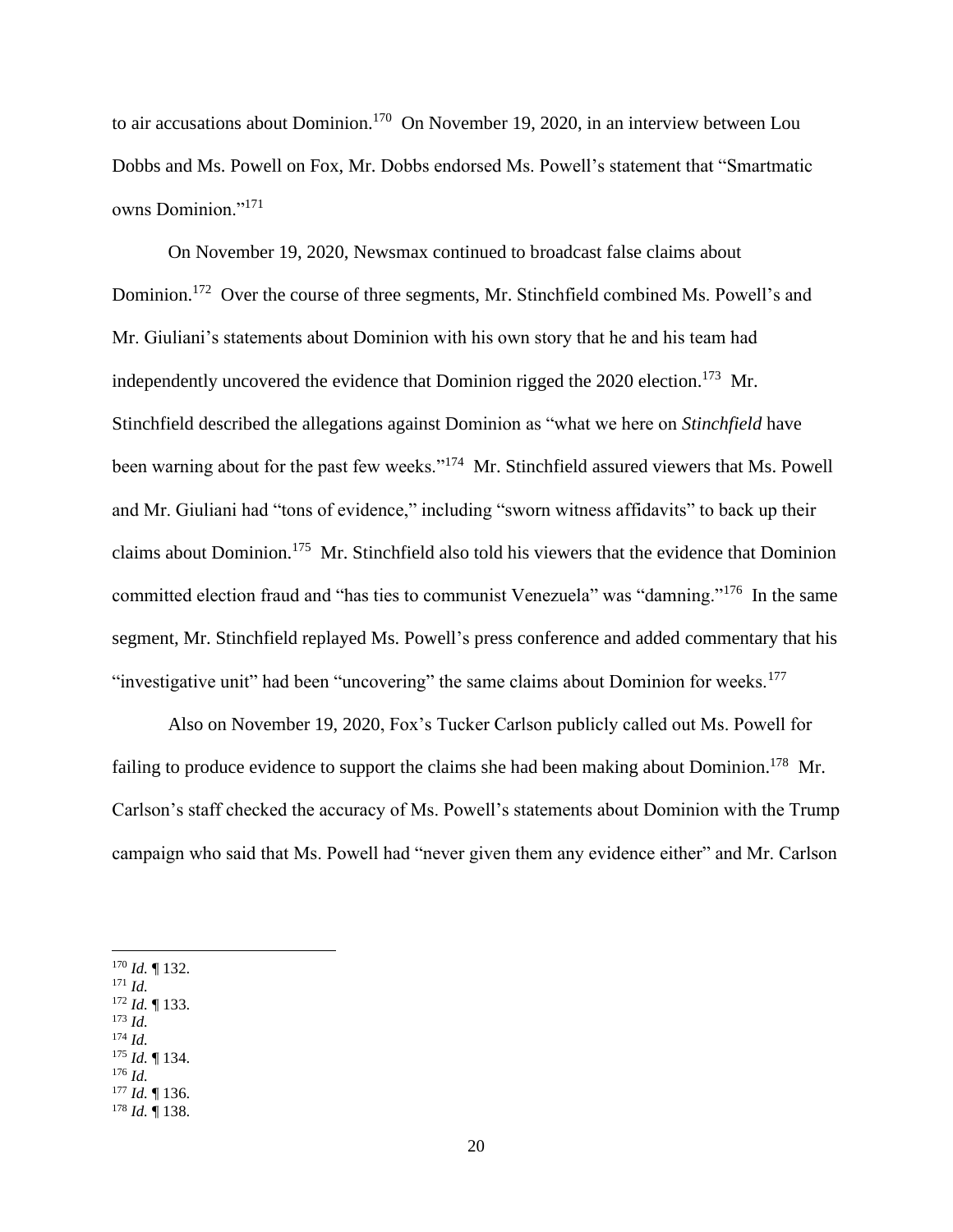concluded that Ms. Powell "never demonstrated that a single actual vote was moved illegitimately by software from one candidate to another. Not one."<sup>179</sup>

Despite the reporting by Fox, Newsmax continued to broadcast stories about Dominion and election rigging.<sup>180</sup> Newsmax's Chris Salcedo aired clips of Mr. Giuliani making allegations against Dominion.<sup>181</sup> Mr. Salcedo said that Stinchfield has been good about exploring Dominion voting machines and endorsed the false claims that Dominion was owned by affiliates of Chavez and Maduro and that votes were counted overseas.<sup>182</sup>

On November 19, 2020, Georgia also completed its 100% hand audit recount.<sup>183</sup> Georgia's Secretary of State, Brad Raffensperger reported that the audit "upheld and reaffirmed the original outcome produced by the machine tally of votes cast."<sup>184</sup> Newsmax knew about the accuracy of Dominion's voting systems and reported the results of the Georgia hand count on its website the same day.<sup>185</sup>

The next day, November 20, 2020, Newsmax brought Ms. Powell back on air to the Howie Carr Show.<sup>186</sup> Ms. Powell claimed that Dominion's voting system used an "algorithm" to switch ten million votes from former President Trump to President Biden.<sup>187</sup> Ms. Powell also claimed that executives at Dominion went to Detroit on the night of the election when votes were being counted and challenged.<sup>188</sup> In the same segment, Ms. Powell claimed to have evidence that Eric Coomer, who at the time worked for Dominion, was on "a conference call or

<sup>179</sup> *Id.* 

<sup>180</sup> *Id.* ¶ 139.

<sup>181</sup> *Id.* <sup>182</sup> *Id.* 

<sup>183</sup> *Id.* ¶¶ 137, 140.

<sup>184</sup> *Id.* ¶ 140.

<sup>185</sup> *Id.* ¶ 137.

<sup>186</sup> *Id.* ¶ 142.

 $187$  *Id.* <sup>188</sup> *Id.*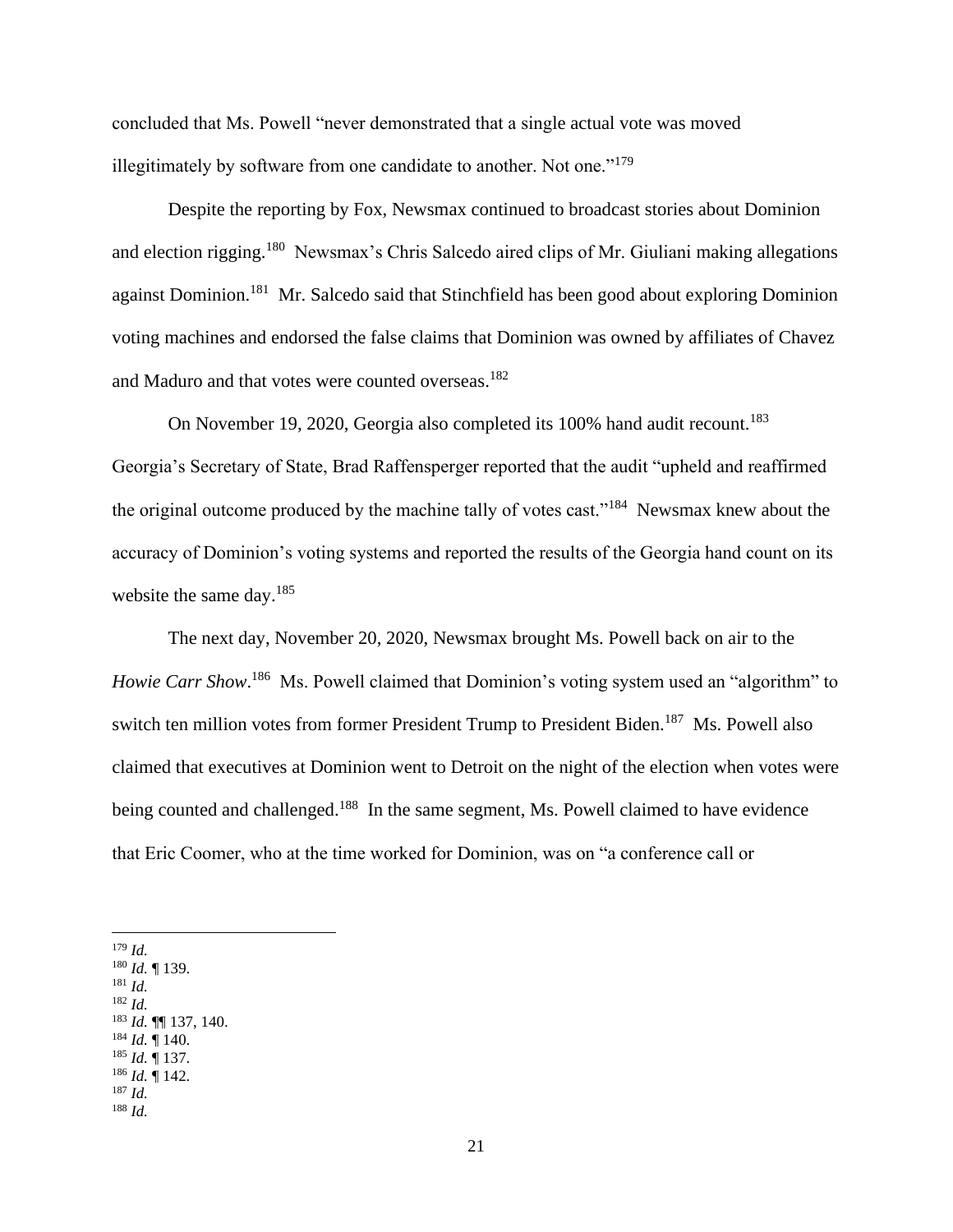something, a Zoom supposedly with the antifa and he said don't worry about Trump, I've already made sure he's going to lose the election."<sup>189</sup> When Ms. Powell made these claims on air, the Michigan Secretary of State's website had already publicly debunked allegations of Dominion impacting the vote count in Detroit.<sup>190</sup>

On November 21, 2020, Newsmax invited Ms. Powell back on air.<sup>191</sup> Ms. Powell opined that the Georgia certification was a "total farce," and that Georgia's Republican Governor, Brian Kemp, and Republican Secretary of State, Brad Raffensperger, had received bribes from Dominion and were in on the scam.<sup>192</sup> Governor Kemp and Secretary of State Raffensperger received death threats after these claims.<sup>193</sup>

Newsmax's revenues tripled in the fourth quarter compared to the prior year and ad revenues were expected to double again by the end of the first quarter of  $2021$ .<sup>194</sup> On November 23, 2020, Mr. Ruddy stated that Newsmax was on a "hiring splurge" following the election.<sup>195</sup>

# **L. DOMINION SENDS NEWSMAX MULTIPLE EMAILS REBUTTING FALSE CLAIMS AND NEWSMAX CONTINUES TO AIR ACCUSATIONS OF FRAUD AGAINST DOMINION.**

On November 22, 2020, the Trump Campaign disavowed Ms. Powell by issuing the following statement: "Sidney Powell is practicing law on her own. She is not a member of the Trump Legal Team. She is also not a lawyer for the President in his personal capacity."<sup>196</sup> Other prominent Republicans acknowledged that statements by Ms. Powell and Mr. Giuliani about election fraud were unsupported.<sup>197</sup>

- <sup>191</sup> *Id.* ¶ 144.
- <sup>192</sup> *Id.*
- <sup>193</sup> *Id.* ¶ 145. <sup>194</sup> *Id.* ¶ 146.
- <sup>195</sup> *Id.*
- <sup>196</sup> *Id.* ¶ 147.

<sup>189</sup> *Id.*

<sup>190</sup> *Id.* ¶ 143.

<sup>197</sup> *Id.* ¶¶ 148-149.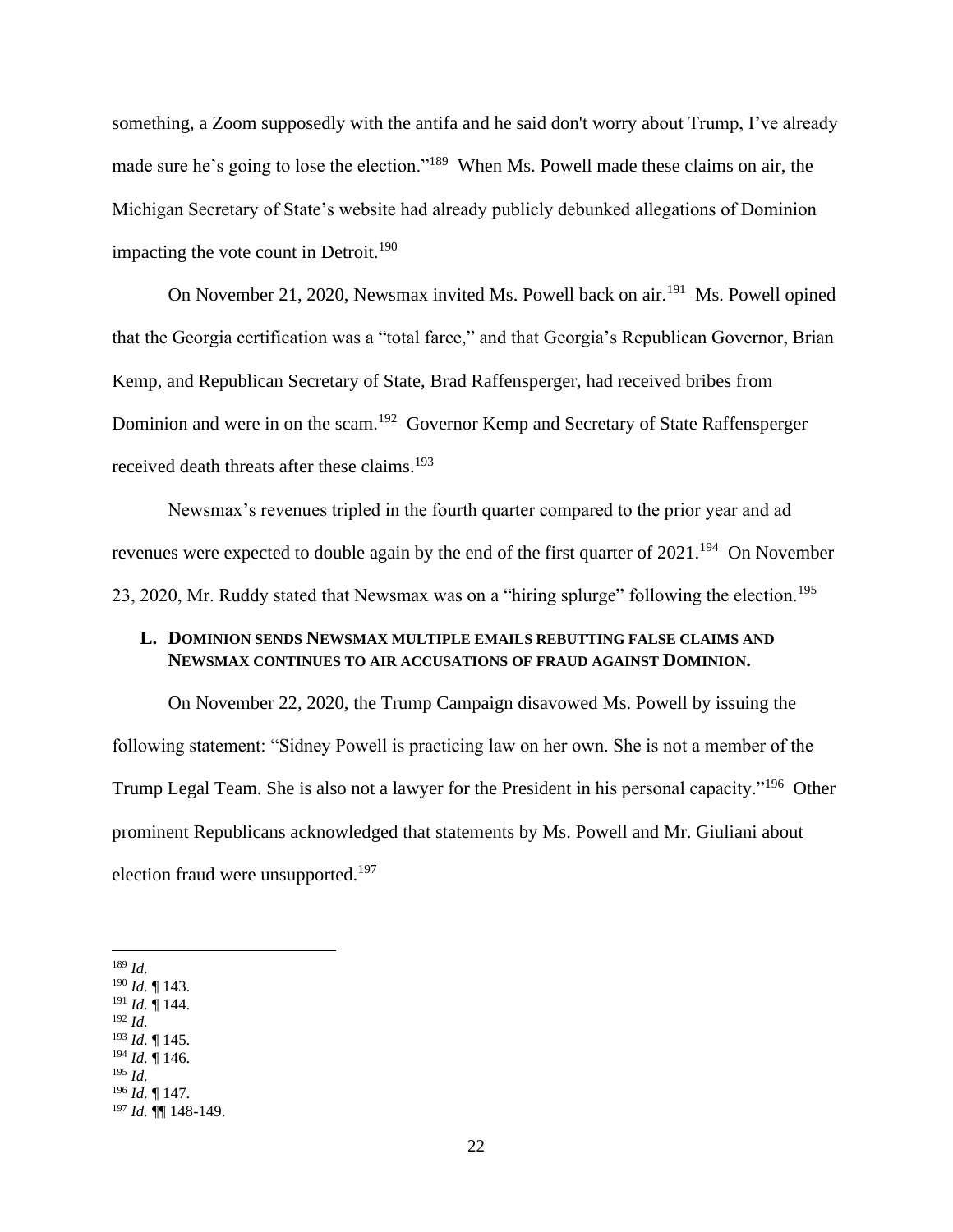Even after prominent Republicans and the Trump Campaign itself publicly disavowed Ms. Powell, Newsmax continued to air stories about Dominion and election rigging.<sup>198</sup> On November 23, 2020, Newsmax host Benny Johnson stated on *The Benny Report* that Dominion employs "Trump-hating Antifa members as security engineers," its voting systems are used in Venezuela, and the votes were counted off American soil.<sup>199</sup>

On November 24, 2020, Dominion sent another email to Ms. Hesse.<sup>200</sup> The email outlined the many statements, with links, made by conservative leaders over the prior 24 hours debunking false claims about Dominion.<sup>201</sup>

On November 25, 2020, CNN ran an article entitled "Fox News staffers thought Newsmax was a joke. But they're not laughing anymore."<sup>202</sup> The article discussed the concern at Fox about Newsmax's growing viewership in the conservative media space because of Newsmax's election reporting and radical ideas.<sup>203</sup> Mr. Ruddy retweeted the article.<sup>204</sup>

On November 26, 2020, Dominion sent another "SETTING THE RECORD STRAIGHT" email to Ms. Hesse, stating specific facts debunking claims that Dominion rigged the election in Pennsylvania.<sup>205</sup> For example, Dominion did not operate in many highly contested districts and former President Trump won twelve out of the fourteen counties in which Dominion operated.<sup>206</sup>

On December 1, 2020, then-U.S. Attorney General Bill Barr stated that the DHS and DOJ found nothing substantiating the claim that voting machines were programmed to skew election

- <sup>200</sup> *Id.* ¶ 151.
- <sup>201</sup> *Id*. <sup>202</sup> *Id.* ¶ 152.
- <sup>203</sup> *Id.*
- <sup>204</sup> *Id.*
- <sup>205</sup> *Id.* ¶ 153. <sup>206</sup> *Id.*

23

<sup>198</sup> *Id.* ¶ 150.

<sup>199</sup> *Id.*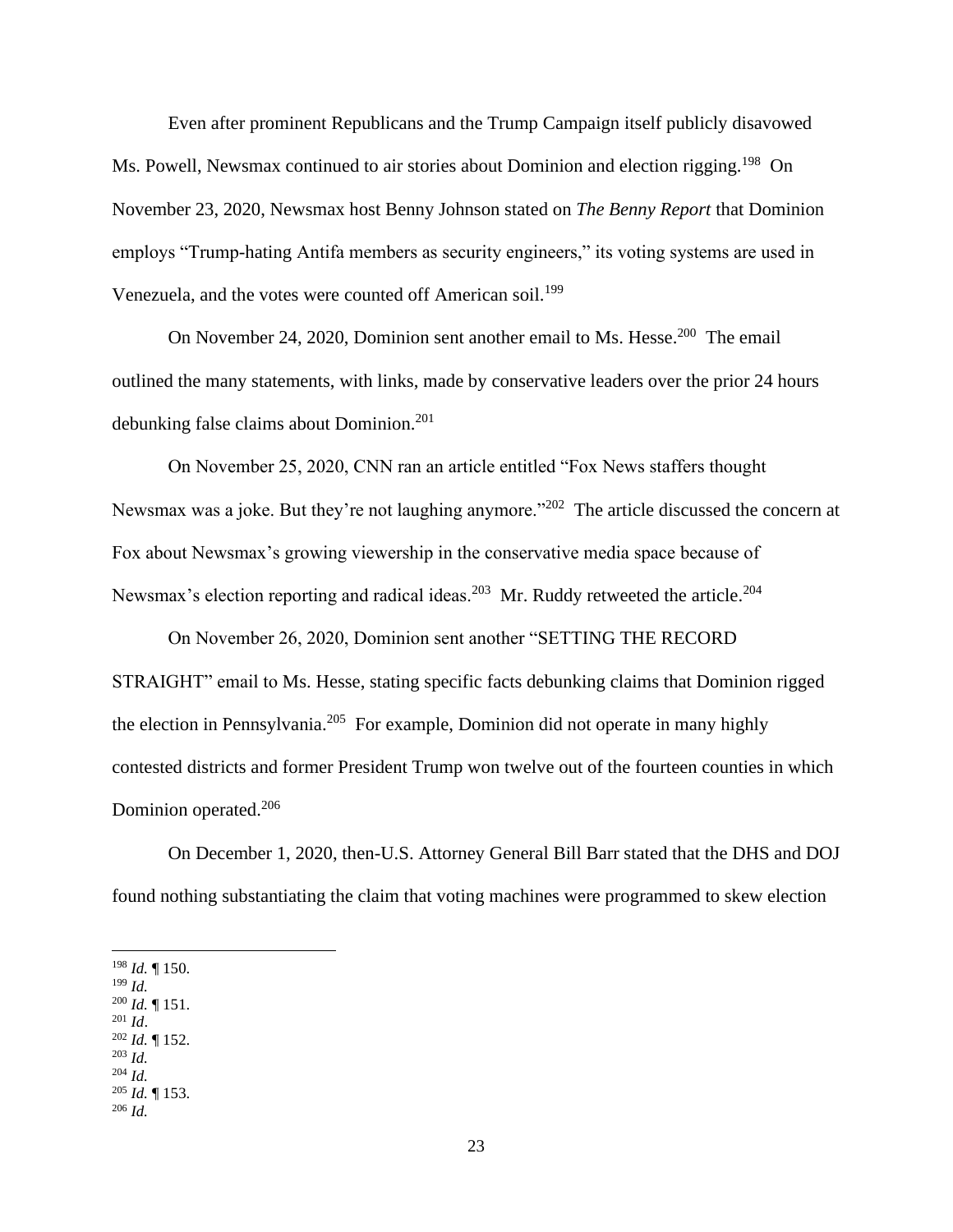results.<sup>207</sup> Newsmax knew about Barr's statement and the findings and reported the facts on Newsmax.com the same day.<sup>208</sup> On December 3, 2020, Dominion sent another fact sheet to Ms. Hesse, this time focusing on debunking claims about Dominion rigging the election in Georgia.<sup>209</sup> On December 7, 2020, a second Georgia hand recount again confirmed the results and accuracy of Dominion machines.<sup>210</sup> Newsmax reported this development on its website.<sup>211</sup> Nonetheless, Newsmax continued to host Ms. Powell and Newsmax personalities endorsed her fraud claims.<sup>212</sup>

Newsmax's strategy paid off with increased viewership.<sup>213</sup> On December 8, 2020, Newsmax TV "notched a ratings win over Fox News Channel for the very first time."<sup>214</sup> The next day, Mr. Ruddy boasted about the ratings win on Twitter.<sup>215</sup> Meanwhile, Fox continued to report on election fraud.<sup>216</sup>

### **M. NEWSMAX PROVIDES A PLATFORM FOR MR. MORRIS AND MR. LINDELL.**

On December 14, 2020, Newsmax host John Bachman interviewed Mr. Morris.<sup>217</sup> Mr. Morris reported false claims that Dominion was invented by people working for Hugo Chavez and was designed so votes can be altered and not traced.<sup>218</sup> Two months later Mr. Morris received his own show on Newsmax, *Dick Morris Democracy*. 219

- <sup>209</sup> *Id.* ¶ 159.
- <sup>210</sup> *Id.* ¶ 160. <sup>211</sup> *Id.*
- <sup>212</sup> *Id.* ¶ 161.
- <sup>213</sup> *Id.* ¶ 162.

<sup>219</sup> *Id.* 

<sup>207</sup> *Id.* ¶ 157.

<sup>208</sup> *Id.* ¶ 158.

<sup>214</sup> *Id.* 

<sup>215</sup> *Id.* ¶ 163.

<sup>216</sup> *Id.* ¶ 164. On December 10, 2020, Fox tweeted a promotion for *Lou Dobbs Tonight* stating, "The 2020 Election is a cyber Pearl Harbor: The leftwing establishment have aligned their forces to overthrow the United States government #MAGA #AmericaFirst #Dobbs." *Id.* 

<sup>217</sup> *Id.* ¶ 166. <sup>218</sup> *Id.*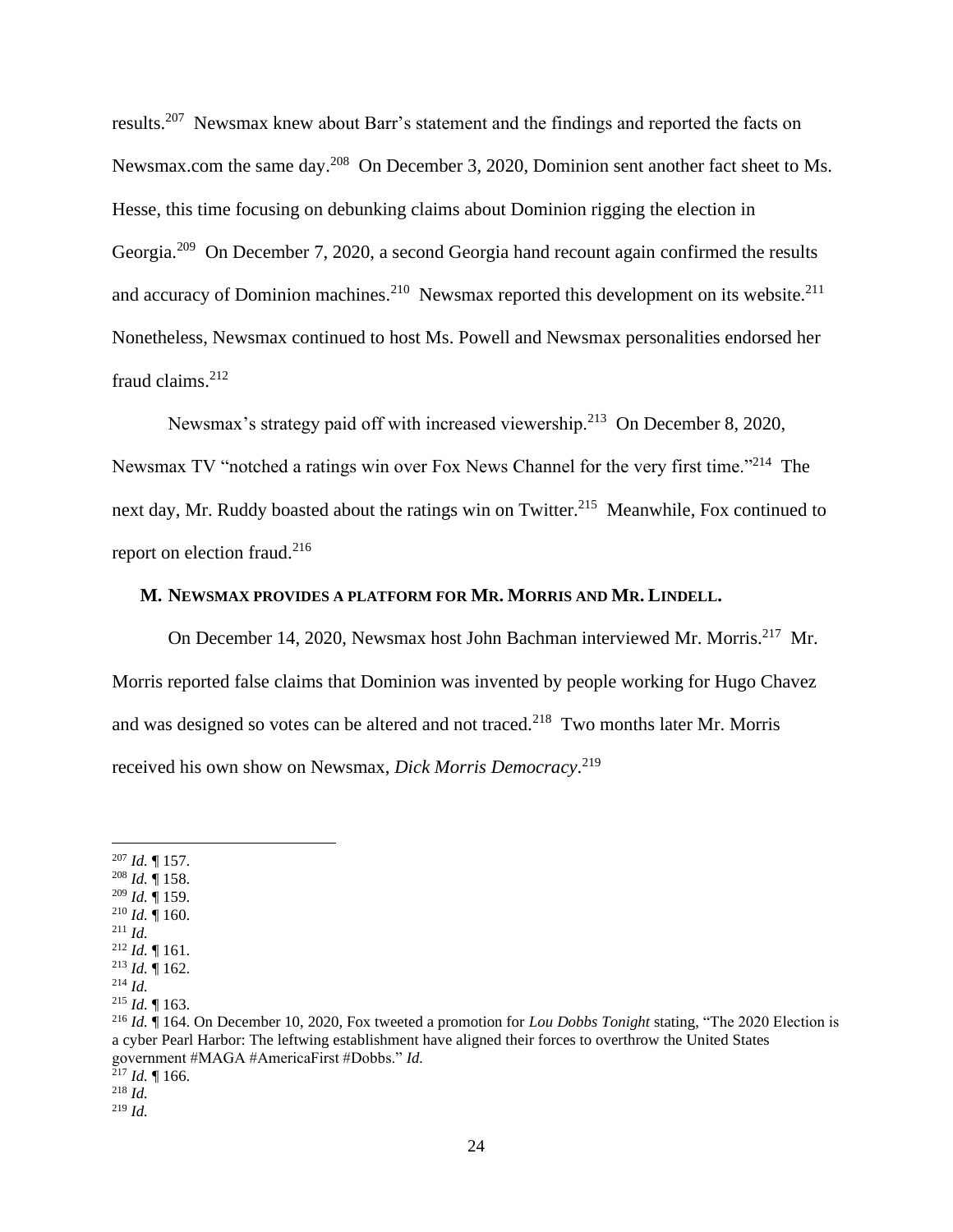On December 17, 2020, Mr. Stinchfield had Mr. Lindell appear on his show.<sup>220</sup> Mr. Lindell spread false claims about Dominion, including that Dominion's algorithms intentionally changed votes in the middle of the night, which cost former President Trump the election.<sup>221</sup> Mr. Stinchfield reminded viewers that Mr. Lindell was "a big time advertiser here on Newsmax," for which Newsmax was "grateful."<sup>222</sup>

On December 18, 2020, Newsmax co-anchors Bob Sellers and Heather Childers invited Mr. Morris back on air.<sup>223</sup> Mr. Morris made false claims about Dominion including that the Antrim County, Michigan audit proved that the Michigan election results were altered by Dominion and Smartmatic.<sup>224</sup> These claims were false, and the Michigan audit had already concluded the opposite, a story Newsmax had posted to Newsmax.com the day before.<sup>225</sup>

# **N. DOMINION DEMANDS THAT NEWSMAX RETRACT ITS FALSE STATEMENTS, BUT NEWSMAX REFUSES.**

On December 18, 2020, Dominion sent a formal retraction demand letter to Newsmax.<sup>226</sup> The letter demanded that Newsmax stop publishing false claims about Dominion.<sup>227</sup> The letter reiterated the truth about Dominion which was also included in the multiple emails Dominion previously sent to Newsmax, and in the public domain from election officials and other news agencies.<sup>228</sup> The letter attached a 15-page retraction demand letter that Dominion had sent to Ms. Powell two days earlier concerning the nearly identical lies about Dominion she had been spreading since election day.<sup>229</sup>

<sup>220</sup> *Id.* ¶ 167.

- <sup>221</sup> *Id.*
- <sup>222</sup> *Id.*
- <sup>223</sup> *Id.* ¶ 168. <sup>224</sup> *Id.*
- <sup>225</sup> *Id.* ¶ 169.
- <sup>226</sup> *Id.* ¶ 177.
- <sup>227</sup> *Id.*

<sup>228</sup> *Id.* 

<sup>229</sup> *Id.* ¶ 178.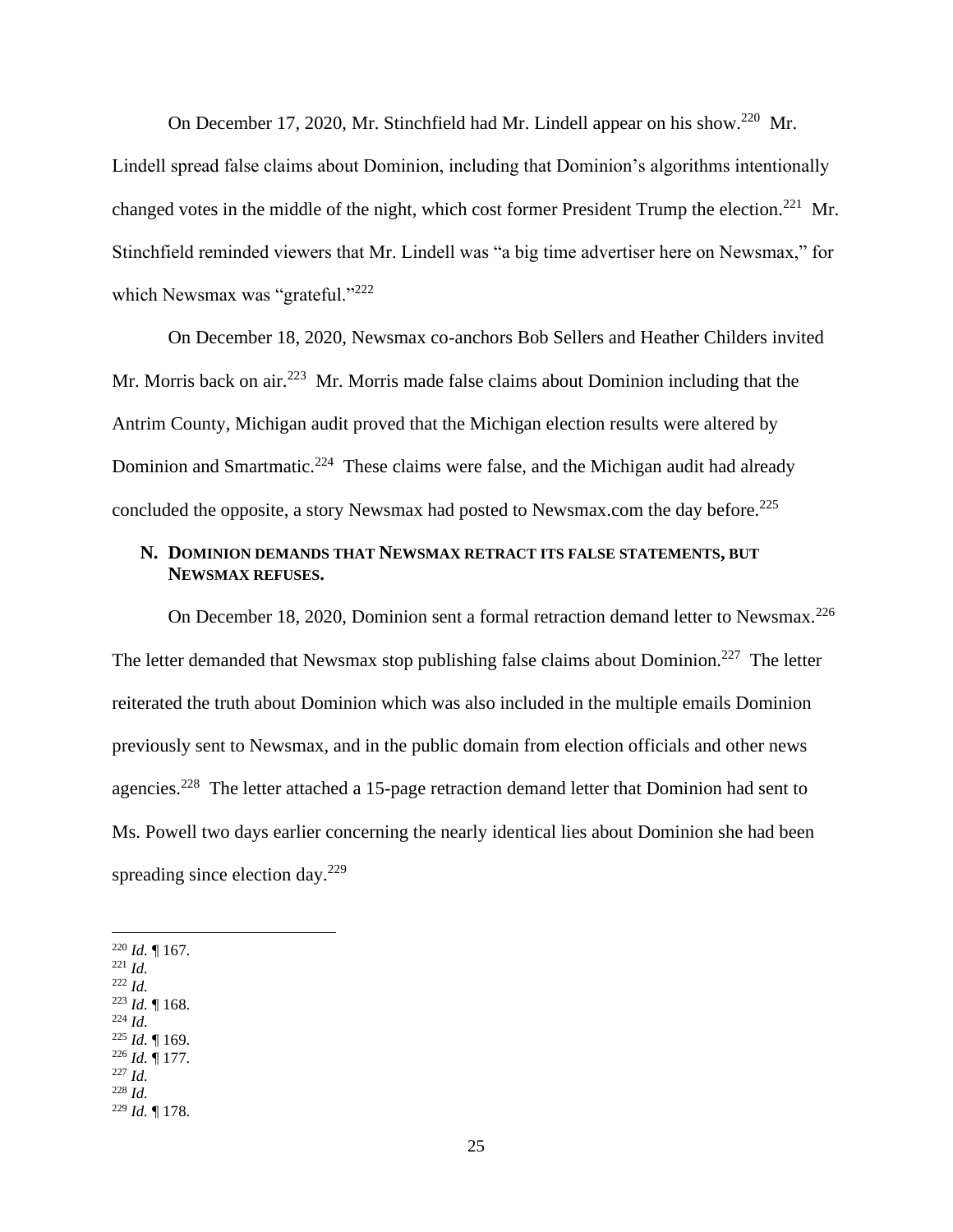Newsmax refused to retract.<sup>230</sup> Instead, a few hours after Dominion sent the letter to Newsmax, Newsmax and Mr. Kelly invited Mr. Ramsland on air to promote Ramsland's Antrim County Report.<sup>231</sup> Before the 2020 election, Mr. Ramsland claimed that the 2018 U.S. congressional election in Dallas, Texas and the 2019 gubernatorial election in Kentucky were "rigged by voting machines with links to Smartmatic and using Venezuelan election-stealing software controlled by a George Soros operative, and that votes had been sent to CIA-funded databases in Spain where they were changed and sent back to the United States."<sup>232</sup> These claims were rejected as unverifiable and have been debunked.<sup>233</sup>

Mr. Ramsland filed numerous affidavits recycling arguments from his 2018 election fraud allegations in support of lawsuits brought by Ms. Powell and others seeking to throw out the 2020 Presidential Election results in several states.<sup>234</sup> No court found any of Mr. Ramsland's affidavits to have merit.<sup>235</sup> Mr. Ramsland "was brought in by [Mr.] Byrne, [Mr.] Giuliani and others to write up a purportedly independent 'report' on the election results in Antrim County, Michigan," which claimed that Dominion machines were designed to and did switch votes from former President Trump to President Biden.<sup>236</sup> The report was released on December 13, 2020.<sup>237</sup> Antrim County officials and other election experts, including Michigan's Attorney General and Secretary of State, explained that the report was false, unsupported, and used incorrect technical terms.<sup>238</sup> The details of how deeply flawed the report was had been publicly

<sup>230</sup> *Id.* ¶ 179.

 $^{231}$  *Id.* 

<sup>232</sup> *Id.* ¶ 31.

<sup>233</sup> *Id.* Mr. Byrne, Ms. Powell, Mr. Giuliani and others promoted Mr. Ramsland's debunked claims about the 2018 and 2019 elections and promoted them to a global audience by working with Newsmax, OAN, Fox, and other media outlets. *Id.* ¶ 32.

<sup>234</sup> *Id.* ¶ 33.

<sup>235</sup> *Id.*

<sup>236</sup> *Id.* ¶ 34.

<sup>237</sup> *Id.* ¶ 171. <sup>238</sup> *Id.* ¶¶ 34, 172-176.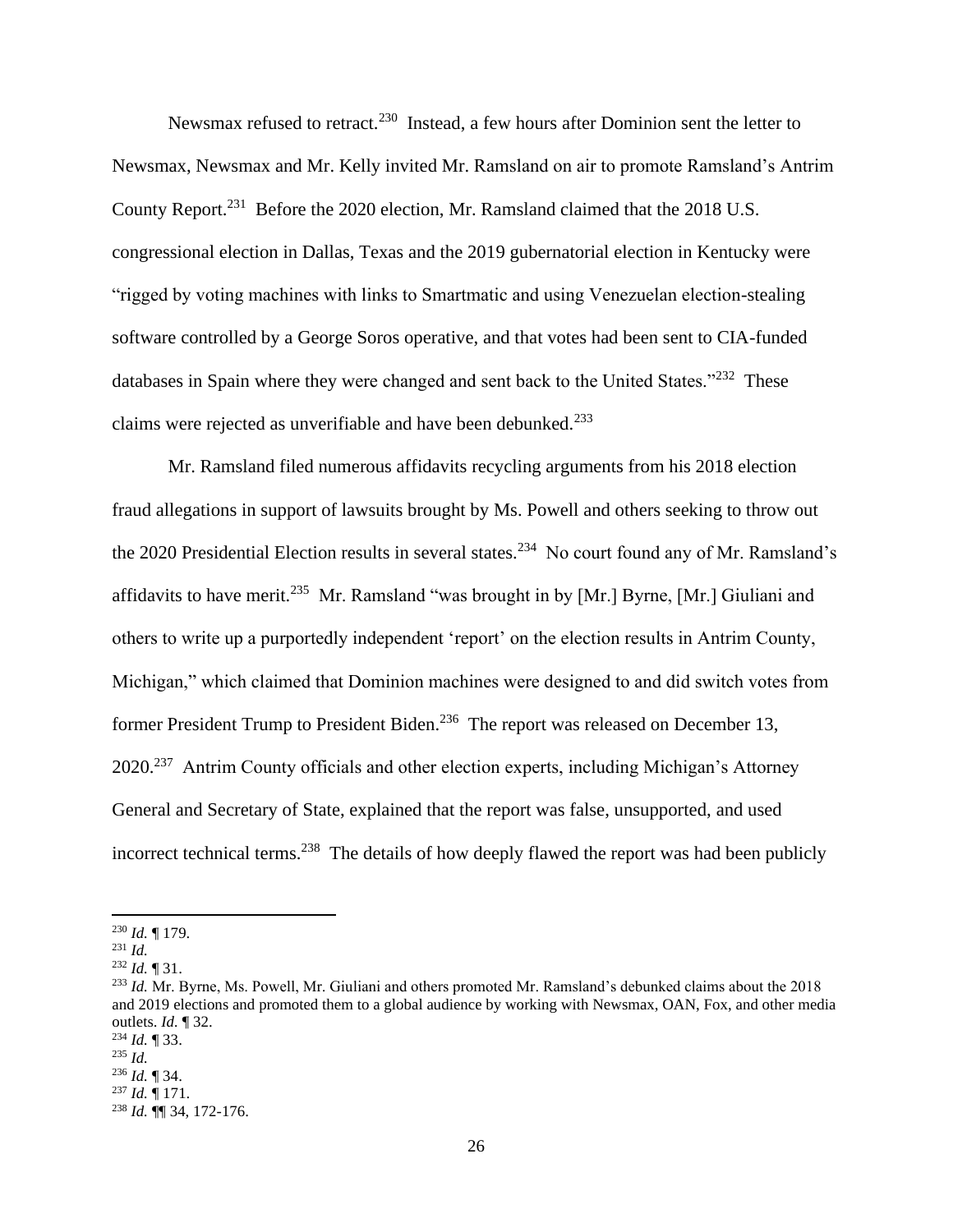known and readily available since at least November  $7.^{239}$  Additionally, on June 23, 2021, the Republican-led Michigan Senate Oversight Committee released a 55-page report, which found no evidence of widespread or systemic fraud in Michigan's prosecution of the 2020 Presidential Election.<sup>240</sup> Despite these facts, Mr. Kelly had Mr. Ramsland on his show on December 18, 2020 and endorsed the claims in the Antrim County Report.<sup>241</sup>

## **O. NEWSMAX ISSUES A CLARIFICATION REGARDING DOMINION.**

On December 19, 2020, Newsmax issued a "clarification" regarding its statements about Dominion rigging the election.<sup>242</sup> The clarification was titled "Facts about Dominion, Smartmatic You Should Know."<sup>243</sup> The clarification acknowledged that: "No evidence has been offered that Dominion or Smartmatic used software or reprogrammed software that manipulated votes in the 2020 election."<sup>244</sup> The clarification was not a wholesale retraction and was couched in terms that avoided correcting previous statements made by Newsmax.<sup>245</sup> For instance the clarification stated: "Dominion has stated its company has no ownership relationship with the House Speaker Nancy Pelosi's family, Sen. Dianne Feinstein's family, the Clinton family, Hugo Chavez, or the government of Venezuela."<sup>246</sup>

# **P. NEWSMAX INVITES MR. LINDELL ON THE AIR AGAIN.**

On December 21, 2020, two days after issuing its clarification, Newsmax invited Mr. Lindell on air.<sup>247</sup> Sebastian Gorka was guest hosting the *Greg Kelly Reports* and prefaced the Lindell segment by telling viewers that Newsmax was "not going to ignore" alleged evidence of

- <sup>241</sup> *Id.* ¶ 179.
- <sup>242</sup> *Id.* ¶ 180. <sup>243</sup> *Id.*
- <sup>244</sup> *Id.* ¶ 181.
- <sup>245</sup> *Id.*
- $^{246}$  *Id.*

<sup>239</sup> *Id.* ¶ 172.

<sup>240</sup> *Id.* ¶ 34

<sup>247</sup> *Id.* ¶ 184.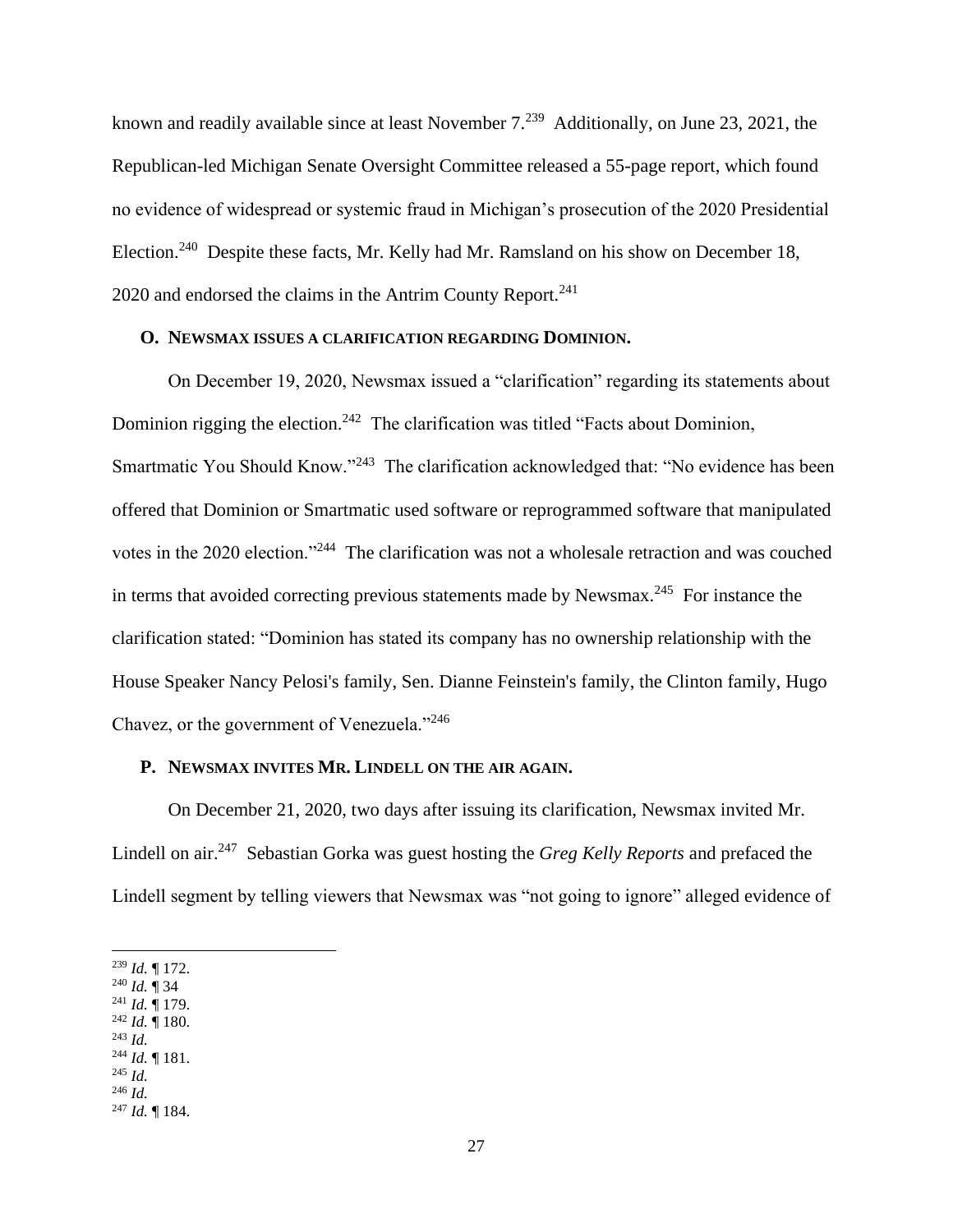election fraud, "because we fight for the truth and we believe that this is still the greatest nation on God's earth and nobody gets to steal it from us."<sup>248</sup> Mr. Lindell began to discuss false claims of voter fraud and Dominion.<sup>249</sup> While Mr. Gorka cut in to tell Mr. Lindell "I don't want to discuss," he did not tell his audience that Mr. Lindell's statements were false.<sup>250</sup>

# **Q. DOMINION SENDS NEWSMAX A SECOND RETRACTION DEMAND LETTER AND NEWSMAX RESPONDS.**

On December 22, 2020, Dominion sent Newsmax a second retraction demand letter.<sup>251</sup> The letter explained that Dominion was "disappointed that Newsmax continues to publish lies about US Dominion Inc.," despite Dominion's first retraction demand letter.<sup>252</sup>

Newsmax responded to Dominion's letters on December 28, 2020.<sup>253</sup> Newsmax's lawyers acknowledged receipt of both retraction demand letters but ignored or denied that Newsmax made false statements about Dominion in broadcasts.<sup>254</sup> Newsmax's response stated: "At no time did the hosts or Newsmax indicate support for or agreement with her [Powell's] allegations. At the same time, they did not have any specific knowledge that the evidence she cited was non-existent, nor that her claims were false."<sup>255</sup>

Newsmax removed two stories espousing false claims made by Ms. Powell from its website but then continued to publish lies about Dominion.<sup>256</sup> For example, on February 2, 2021, during an interview of Mr. Lindell about his recent Twitter ban, Mr. Lindell tried to claim he has "100% proof" of election fraud via Dominions voting systems.<sup>257</sup> Newsmax co-anchor

<sup>248</sup> *Id.*

- <sup>249</sup> *Id.*
- <sup>250</sup> *Id.*
- <sup>251</sup> *Id.* ¶ 185. <sup>252</sup> *Id.*
- <sup>253</sup> *Id.* ¶ 186.
- <sup>254</sup> *Id.*
- <sup>255</sup> *Id.*

<sup>257</sup> *Id.* ¶ 188.

<sup>256</sup> *Id.* ¶ 187.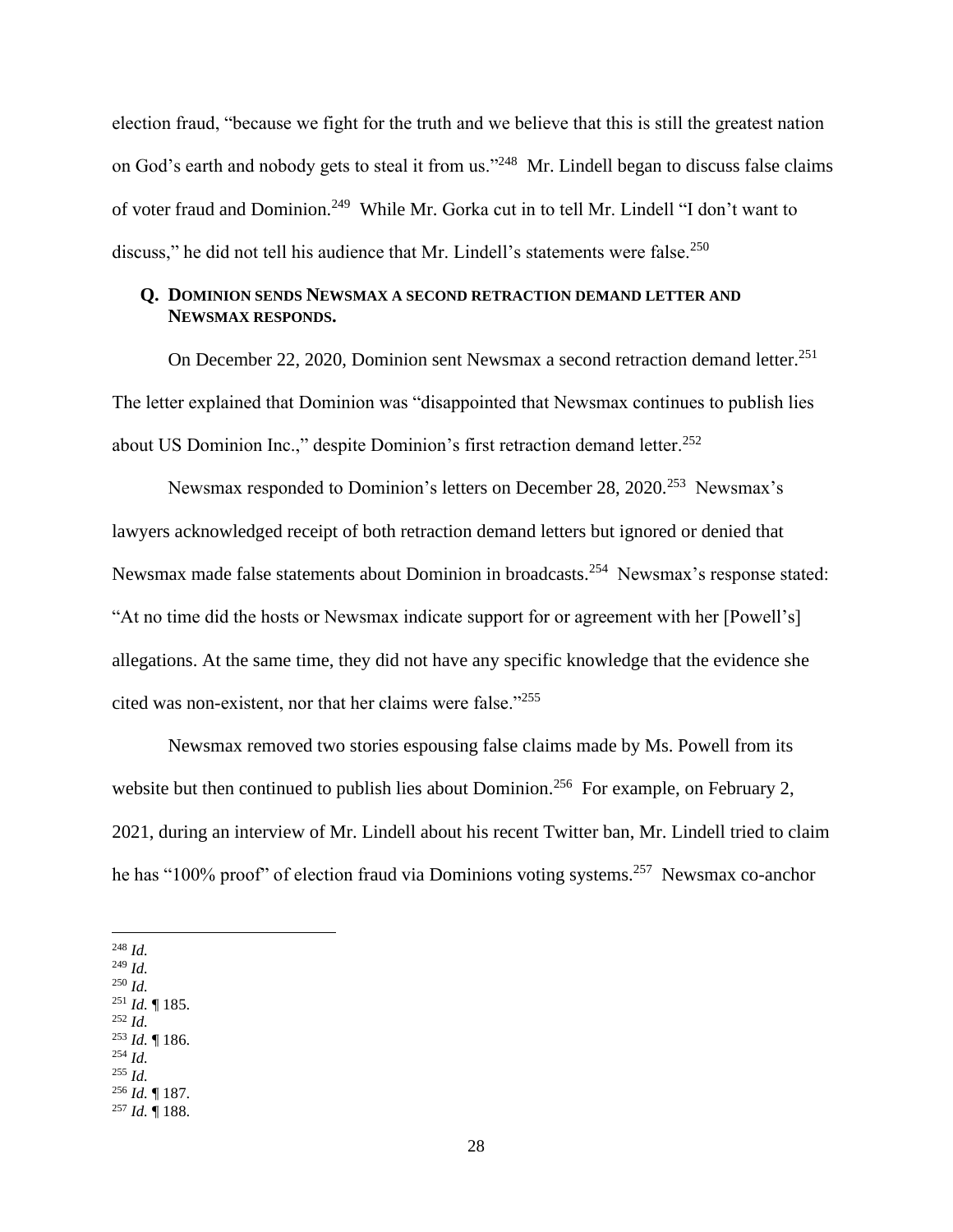Bob Sellers interrupted Mr. Lindell, told the audience that Newsmax had not verified any of his claims, and then stormed off set.<sup>258</sup> However, the next day, facing backlash from Newsmax and its audience, Mr. Sellers apologized and called Mr. Lindell a "friend of this network" who would continue to be an important guest.<sup>259</sup> Over the next few months, Newsmax continued to push a fraud narrative that was now inextricably linked to Dominion through Newsmax's prior false statements.<sup>260</sup>

On April 30, 2021, Newsmax issued an apology statement to Dr. Eric Coomer, Dominion's then-Director of Product Strategy and Security.<sup>261</sup> Newsmax admitted that its hosts and guests published unproven claims that "Dr. Coomer played a role in manipulating Dominion voting machines, Dominion voting software, and the final vote counts in the 2020 presidential election" even though Newsmax had "no evidence that such allegations were true."<sup>262</sup> However, Newsmax stated only that Dr. Coomer was not involved in the "manipulation" of voting machines during the 2020 election, and did not absolve Dominion of responsibility for alleged election fraud.<sup>263</sup> Newsmax continued to promote individuals who spread lies about Dominion including Mr. Lindell through July  $2021^{264}$ 

#### **R. NEWSMAX WRITES A LETTER TO DOMINION.**

Mr. Ruddy wrote a letter to Dominion Founder and CEO John Poulos on May 24, 2021.<sup>265</sup> Mr. Ruddy claimed that Newsmax never received Dominion's December 18 retraction demand letter.<sup>266</sup> However, Newsmax's lawyers admitted that "the email addresses used for Mr.

- <sup>260</sup> *Id.* ¶ 189.
- <sup>261</sup> *Id.* ¶ 190.
- $262$  *Id.*  $^{263}$  *Id.*
- <sup>264</sup> *Id.* ¶ 192-193.

<sup>258</sup> *Id.* 

 $^{259}$  *Id.* 

<sup>265</sup> *Id.* ¶ 194.

<sup>266</sup> *Id.* ¶ 195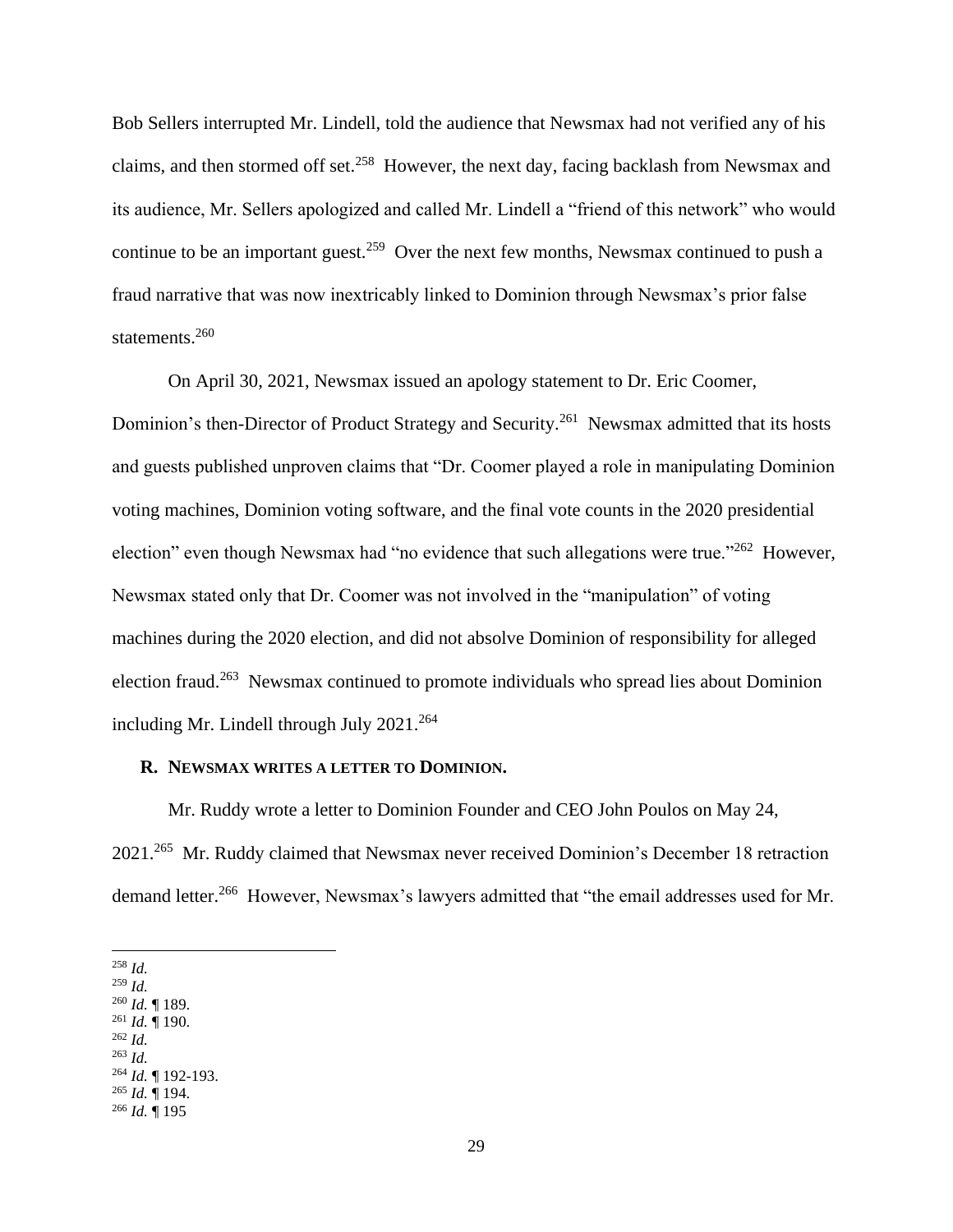Ruddy and Mr. Chandler" to send the letter "appear to be correct."<sup>267</sup> Mr. Ruddy next claimed that neither he nor Newsmax generally knew that information it published about Dominion were lies and that they continue to be unaware "of any independent review and examination of the voting software."<sup>268</sup> Mr. Ruddy also claimed that all Newsmax did was "report then President Trump's public claims, the claims made by his lawyers, and claims they made in legal documents in several states."<sup>269</sup>

### **S. FURTHER EVIDENCE COMES OUT DISPROVING FALSE CLAIMS ABOUT DOMINION.**

More evidence surfaced demonstrating the falsity of claims Newsmax made about Dominion in the months following Mr. Ruddy's letter.<sup>270</sup> In June, 2021, the Republican-led Michigan Senate Oversight Committee released a 55-page report, which found no evidence of widespread or systemic fraud in Michigan's prosecution of the 2020 Presidential Election.<sup>271</sup> The report specifically called out individuals like Mr. Lindell and Mr. Ramsland for their false claims about systemic fraud in Michigan, stating that they "have been utilizing misleading and false information about Antrim County to raise money or publicity for their own ends."<sup>272</sup> Additionally, on June 24, 2021, Mr. Giuliani was suspended from the practice of law in New York after it was determined he had "made knowing false and misleading factual statements to support his claim that the presidential election was stolen from his client [Donald Trump]," based on "uncontroverted evidence."<sup>273</sup>

- <sup>269</sup> *Id.* ¶ 197.
- <sup>270</sup> *Id.* ¶ 198.

 $^{272}$  *Id.* 

 $^{267}$  *Id.* 

<sup>268</sup> *Id.* ¶ 196.

<sup>271</sup> *Id.*

<sup>273</sup> *Id.* ¶ 199.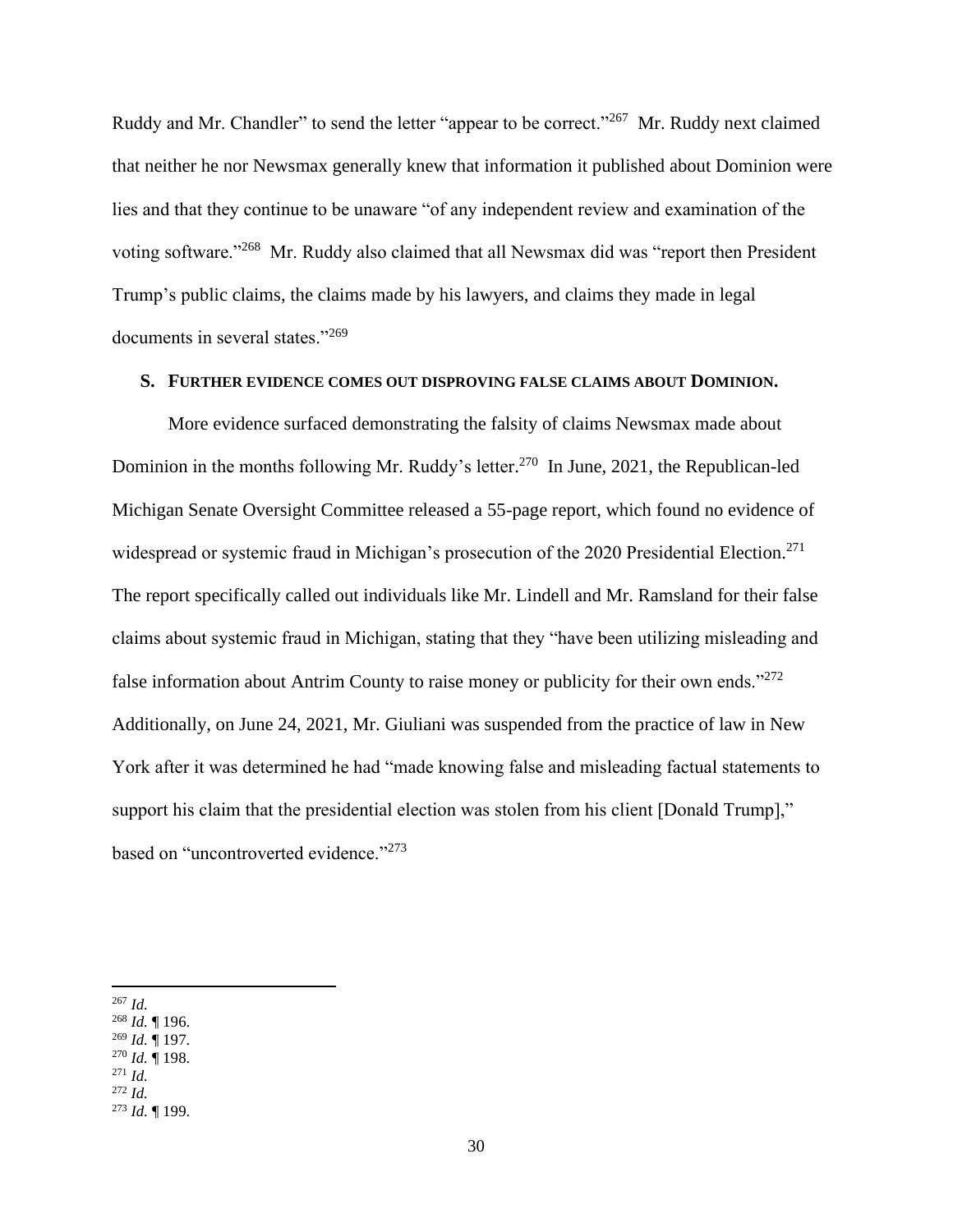### **T. THE DOMINION CLAIMS GO VIRAL AND NEWSMAX PURPORTEDLY BENEFITS.**

Newsmax's ratings jumped almost ten times in the week after the election.<sup>274</sup> Daily active users of Newsmax's mobile app increased by a multiple of almost 14 from October 20, 2020 to November 24, 2020.<sup>275</sup> Newsmax secured 32 times more downloads of its mobile apps by February 2021 than it had in the weeks prior to the election.<sup>276</sup> The lies about Dominion went viral and millions of Americans believe the false claims that Dominion rigged the 2020 election.<sup>277</sup>

Newsmax's website traffic spiked by 145% in December 2020 over the previous year.<sup>278</sup> In November 2020, Newsmax's app was downloaded over 3 million times which Newsmax attributed to "attracting millions who are leaving Fox News and switching to Newsmax TV."<sup>279</sup> Newsmax received a rise in advertising revenues as well.<sup>280</sup>

## **U. DOMINION SUFFERS HARM FROM THE FRAUD ACCUSATIONS.**

The viral claims linked Dominion to fraud.<sup>281</sup> Dominion and its employees have received death threats and calls for jail time.<sup>282</sup> On July 4, 2021, someone threw a brick through the window of a Dominion office.<sup>283</sup> Dominion has expended over \$600,000 on private security because of these threats.<sup>284</sup> Dominion has also spent more than \$700,000 attempting to mitigate harm caused by the viral disinformation campaign.<sup>285</sup> Election officials—Dominion's actual and

 *Id.* ¶ 204. <sup>275</sup> *Id.* <sup>276</sup> *Id. Id.* ¶¶ 205-210. *Id.* ¶ 212.  $^{279}$  *Id. Id.* ¶ 213. *See id.* ¶¶ 214-216. *Id.* ¶¶ 217-223. *Id.* ¶ 224. *Id.* ¶ 225. *Id.* ¶ 226.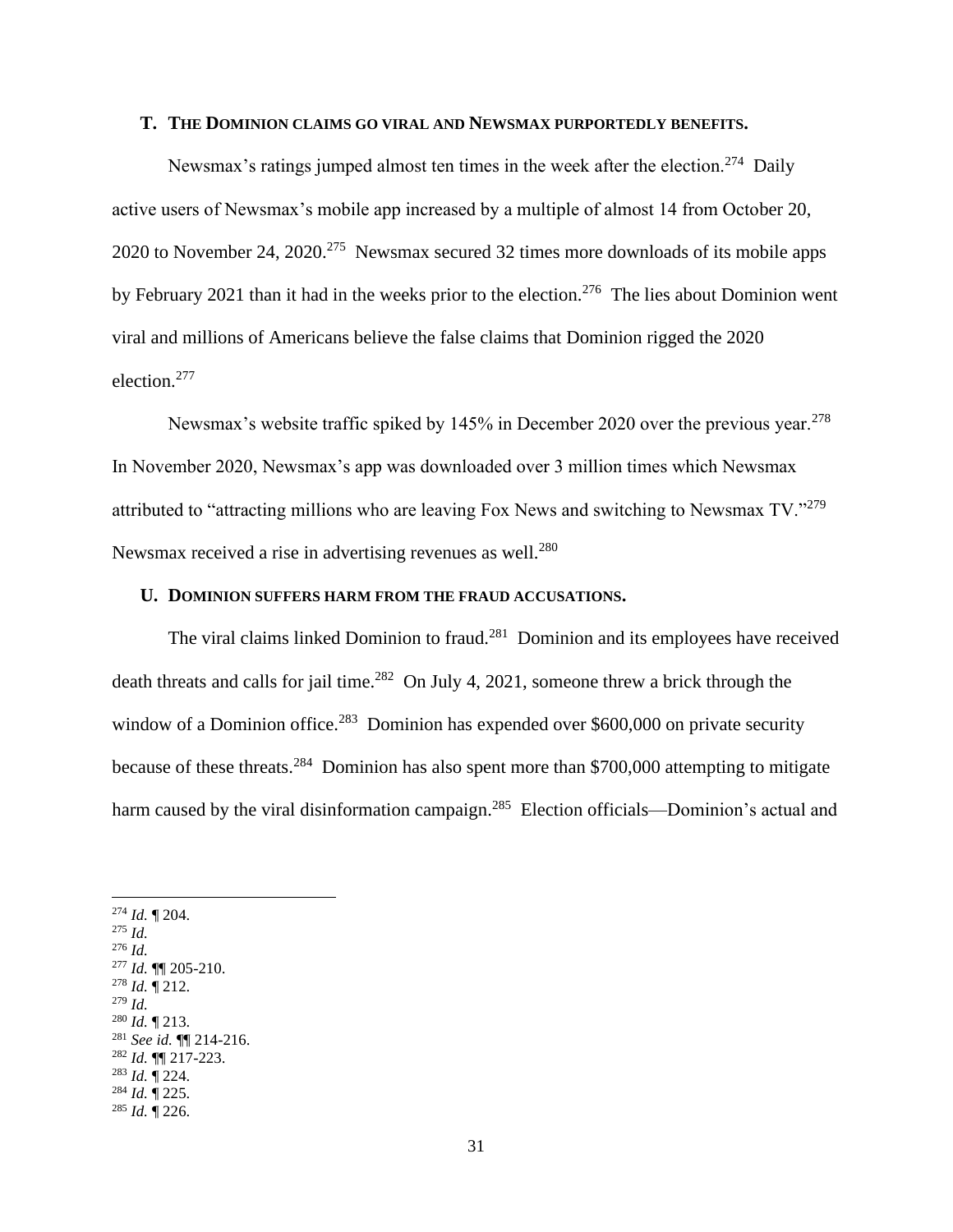potential customers—have received emails, letters, and calls from their constituents demanding that they cease and avoid contracting with Dominion or using Dominion machines.<sup>286</sup>

Legislators in various states where Dominion contracts—including Arizona, California, Colorado, Florida, Michigan, Ohio and Pennsylvania—stated their intent to review and reassess the Dominion contracts.<sup>287</sup> Louisiana cancelled its reassessment and bid process, prohibiting Dominion from securing a new \$100-million-plus contract.<sup>288</sup> Louisiana's Secretary of State, Kyle Ardoin said Louisiana cancelled the bid process because of "damage to voter confidence done by those who willfully spread misinformation and disinformation."<sup>289</sup> Given the long-term nature of Dominion's contracts, the economic harm Dominion suffers will continue to play out over the next years.<sup>290</sup> Election officials have told Dominion that it is losing business "because of the Dominion name" and Dominion stands to lose at least \$70 million in net profits.<sup>291</sup>

The disinformation campaign caused numerous states and local governments to review and potentially cancel contracts with Dominion.<sup>292</sup> Additionally, the disinformation campaign has spurred sham audits which continue to harm Dominion.<sup>293</sup> Notably, an audit conducted in Arizona was discredited by independent election experts as a sham.<sup>294</sup> Other jurisdictions across the country—including counties in Pennsylvania and Georgia—have conducted sham audits.<sup>295</sup>

<sup>286</sup> *Id.* ¶ 228.

- <sup>287</sup> *Id.* ¶ 229.
- <sup>288</sup> *Id.* ¶ 230.
- <sup>289</sup> *Id.* ¶ 231. <sup>290</sup> *Id.* ¶ 232.
- <sup>291</sup> *Id.*
- <sup>292</sup> *Id.* ¶¶ 233-236.
- <sup>293</sup> *Id.* ¶ 236.
- <sup>294</sup> *Id.* ¶ 237-240.
- <sup>295</sup> *Id.* ¶ 241-246.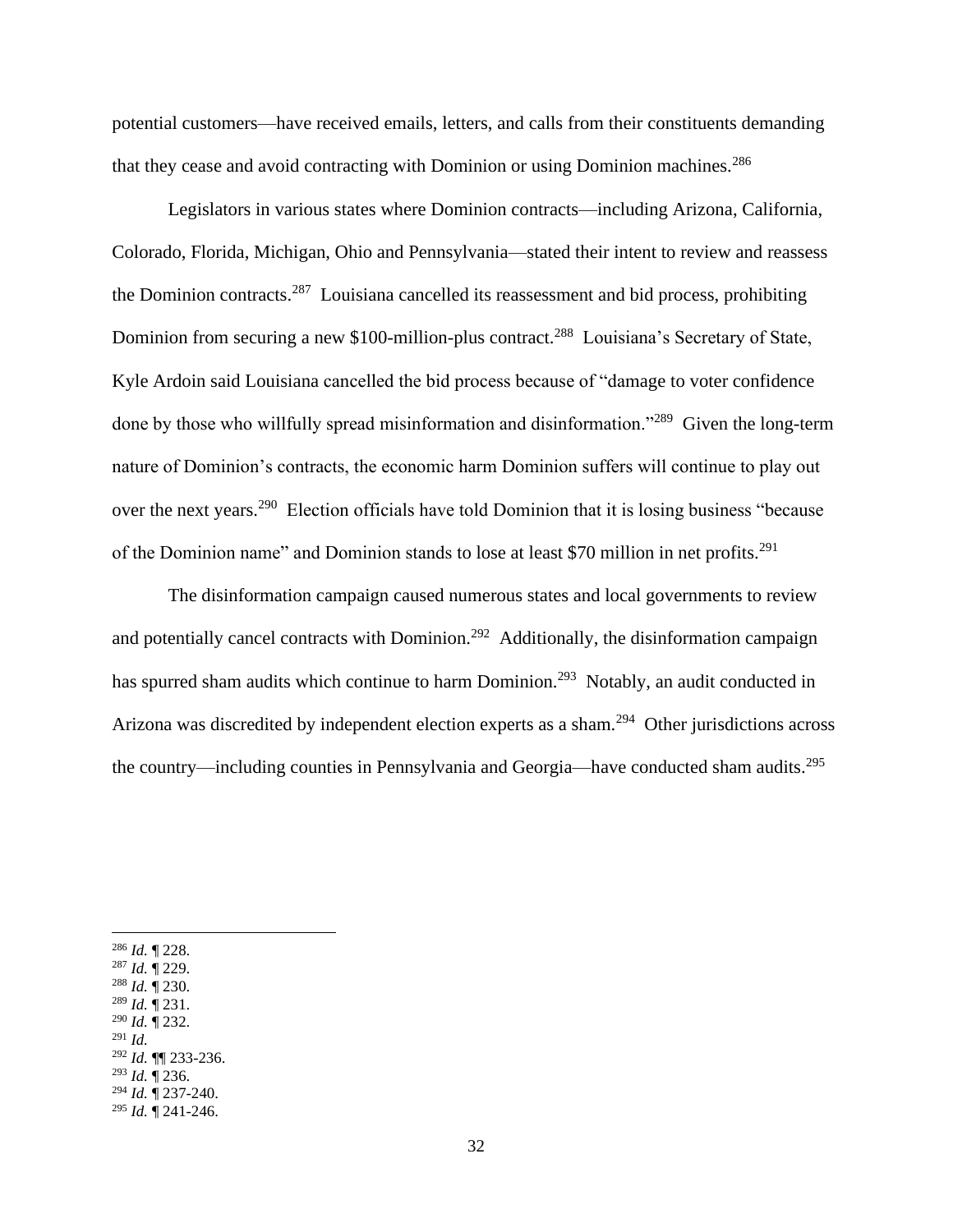## **V. SPECIFIC ALLEGEDLY FALSE AND DEFAMATORY STATEMENTS**

On November 10, 2020, Newsmax's White House Correspondent, Ms. Robinson,

tweeted that: "All crooked roads lead to Dominion Voting Systems" in direct response to her

retweet of the false statement, "Little tidbit: Smartmatic is the electronic voting systems

company that has been used in Venezuela since 2004. Its name is synonymous with fraud for

most Venezuelans. Since 2009, Smartmatic has been a subsidiary of Dominion."<sup>296</sup>

On a November 16, 2020, *Greg Kelly Reports* broadcast in a segment titled "Democracy

or Dominion", which Newsmax broadcast live on television, and republished on Newsmax's

YouTube channel, Newsmax's Facebook account, and Newsmax's Twitter account:

Greg Kelly: . . . I think this country, this planet, could be in for the awakening of the millennium, something that we haven't seen in thousands of years, as this election, the truth is finally told. . . . Folks, I think we will be in for the shock of our lifetime this is going to be wild; and the evidence is slowly emerging. Yes, I would like to have seen it yesterday; but the president has some very, very smart lawyers. One of my favorites, Sidney Powell. She helped Michael Flynn beat the travesty of a case that was lodged against him. She's a former federal prosecutor. And you tell me, does she -- seem like she's speaking the truth? She spoke to Maria Bartiromo over the weekend.

Sidney Powell: President Trump won by not just hundreds of thousands of votes, but by millions of votes, that were shifted by the software that was designed expressly for that purpose. . . . It was exported internationally for profit by the people that are behind Smartmatic and Dominion. They did this on purpose. It was calculated. They've done it before. We have evidence from 2016 in California. We have so much evidence, I feel like it's coming in through a fire hose.

Kelly: I believe her. And I don't believe the critics and the naysayers. . . .

Kelly: Talking about Dominion. This company, the software; there are a lot of concerns. And what she's saying, I'm believing. Big problems, vulnerabilities, votes that can be switched. It happened before in South Carolina. And Sidney Powell is right  $\ldots$ <sup>297</sup>

On the November 16, 2020, *Greg Kelly Reports* broadcast:

<sup>296</sup> *Id.* ¶ 248.

<sup>297</sup> *Id.*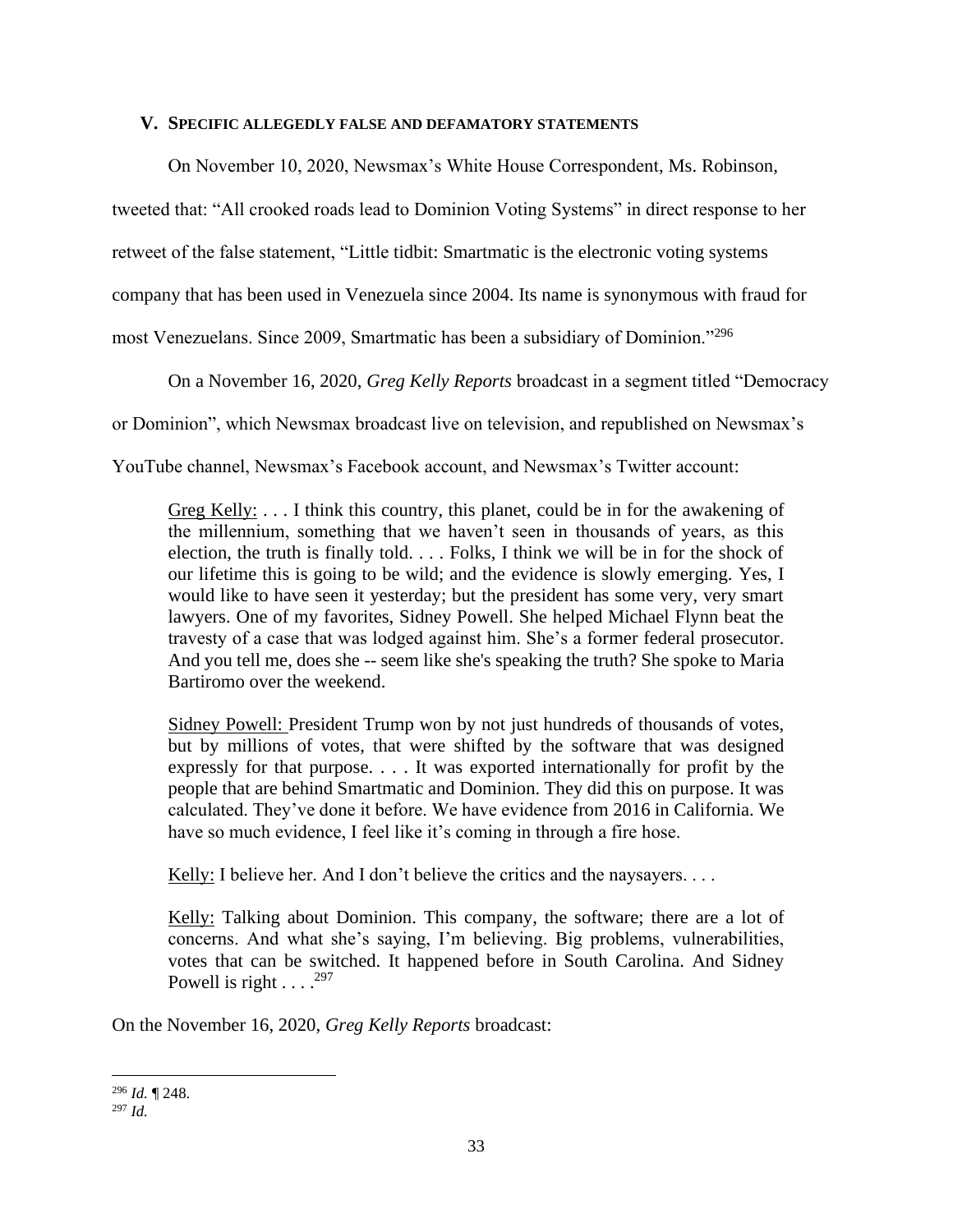Dick Morris: . . . I believe that this election was absolutely stolen.

Greg Kelly:  $\dots$  I agree with you, by the way.  $\dots$ 

Morris: . . . You asked me if I was confident that it had been stolen. I certainly am, and I think we have to fight and fight and fight to get the truth out here about Dominion and about the recounts.  $\ldots$ <sup>298</sup>

On the November 16, 2020, *National Report* broadcast:<sup>299</sup>

Sidney Powell: We're fixing to overturn the results of the election in multiple states. And President Trump won by, not just hundreds of thousands of votes, but by millions of votes, that were shifted by this software that was designed expressly for that purpose. We have sworn witness testimony of why the software was designed; it was designed to rig elections.

. . .

Rechenberg (Newsmax host): And Joe, I'll go back to you then, too, because it wasn't just the observers staying out of the counting area, it was also this Dominion voting service, this -- this technology here. What have you researched about that, and what's the Trump legal team doing in regards to Dominion?

DiGenova: Well, the bottom line about Dominion is -- is that it is a suspect company. . . . It has an origin in Venezuela with friends of Hugo Chavez. The company that runs it now has the counting done overseas in Germany and Barcelona.<sup>300</sup>

On the November 17, 2020, *American Agenda* broadcast:

Heather Childers: . . . you know, everyone saw the statement that came out allegedly from the DHS that said this was the safest election ever, I think, in the history of elections. But what people did not know, I didn't realize, is sitting on that board of the Department of Homeland Security, Cybersecurity and Infrastructure Security Agency, was, in fact, Dominion and Smartmatic.

Dick Morris: Right, that's true. And also remember, Dominion is a -- kind of a shell company. The real owners, the real motivators of Dominion are the Chinese Communist Party and two Chavez supporters in Venezuela, who shortly after Chavez seized power, invented the Dominion Voting System as a method of stealing elections in Venezuela. And as a result, they were kicked out of Venezuela, Argentina, and a whole host of other countries. . . .

<sup>298</sup> *Id.*

<sup>&</sup>lt;sup>299</sup> Newsmax broadcast live on television and republished on Newsmax's Facebook account and Instagram account. *Id.*

<sup>300</sup> *Id.*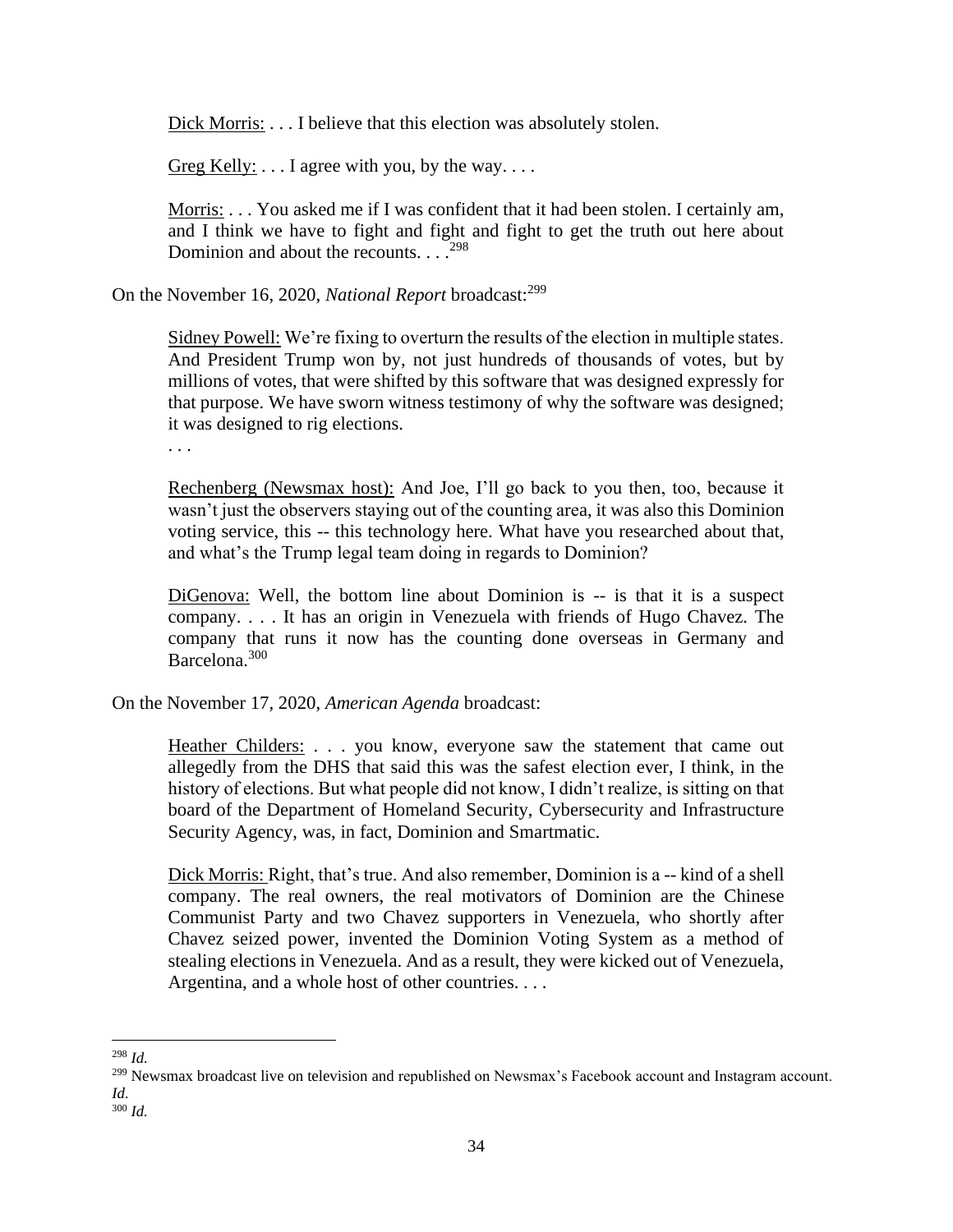Bob Sellers: . . . By the way, folks, you can get Dick's up-to-the-minute news by going to DickMorris.com, subscribing free. $30\overline{1}$ 

On the November 17, 2020, *National Report with Emma Rechenberg* broadcast:

Emma Rechenberg: If you don't mind, kind of break down how you're connected to this Dominion machine voting system and why you have some concerns about it. . . .

Patrick Byrne: . . . This election was hacked. This election was hacked. The outcome has been rigged. I did not vote for Trump. I'm a small L libertarian, never voted Republican or Democrat for president in my life. I'm saying this election was rigged. I'm a CEO who built a \$2 billion tech company. I don't mean to sound like I'm beating my chest. I was national entrepreneur of the year, you go back a decade, for building a \$2 billion tech company, Overstock. I know what I'm talking about. Yeah, I'm also a Ph.D. from Stanford and a Marshall scholar besides. I'm putting all that credibility on the line. This election was hacked, the outcome was rigged and should be completely ignored or discounted, I mean, through the court system. The courts should throw it out. . . . How I know this is this.

Rechenberg: Right. You sound like Trump's legal team right now, so we're all on the same page. You sound like what their claims are as well, and clearly you have the experience and the expertise in regards to maybe shedding some light on how you know that to be true, yeah.

Byrne: Okay. Here's how I know that. I'm backing -- I have the data incidentally. I have the data, the electronics, everything. I have been backing and supporting some cyber security experts, a number of different groups. This is how it came about. In 2018, the Dallas election had irregularities. The Texas state government hired an elite cyber security company to go in and study what had happened in 2018, and they reverse engineered it. And when you reverse engineer something, that's when you take the final product and you get a bunch of people to study and they break it apart and figure out how you built it so they can go copy it. These guys reverse engineered the 2018 Dallas irregularities which turned out to be a hack. Dominion ran it. It was Dominion's technology that ran it. . . . . . .

. . . I'm putting my -- I was a Marshall scholar, a Ph.D. from Stanford. . . . I built a \$2 billion company. I'm putting it all on the line. This entire election was hacked. It's far easier to have hacked this than a PayPal or your Venmo account.

Rechenberg: Sure. I mean, we've seen hacks on major social media outlets before in this year alone. My mind goes to Twitter. Are you in touch with the Trump campaign, and would you advise when they are pursuing these lawsuits specifically about Dominion, that they would bring on board someone who would be able to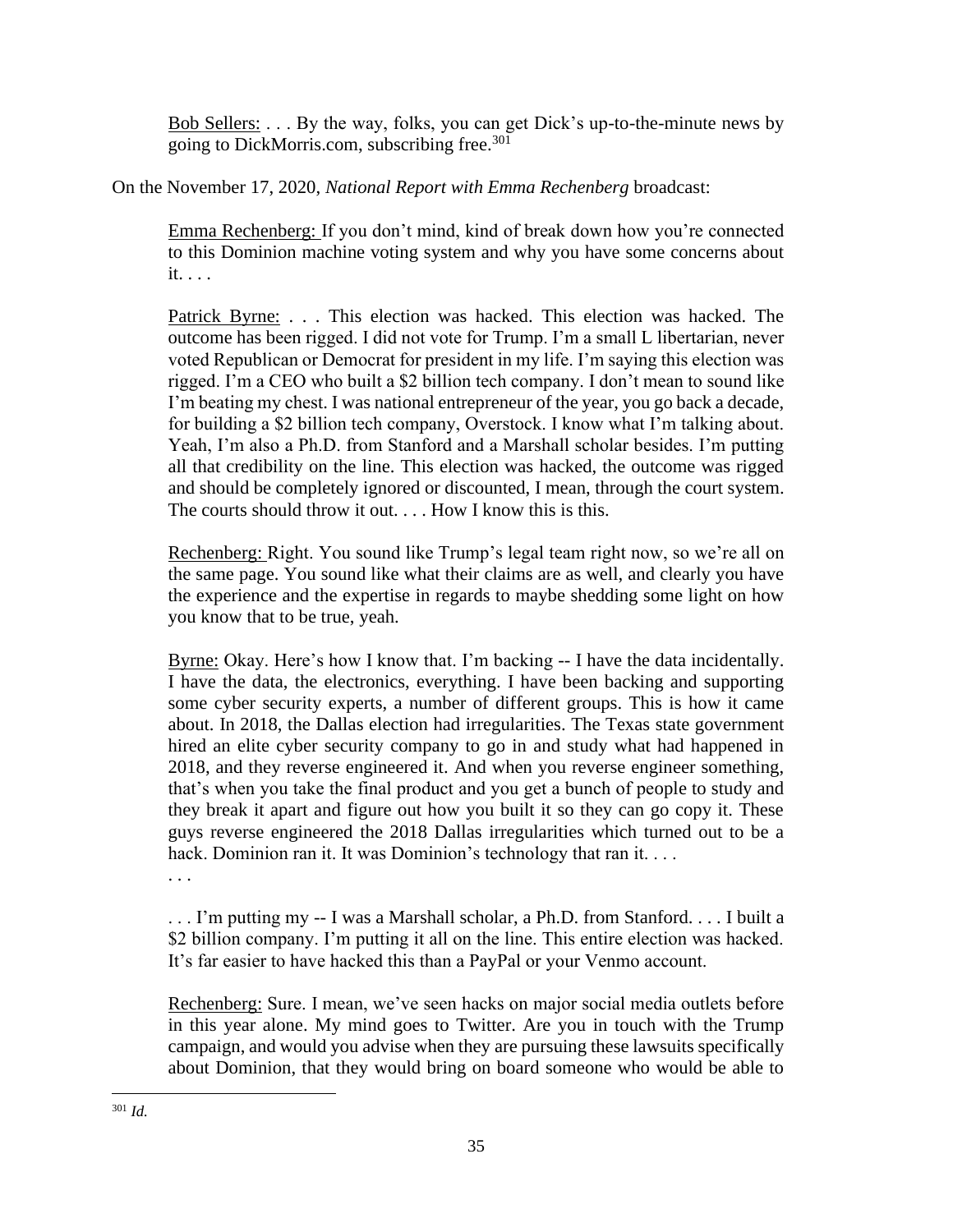prove that they could, in fact, change votes for Donald Trump to Joe Biden? Would that be provable in court if you brought on the right person?

Byrne: Absolutely provable. We have the data. We have the data. You do not have to worry. The only question is how quickly can the process intake versus how quickly the goons are trying to shut down the process so they can seal this all in cement. Now, I'm saying this again. I did not vote for Mr. Trump. I respect him. He got elected President. He's -- so this isn't a Trump supporter coming out and saying this. I'm a tech CEO, national entrepreneur of the year for building a tech company, if you go back about -- Ernst and Young about 10 years ago. I know what I'm talking about, and this thing is child's play to have beaten. It's embarrassing. And Trump is actually correct, his campaign is correct.

Rechenberg: Have they reached out to you?

Byrne: I'm one step ahead of the sheriffs myself because of the fact that I've come out about some things, so I don't work for them, anything like that. I'm not a donor to them, but I've been using my own resources to unscramble this and I'm trying to feed it into the system. Yes, the system is taking it in. They have their other sources, but we have all the goods, they're absolutely correct.

Rechenberg: And do you believe it was millions of votes that were again flipped from Donald Trump to Joe Biden?

Byrne: Well, the main event is not the total number of millions. It was not widespread deep. It was narrow and deep. It was very strategic.

Rechenberg: In select states, you're saying?

Byrne: Select counties.

Rechenberg: Okay.

Byrne: Five counties that really matter, and they realize if you hack these five – well, they're very -- a small number of places, if you defeated the election you could flip the states and you could flip from that flip the electoral college. And how it was done -- I mean people can see this in news they already know if you think about this. Doesn't it seem a little odd that Mr. Biden was behind in states, you know, 600,000 votes, and then he has this come from behind victory and wins by 14,000?

Rechenberg: I know. That's what so many people are asking. That is what a lot of people are asking.

Byrne: 800,000.<sup>302</sup>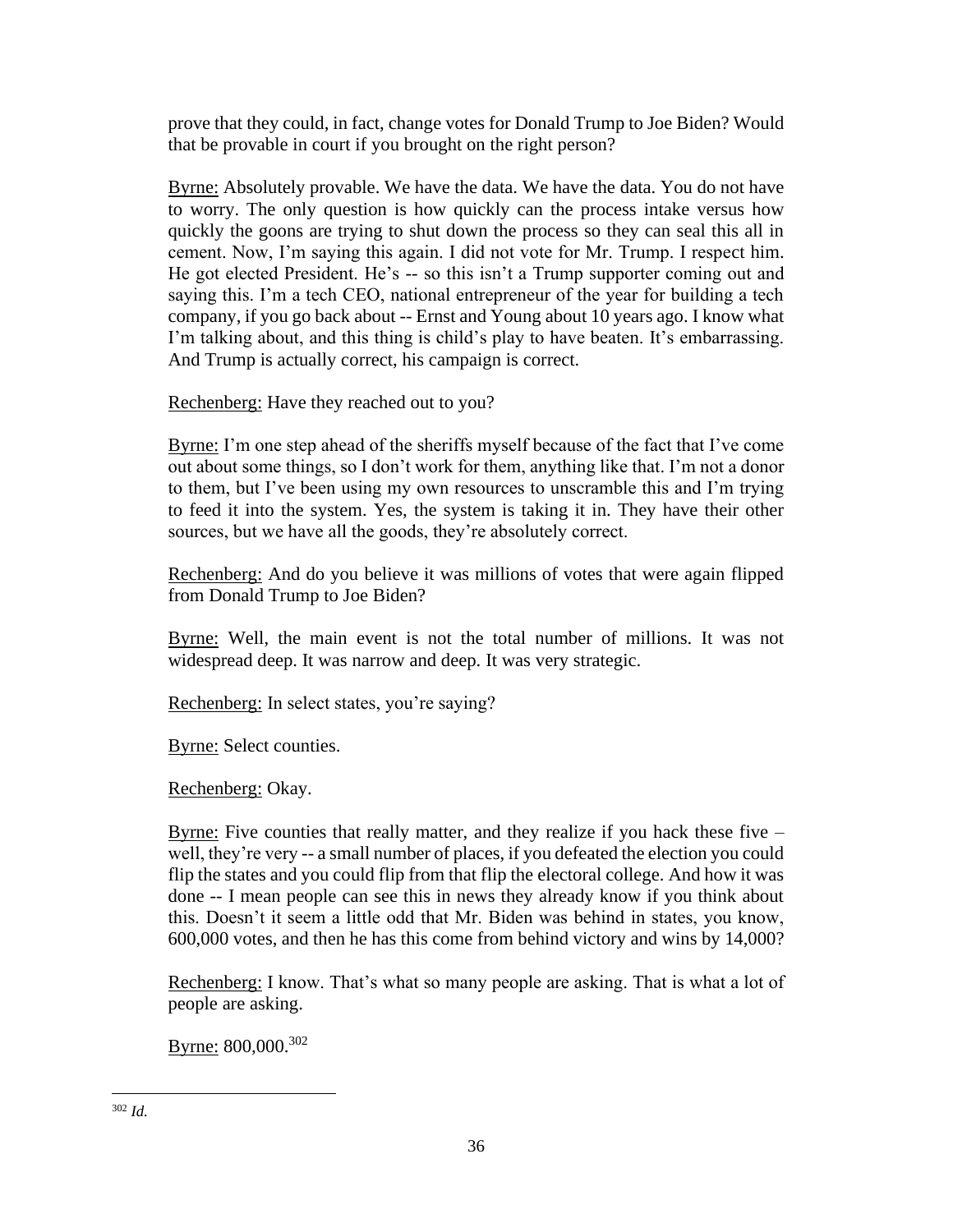On the November 17, 2020, *Greg Kelly Reports* broadcast:<sup>303</sup>

Powell: . . . we know Dominion has a long history of rigging elections. That's what it was created to do to begin with. . . . We've got increasingly mounting evidence of significant fraud across multiple states that cast in the question the validity of the elections in every swing state; including Nevada and Arizona and Michigan, Wisconsin, Georgia. And it went beyond that, too.

Kelly: You know regarding Dominion. . . .

Powell: And worse than that it had a backdoor so it could be manipulated by anyone who could access it through that backdoor. And that was a deliberate feature the affidavit of the young military officer we provided yesterday to the public explains how it was created for that very purpose, so Maduro -- I mean, so Hugo Chavez would never lose another election. And he did not after that software was created. He won every single election. And then they exported it to Argentina, and other countries in South America, and then they brought it here. And they  $-$  it's a foreign company no matter how you look at it. So they've already violated the President's order against foreign interference in our elections. Our votes were actually eventually counted in Barcelona, Spain or Frankfurt, Germany on foreign servers. It's absolutely stunning. And what's really stunning is the effort that is being mounted against getting the truth out on this. But you have to realize that every tech company, every media company, every social media company, scads of globalist corporations have been doing business in countries with these dictators that have been installed through this rigged election system for decades. The corruption is actually worldwide in [sic] going to upset a countless number of elections across this country and -- and around the world.

Kelly: All right.

Powell: So we need to do that to get rid of the corruption.

Kelly: It does make a lot of sense now...

Powell: ... We can -- got the evidence from the word -- the own mouths of the guy who founded the company. I haven't even had a chance to get that out to the public yet, but they admit -- the founder of the company admits, he can change a million votes no problem at all.

Kelly: The founder of Dominion admitted a long time ago, recently to you, can - tell us more, please.

Powell: Publicly. I will -- I will tweet out the video later, and I'll tag you in it.

Kelly: Please do. @GregKellyUSA if you don't mind....

<sup>303</sup> Newsmax broadcast live on television and republished on Newsmax's YouTube account. *Id.*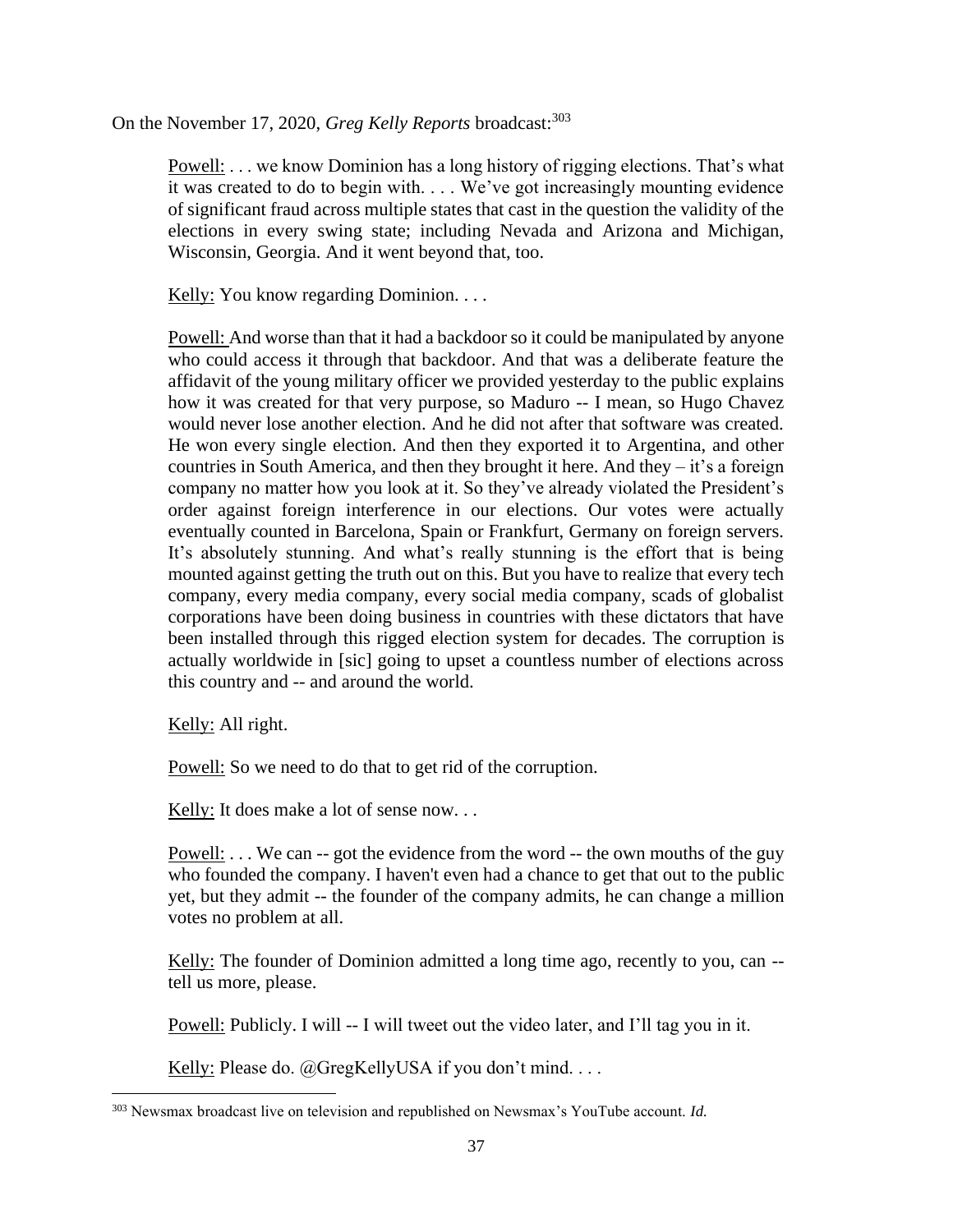Powell: . . . I think we'll find he had at least 80 million votes. The only reason the glitches happened in the system was because he was so -- he had so far many more votes than they had calculated in advance, their algorithms wouldn't perform the functions they had originally performed or were set to perform. They couldn't make up the vote count he had gotten so many hundreds of thousands more than they planned. So that's when they had to stop the counting and come up with a way to back fill the votes or destroy votes for Trump while they fabricated votes for Biden.

Kelly: Sidney Powell, who is a former federal prosecutor, by the way, spent ten years working for the government. Good luck. And by the way, very quickly, you have evidence, it's coming in fast. There is a reason for not making public, correct? I mean, you're going to have a hostile media picking it apart, possibly trying to destroy your case before you can even make it; is that part of your thinking? Very briefly, if you don't mind.

. . .

. . .

Kelly: Well, millions are praying for you and with you. And find her on Twitter, the least we can do. SidneyPowell1. @SidneyPowell1, the numeral one. We appreciate it so much. Good luck, and please stay safe.  $304$ 

On the November 17, 2020, *Wake Up America* broadcast:<sup>305</sup>

Emerald Robinson: . . . [I]n the last 24 hours she has released a very long detailed whistleblower statement that she says is by a high-ranking military official with firsthand knowledge of Dominion Voting Systems, and how they can be misused. In the statement the whistleblower describes the evolution of Dominion Voting machines and Smartmatic software. Smartmatic software is what was used by Hugo Chavez and his successor to fix elections in Venezuela. This whistleblower said that the software was -- was developed in conjunction with Chavez in order to appease his desires to manipulate the vote in Venezuela in a way that could not be detected. The whistleblower go to -- went on to describe in detail his firsthand experience watching the votes being manipulated in Venezuela in their 2013 presidential elections. He goes on to say that the Smartmatic software is -- that all the vote tabulating machines, including Dominion Voting machines, uses a derivative or a descendant of Smartmatic software saying that it's in the DNA of every software program used by every voting machine. In the statement he says quote: "The fact that the voting machine displays a voting result that the voter intends and then prints out a paper ballot which reflects that change does not matter. It is the software that counts the digitized vote and reports the results. The software itself is the one that changes the information electronically to the result that the operator of the software and vote counting system intends to produce that counts. He says that he came forward because he's concerned about what he's seeing in the

<sup>304</sup> *Id.* 

<sup>305</sup> Newsmax broadcast live on television and republished on Newsmax's Twitter account. *Id.*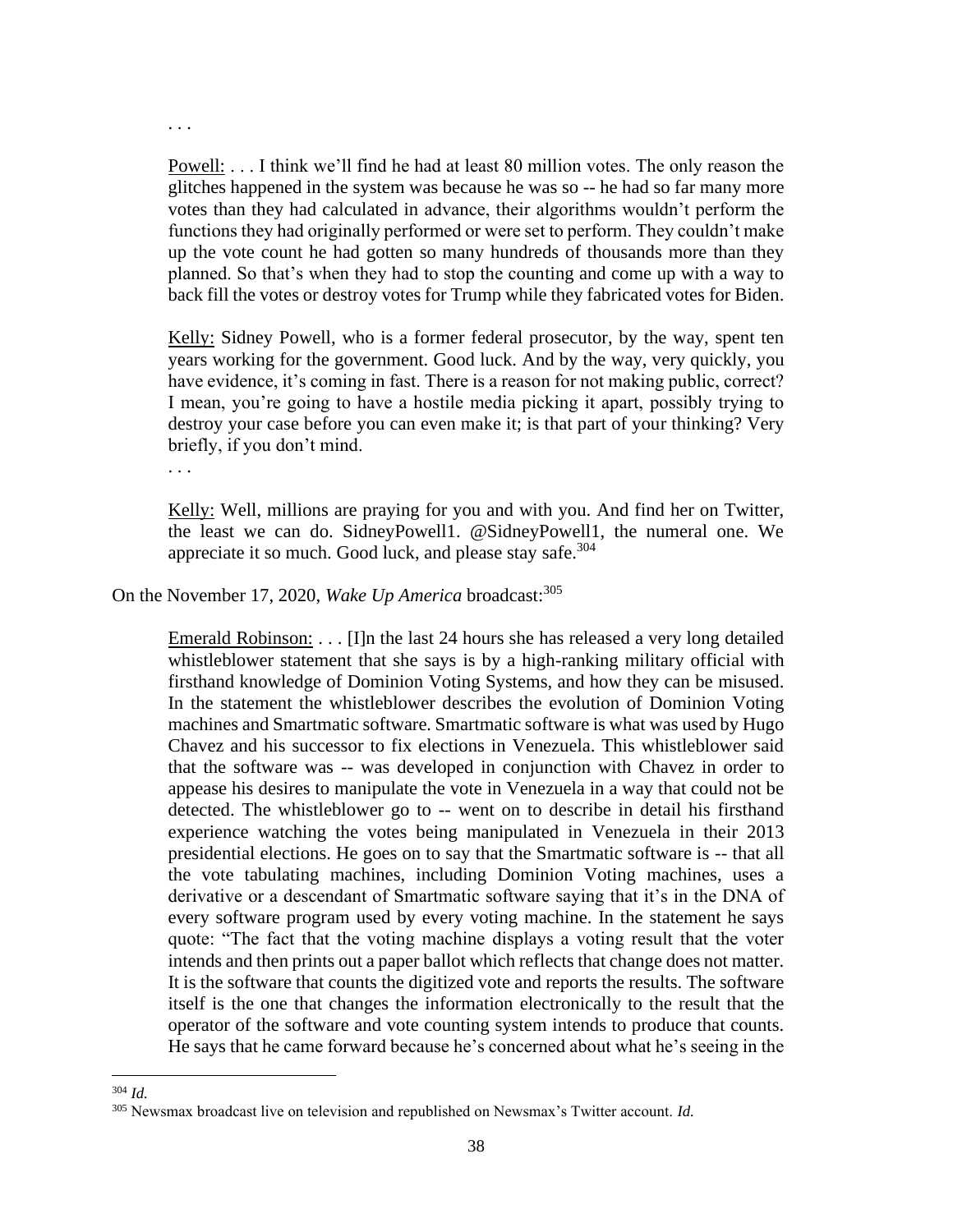2020 presidential election saying, quote: "The circumstances and events are eerily reminiscent of what happened with Smartmatic software electronically changing votes in the 2013 presidential election in Venezuela." He describes what he saw on election night in five key, battleground states using Dominion Voting Systems, that includes Georgia, where the vote count was stopped and went offline for several hours when President Trump was ahead in the vote; when they came back online, later in the wee hours of the morning, then Joe Biden had taken the lead significantly. $306$ 

On the November 19, 2020, *Stinchfield* broadcast:

Sidney Powell: . . . votes from President Trump and flipped them to President Biden; which we might never uncovered had the votes for President Trump not been so overwhelming in so many of these states that it broke the algorithm that have been plugged into the system, and that's what caused them to have to shut down.

Grant Stinchfield: This is unbelievable. That's President Trump's attorney, Sidney Powell, laying out evidence that a corrupt algorithm in the Dominion Voting System starts switching votes from President Trump to Biden on election night, and it's such a massive scale it crashes the system. That's when we see the (inaudible) them all stop counting. This is why multiple states stopped counting ballots in the middle of the night, she says. But she also says the states, what they did afterwards, was absolutely shocking.

Powell: That's when they came in the back door with all the mail-in -- mail-in ballots, many of which they had actually fabricated. Some were on pristine paper with identically matching perfect circled dots for Mr. Biden; others were shoved in, in batches. They're always put in a certain number of batches, and people would rerun the same batch. This corresponds to our statistical evidence that shows incredible spikes in the vote counts at particular times.

Stinchfield: So she says the algorithm was designed to crash allowing these states to shut down and usher in thousands of fake ballots for Biden. It all makes sense now, if this is true, right? And she says it proves all the research that our investigative unit here on Stinchfield has been uncovering. . . .

. . .

Stinchfield: … The bottom line is, the media is going to ignore all this anyway. Not us though. That's Jenna Ellis, of course, ripping into the media naysayers who been hounding the president's campaign for proof of widespread voter fraud. Today the campaign, as we said, dropped a bomb on the left detailing some of the evidence they have been able to compile so far and it is damning.  $\ldots$ <sup>307</sup>

<sup>306</sup> *Id.*  <sup>307</sup> *Id.*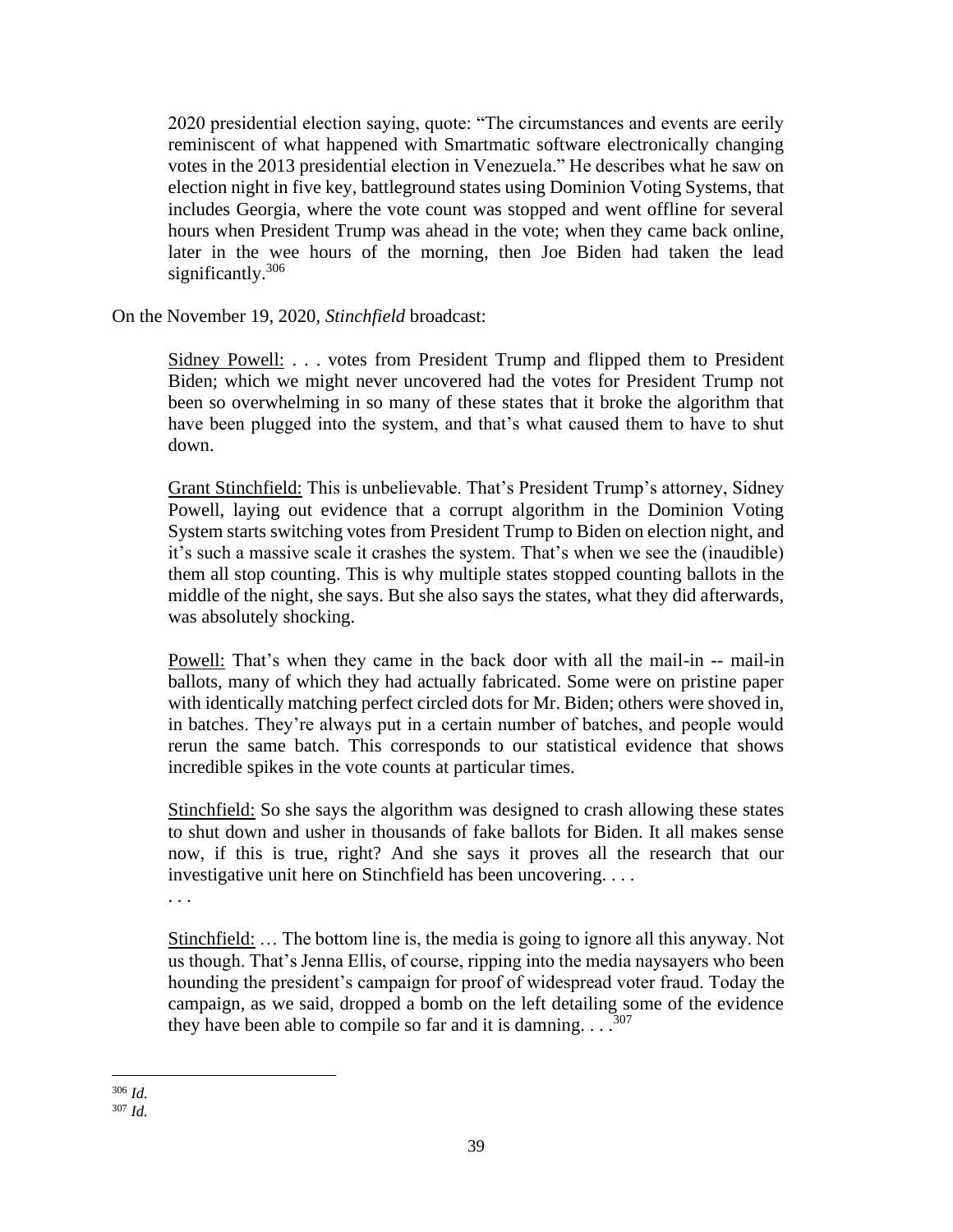On the November 19, 2020, *Chris Salcedo Show* broadcast:

Grant Stinchfield: . . . but I think if you're going to prove fraud, the electronic pathway to that is the way you're going to have to do it, and it may be the most simple way to do it. We've been on the forefront on our show Stinchfield of going into the Dominion Voting Systems. . .

Chris Salcedo: . . . Stinchfield has been very good on the forefront of exploring the Dominion Voting Machines, Salcedo Show has been exploring and trying to sound the alarm bells for -- for months now, about how our votes are tabulated outside the country. Rudy Giuliani spoke on this today. And -- and just listen to him lay this out. I -- my jaw dropped because it was -- A, it was validation from what we've been reporting. And B, to hear Rudy Giuliani talking about it was just amazing. Listen.

Rudy Giuliani: . . . you should be more astounded by the fact that our votes are counted in Germany and in Spain by a company owned by affiliates of Chavez and Maduro. . . .

Salcedo: . . . number two -- I mean, the fact they were able to lay out that case, Grant, was just -- jaw dropping to me.

Stinchfield:  $\dots$  we saw, Chris that these votes had gone through a server in Frankfurt, Germany. I know there was a lot of talk about what happened to these servers in Frankfurt, Germany; what's confirmed and what's not. But what I can tell you is the people that I've talked to absolutely proved that votes were going from certain states through this server. And lo and behold, we put up the IP address of that Frankfurt server, the next day, after Stinchfield aired that, the server was taken offline, Chris. You can't even find it anymore.<sup>308</sup>

On the November 20, 2020, *The Howie Carr Show* broadcast:

Sidney Powell: . . . a lot of evidence of fraud is going to be coming out next week. I've got just more than I can say grace over right now coming in every day. It only gets worse and worse. This was very widespread. Very deliberate. Very wellfunded. . . .

. . .

Powell: Yeah, we have a lot of extremely solid evidence. It's beyond impressive and absolutely terrifying.

. . .

Howie Carr: So how many fraudulent votes do you think that Joe Biden had on his side . . . of the slate?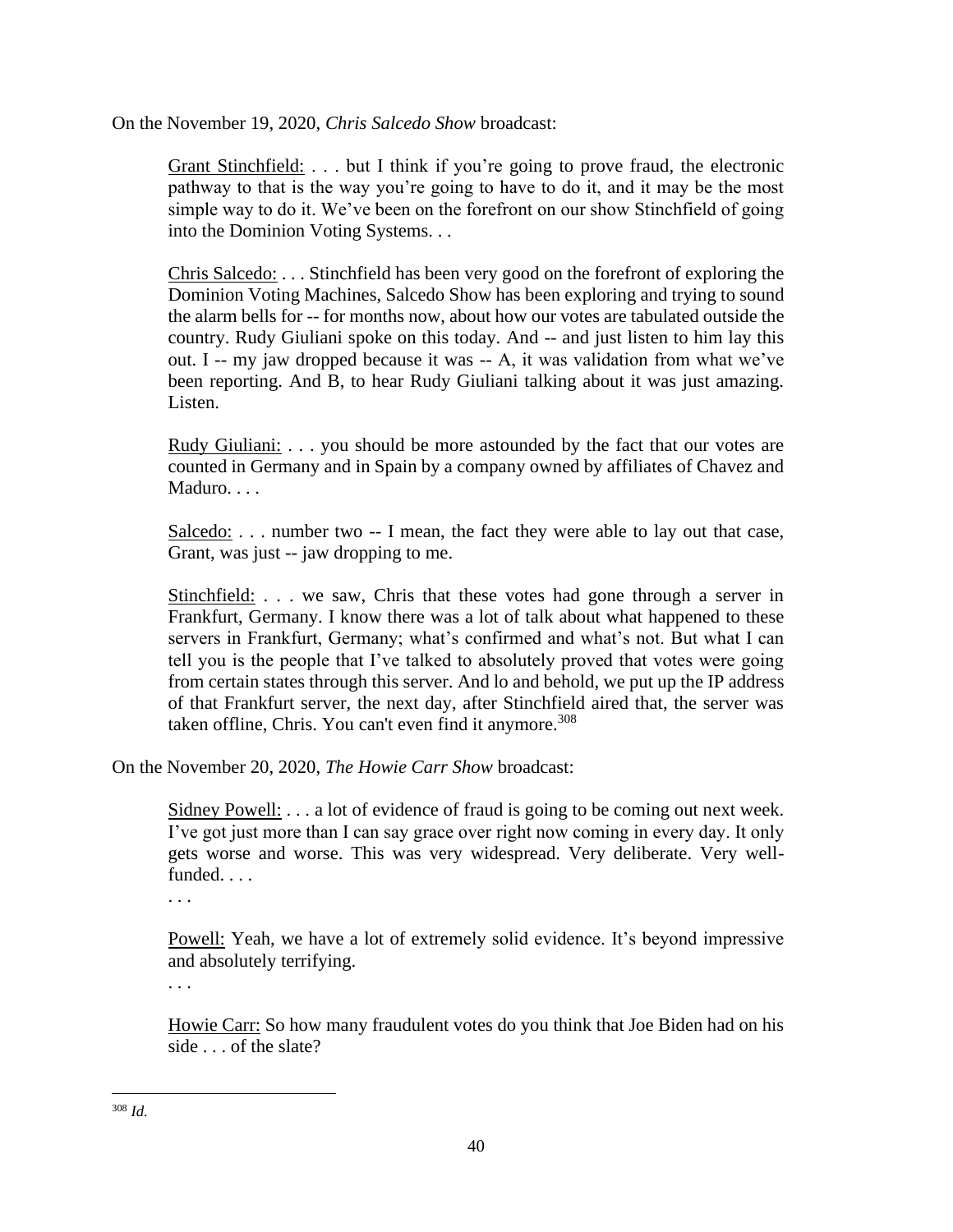Powell: Probably at least ten million.

Carr: Ten million fraudulent votes?

. . .

Carr: So did -- did most of these votes disappear for the President and appear for Joe Biden in the -- in those states that are still being fought over or -- or did this go on -- how many states did this go on in?

Powell: I think the – well, there are several ways that they did this. One was an algorithm that I believe they ran nationwide, but I can't say that for sure yet, because we haven't had the time to run the data nationwide. But that would typically be the way it would be done. And certainly make it less apparent that it had been done in any one place if they ran the algorithm consistently across the country. So, for example, they can dial it -- literally dial it -- to every time there was a vote for Trump or -- that it be weighted at 0.75, and every vote for Biden be weighted at 1.25. . . . So I don't think any state was safe from it, despite the best efforts of some not to use the Dominion Voting Systems which were clearly fraudulently created and sold.

. . .

Powell: . . . and then the other thing they did, where they had the real problem, was Trump won so overwhelmingly in all the states that had to cut off their machines, that they had to cut off their machines for hours to go in and backfill additional votes and move things around even more to make sure that Biden won. . . . We found . . . pristine ballots with only a computer-made dot for Biden, and all of them were alike. They could just stick those in the machine in batches and run them through repeatedly and count, you know, hundreds of thousands of votes that way. There's a drag-and-drop feature to take Trump votes and put them in a trash can or assign them to a third-party candidate or move them from a third-party candidate to Biden. I mean, I think they did absolutely everything. And we also have information that one of the high people in Dominion Voting Systems went to Detroit to operate the system himself there that night at the -- the Detroit center.

. . .

Carr: Let me ask about this guy Eric Coomer. He's -- I think he -- he works for Dominion, he's – he's Berkeley, California University of California grad. He's the one who was allegedly -- there's a -- he was on a conference call or something, a Zoom, with -- with Antifa and he said, supposedly: Don't worry about Trump, I've already -- I've already made sure he's going to lose the election. . . is that true, for -- for starters . . . ?

# Powell: Yes.

Carr: It's true? You have that . . . ?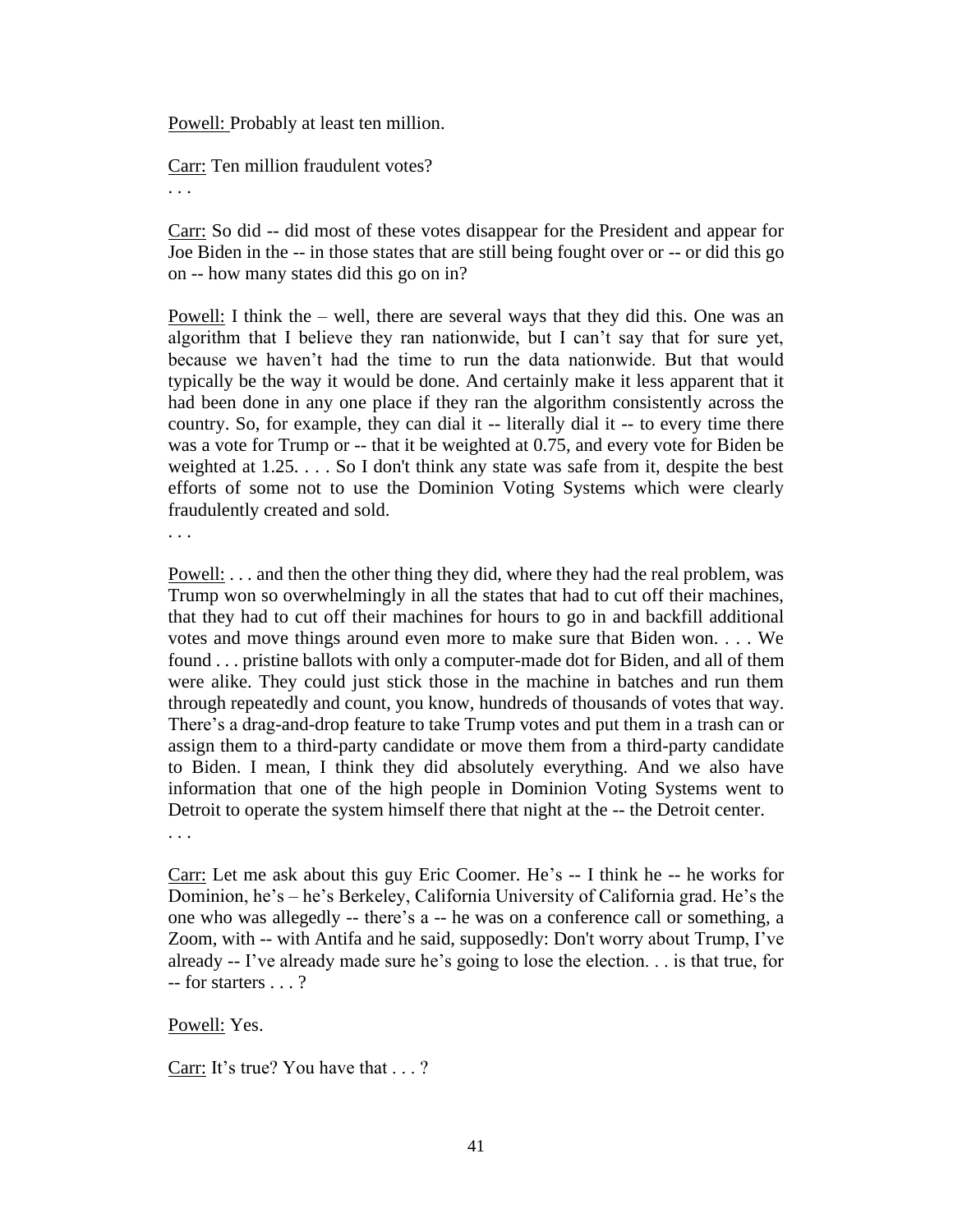Powell: It's true. Yeah, we -- we have an affidavit to that effect and we have . . . I think we have a copy of the call.

. . .

Powell: And also Dominion has shuttered up both of their offices in Canada where they shared an office floor with a George Soros entity. . . . And they have moved their office in Denver. And, of course, I'm sure there was a lot of document shredding and things, quote, "lost," end quote, in that process. You know, the FBI should have moved on all of this immediately; all of the voting machines should have already been impounded. The software should have been secured and examined. . . .

. . .

Powell: . . . in the meantime we will be producing additional evidence to help the public understand the breadth and depth of this international, frankly criminal conduct; and it will also reflect substantial foreign interference in our election.

Carr: Sidney Powell . . . Including China, correct?

Powell: Yeah. China, Iran, Serbia, Lichtenstein. Multiple places.<sup>309</sup>

On a November 21, 2020, broadcast interview: 310

Rob Schmitt:  $\ldots$  you know, if -- if you want to -- if you want to shut the media up, and they say that you guys have nothing; when will you have some of the stuff that's -- that's this hard core evidence in paper and writing?

Sidney Powell: Well, frankly, the affidavits we've already introduced are hard core evidence. . . They're first-hand testimony of witnesses who saw how and why the system was created and how it worked to accomplish the objective for Hugo Chavez. . . . We've got all kinds of different evidence. And then we've the statistical and mathematical evidence that's absolutely irrefutable. . . . And we've got other testimonial evidence that appears to be coming in now to indicate the Democrats literally added 35,000 votes to every Democratic candidate to begin with.

. . .

Powell: . . . frankly, with everything we've got, these should be criminal prosecutions at a -- at a significant level for fraud and conspiracy to defraud . . . provable beyond a reasonable doubt. There are hundreds of thousands of people in our criminal system right now in prison who were convicted on far less evidence of guilt than we have here.

<sup>. . .</sup>

<sup>309</sup> *Id.*

<sup>310</sup> Newsmax broadcast live on television and republished on Newsmax's YouTube account. *Id.*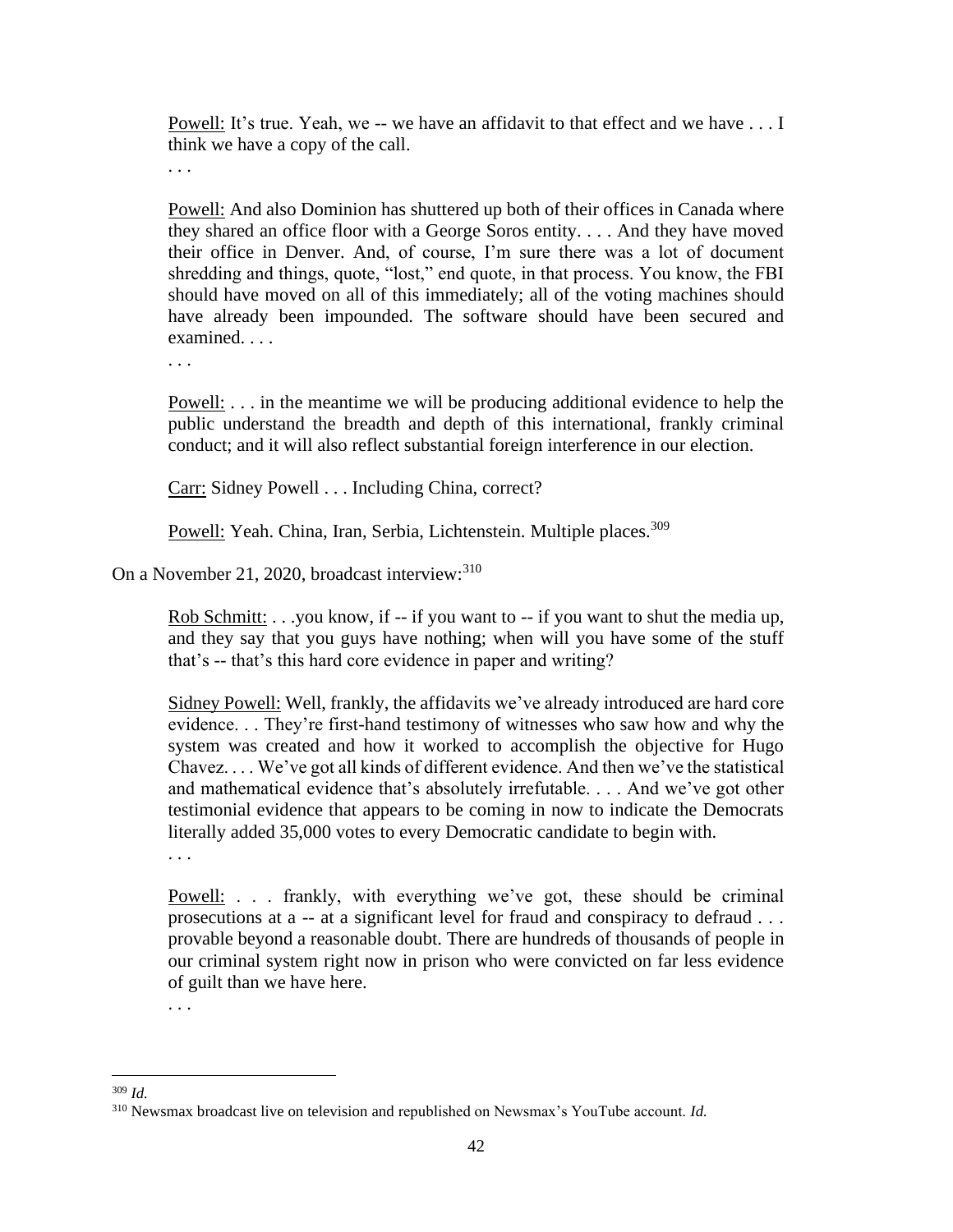Powell: . . . and they can see it. Everybody saw it on election night. They saw votes being subtracted from President Trump and appearing on the Biden side of the scale. And that's exactly what this Dominion System was designed to do. And we have . . . eyewitness testimony to its entire creation for that very purpose.

. . .

Schmitt: I mean how big of a -- you know, if -- if this happened, how big of a conspiracy, how many people would have had to been in on something like this? Powell: Oh gosh. Probably thousands, including the people running the machines at each of the polls -- polling centers. We know, for example, that one of the higher ups of Dominion went to Detroit the night of the election to -- to handle things himself. And we also have evidence that there were any number of VPN lines open to the internet for foreign actors to be meddling in it.

. . .

Powell: . . . our key -- our witness from Venezuela who saw it all created and how it worked, said that he knew as soon as the machines were turned off in those key states, it was because we the people in voting Trump -- and voting for Trump in a landslide election, had essentially broken the algorithm that had been preprogrammed into the machine. . . .

. . .

Powell: ... Georgia's probably going to be the first state I am going to blow up and -- and Mr. Kemp and the Secretary of State need to go with it, because they're in on the Dominion scam with their lastminute purchase or award of a contract to Dominion of \$100 million. The State Bureau of Investigation for Georgia ought to be looking into financial benefits received by Mr. Kemp and -- and the Secretary of State's family about that time. And another benefit, Dominion was created to award, is what I would call, election insurance. That's why Hugo Chavez had it created in the first place. . .

. . .

Powell: . . . And it looks like it -- thirty-five thousand votes were added to every democratic candidate.<sup>311</sup>

On the November 23, 2020, *The Benny Report* broadcast:<sup>312</sup>

Benny Johnson: Finally, we get to Dominion Voting Systems. . . . Their voting systems are used in Venezuela. And their votes are counted off of American soil; if that tells you anything.  $\ldots$ <sup>313</sup>

<sup>311</sup> *Id.* 

<sup>312</sup> Newsmax broadcast live on television and republished on Newsmax's YouTube account and Twitter account. *Id.*  $313$  *Id.*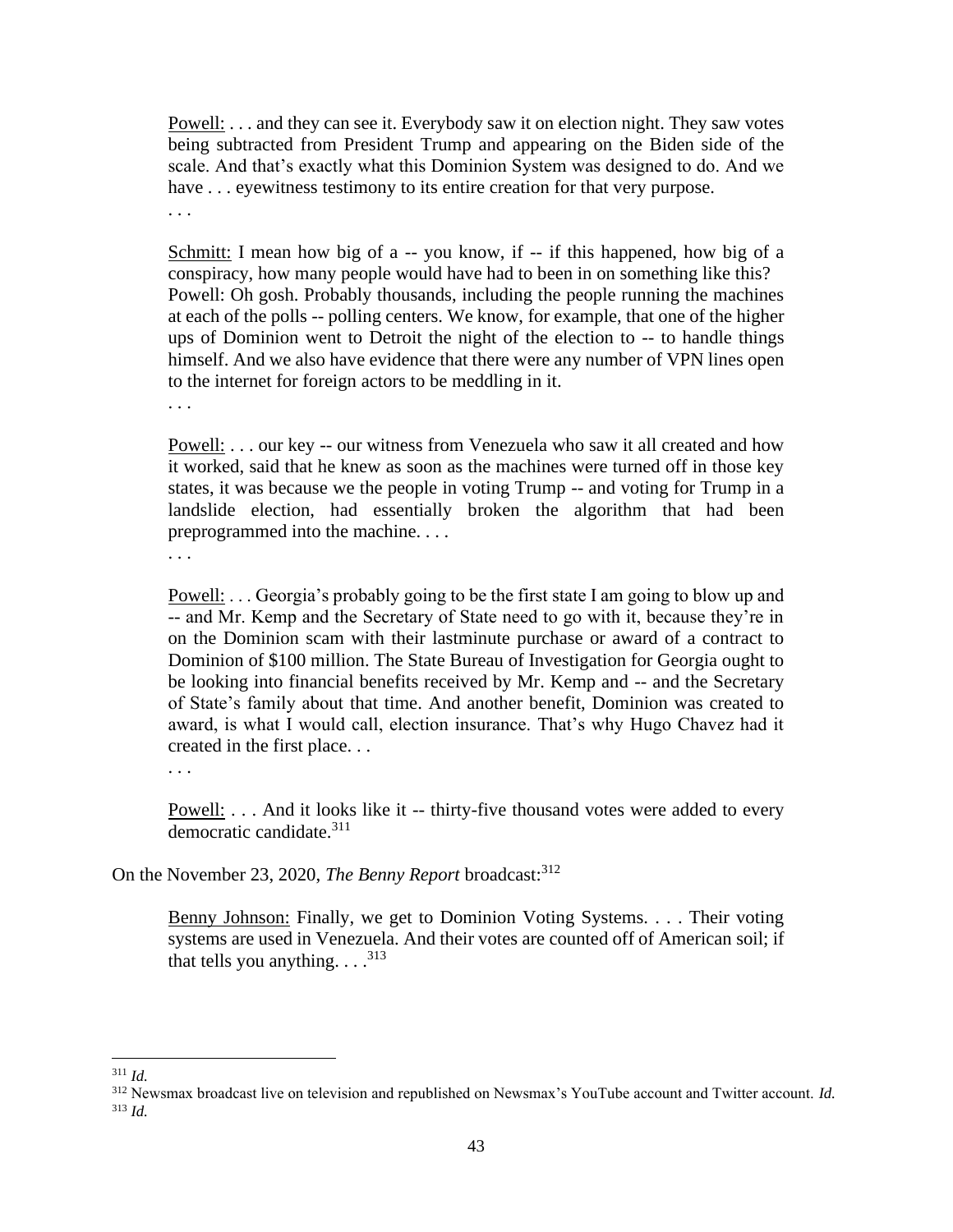On the December 7, 2020, *Greg Kelly Reports* broadcast:<sup>314</sup>

Greg Kelly: . . . Gosh, we're pulling for you. As you know, this is an opinion show and we're on your side. How are you holding up, first of all? . . .

Kelly: . . .You're still focused primarily on the Dominion Voting machines and the issues on a technical basis, correct?

Sidney Powell: . . . yes, we focused also on the systematic problem with the Dominion machines. We have an expert who has identified that the votes for Biden was 5% overall greater wherever there were Dominion machines than any of the other votes. That is essentially the amount of votes that it can flip and brag about being able to flip. We know from one of our -- one of our witnesses that these machines were created in Venezuela, and the entire process was started there to make sure Mr. Chavez won every election. And then, of course, the Wall Street Journal, I think, today featured Venezuela's rigged election for Maduro. This is the same technology. The same equipment. It came out of Venezuela to be used here. I would imagine our three letter agencies have a role in it. We're essentially fighting the entire globalist elite power structure that wants to control the world for their own financial benefit. . . .

Kelly: You know, two years ago, I would have said that sounds crazy; but after all that's happened, I think you're absolutely right. I think this is the way the world works. By the way, I do want to ask you about the servers overseas. Dominion reportedly has all kinds of internet connections and -- for whatever reason they were counting the votes in places like Spain and Germany. You have seen the reports, maybe you know firsthand that -- you know, some of these servers may or may not have been seized. Overseas equipment of Dominion taken possession of by forces friendly to the United States. Do you know anything about that?

Powell: . . . The Dominion system should never have been allowed in this country. They are internationally known. Our votes were counted in Frankfurt, Germany, and altered in Barcelona, Spain, and other places. We simply cannot allow that as the United States of America.  $\ldots$ <sup>315</sup>

On the December 14, 2020, news broadcast:

Dick Morris: . . . Bear in mind, Dominion was invented by people working for Hugo Chavez, the Venezuelan dictator after he, quote, "lost" an election. And he then decided to, quote, "win" the election by fixing the voting machines. And he expressly had them designed -- it's written in the specs -- that this should be so votes can be altered and not be traced. . . . secondly, they're about to do the same damn

<sup>314</sup> Newsmax broadcast live on television and republished on Newsmax's YouTube account. *Id.*  $315$  *Id.*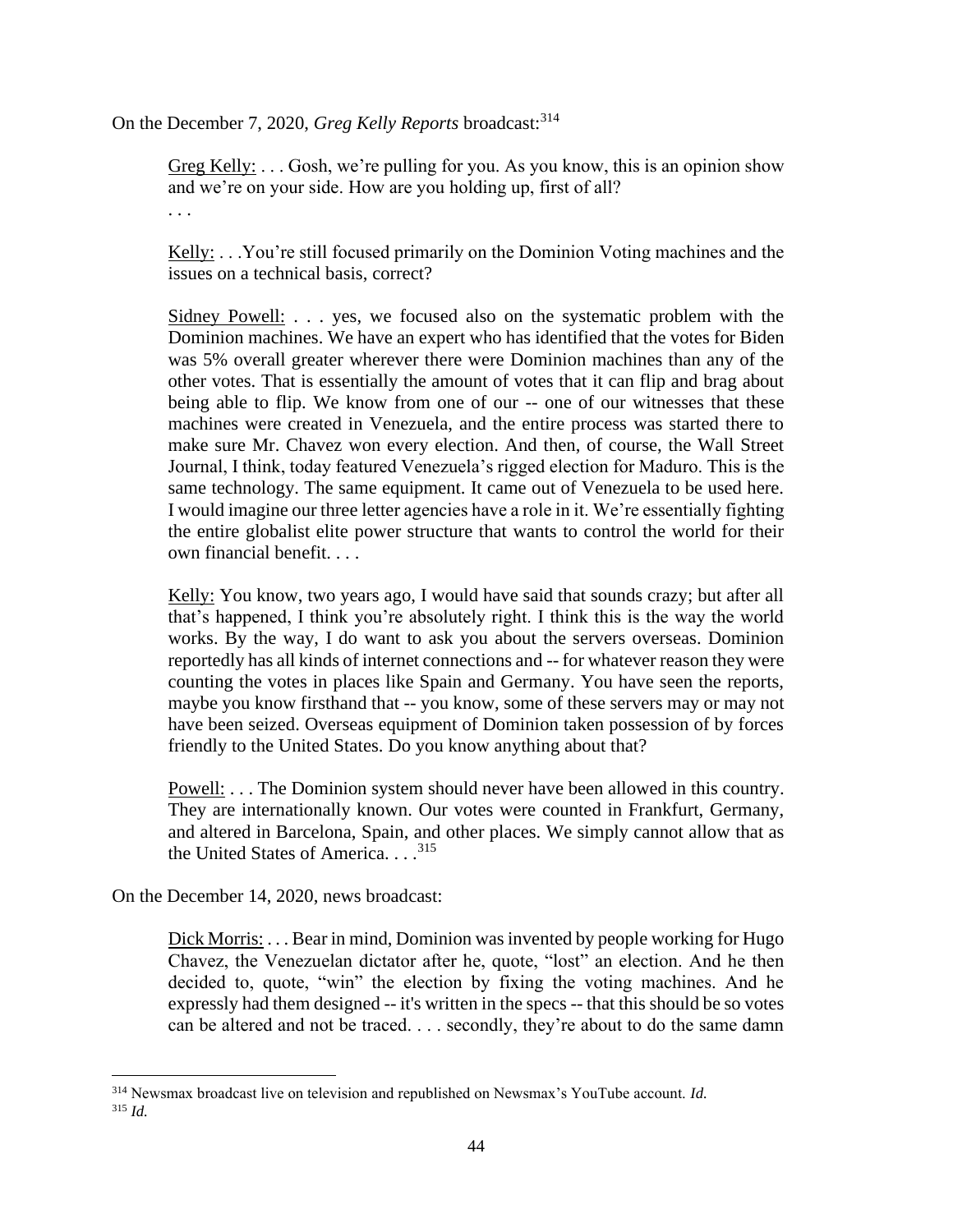thing on January 5th with the same machines and the same result, and the Senate is at risk this time.

John Bachman: . . . but fundamentally, nothing has really changed in that state for voters who are going to the polls  $\dots$  today.<sup>316</sup>

On the December 17, 2020, *Stinchfield* broadcast:<sup>317</sup>

Grant Stinchfield: I want to bring in a guy now, who I know agrees with me... Mike Lindell. . . . So look, Fox News, we all know, has problems. We know it's responsible for bringing a lot of viewers to Newsmax. . . .

. . .

Mike Lindell: . . . But I will say this, it's a blessing, because at 11:15, when they realized that the -- all of algorithms broke in all those Dominion machines, that Donald Trump was going to win the presidency anyway, in spite of all the cheating, so they had to stop everything in the middle of the night, and then backfill votes and stop  $\ldots$  .<sup>318</sup>

On the December 18, 2020, *American Agenda* broadcast:

Dick Morris: . . . This is actual intervention in the vote count. This is through Dominion software and Smartmatic. And the accusation here is that the vote count itself was altered and flipped through that software. You know, it's been proven in one county in Michigan . . .<sup>319</sup>

On the December 18, 2020, *Greg Kelly Reports* broadcast:<sup>320</sup>

Greg Kelly: That's Russell Ramsland, election technology and security expert, speaking before the election, and all of his concerns unfortunately came true. Russell Ramsland wrote the very important report on the craziness that happened in Antrim County, Michigan. Russell, welcome back to Newsmax. How are you tonight?

Russell Ramsland: Good to be here.

Kelly: Thanks so much. So sir, your report I think was shocking. I thought it was very, very important, and you lay out in great detail all of the weirdness and the issues, and you've got the technical expertise and it made perfect sense. . . .

<sup>316</sup> *Id.* 

<sup>317</sup> Newsmax broadcast live on television and republished on Newsmax's YouTube account and Twitter account. *Id.*

<sup>318</sup> *Id.*  <sup>319</sup> *Id.* 

<sup>320</sup> Newsmax broadcast live on television and republished on Newsmax's YouTube account. *Id.*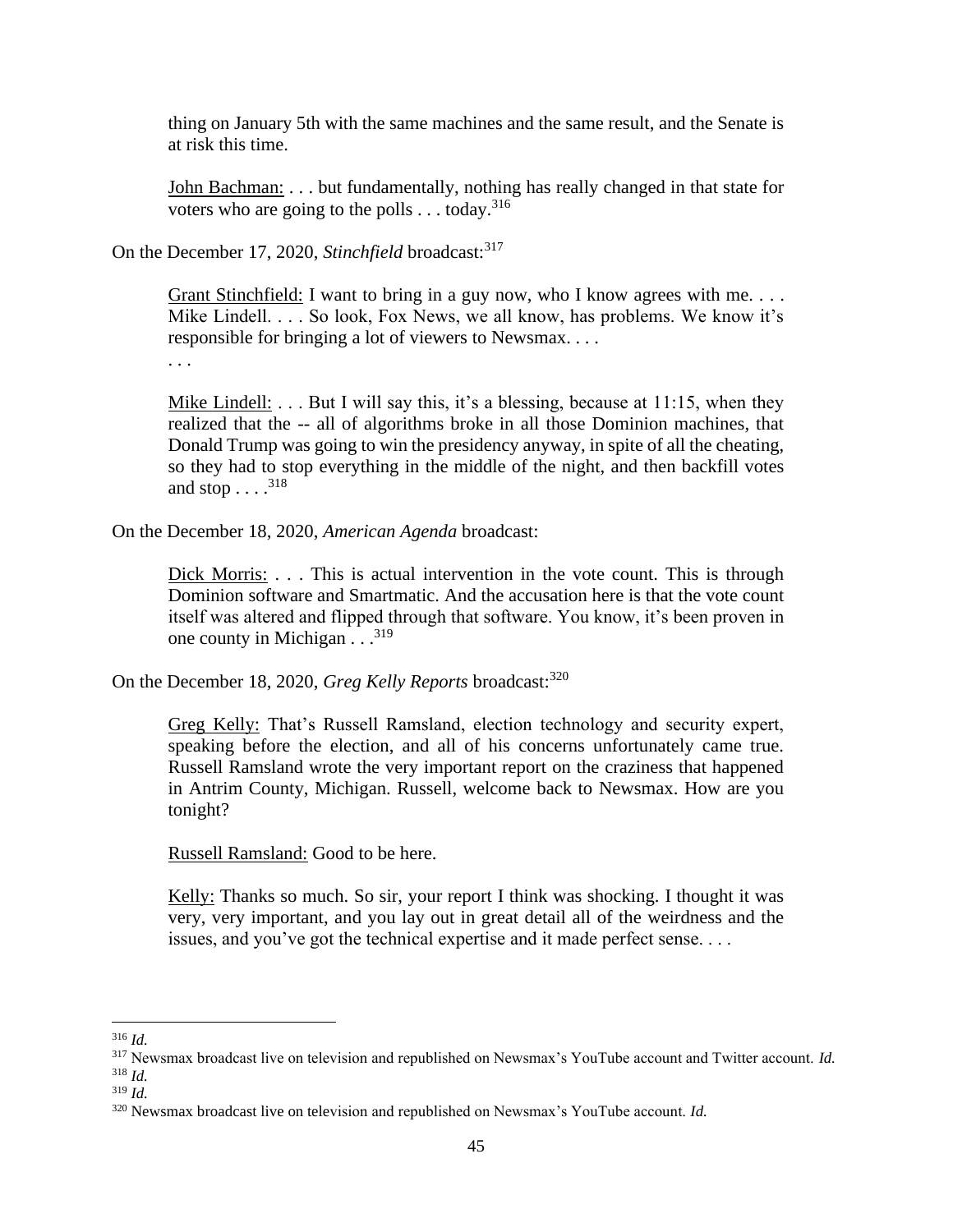Ramsland: . . . [T]he logs, had they been able to be published, show very clearly that the RCV algorithm was enacted, it shows very clearly that the error messages were massive, it shows very clearly that races were flipped. Now, most of the important races that were flipped were down ballot. The most important race was a marijuana, proposal. . . .

Kelly: It is amazing. Yeah. 68 percent I think was the error rate, which is obviously ludicrous. . . .

. . .

Kelly: I want to show the initial tally from Antrim County. It has Joe Biden up with a pretty comfortable lead, and then things switched. Let's go ahead to the next one. By November 21st Donald Trump had the lead, and I guess we were lucky to catch this. And you, I think, made the point in the report that it could not have just been Antrim County. Antrim County, if this were to happen there, Dominion voting system is used in what, 48 counties, all 48 of Michigan. There's absolutely no way this was confined to one county.

Ramsland: Correct. . . .

Kelly: It's so troubling to me that people are discounting this, but I don't think you can steal something this big and get away with it.  $\ldots$ <sup>321</sup>

On the December 21, 2020, *Greg Kelly Reports* broadcast:<sup>322</sup>

Sebastian Gorka: But now the election's fine because their guy "won." So, don't investigate anything. Nothing. . . . Well, we're not going to ignore it here, because we fight for the truth and we believe that this is still the greatest nation on God's earth and nobody gets to steal it from us. . . . One man who decided, he's not a politician, he doesn't work for the president, but he's still fighting for him and for the cause of truth, is a man that makes my show, for example, America First on Salem Radio possible. The great Mike Lindell. . . . He's fighting for America . . . Mike Lindell . . . what's going on?

Mike Lindell: Well, I believe in this president, but – and I'll tell you what, nobody realizes . . . what America we had on election night at 11:15. You know, you talked about all this fraud, doctoring – the biggest fraud is the Dominion machines. And at 11:15 on election night our great president –

(Talking simultaneously.)

Gorka: Mike, I don't want to discuss. Mike. Mike. We're not going to get into the minutia and the details.  $\ldots$ <sup>323</sup>

 $321$  *Id.* 

<sup>322</sup> Newsmax broadcast live on television and republished on Newsmax's YouTube account. *Id.*

 $323$  *Id.*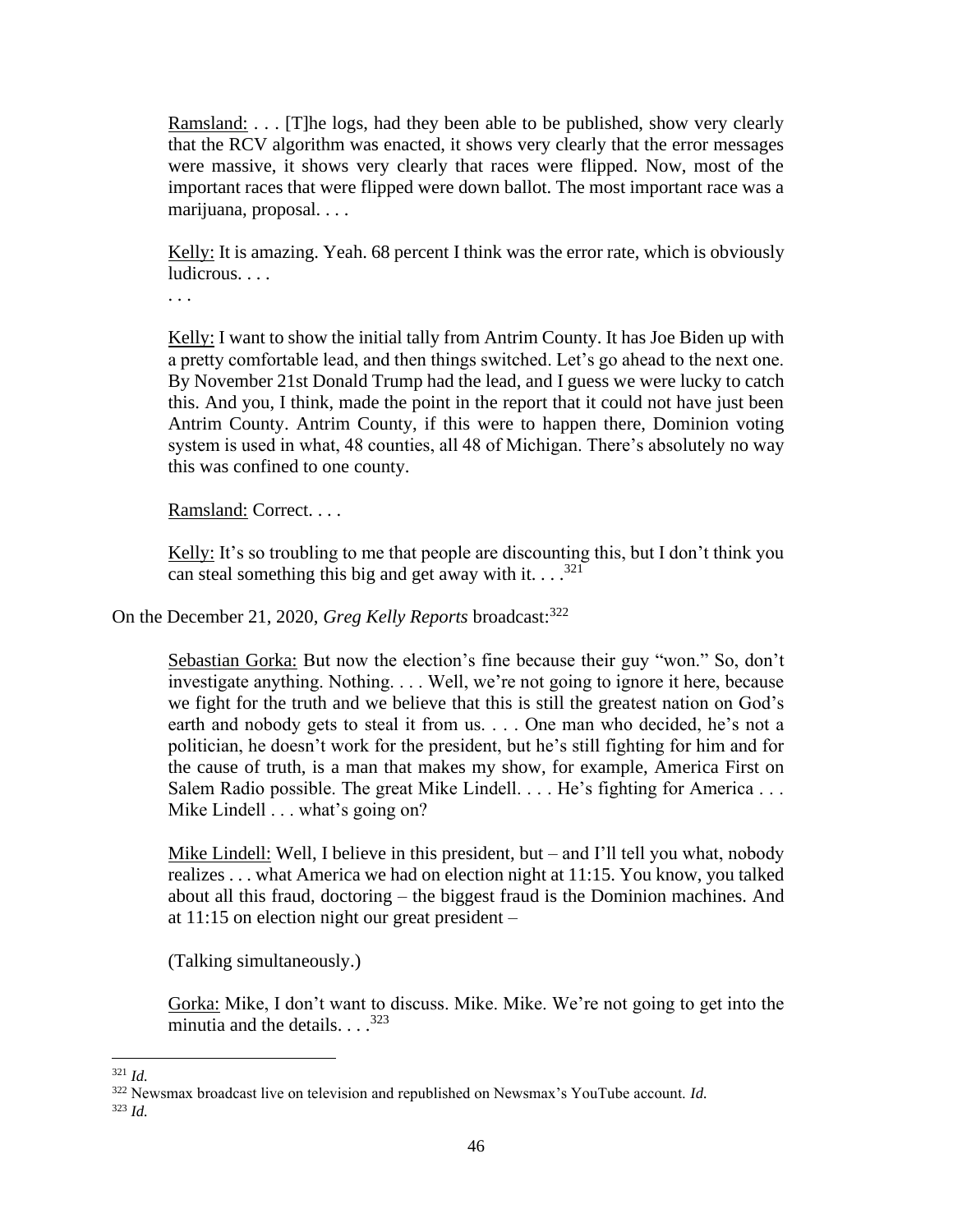### **W. PROCEDURAL POSTURE**

Dominion filed the Complaint seeking to recover for defamation *per se* on August 10, 2021.<sup>324</sup> The Court notes that the Complaint is detailed, contains two hundred and seventy-three paragraphs and is one hundred and seventy-five pages  $long.^{325}$  Newsmax filed the Motion on October 11, 2021.<sup>326</sup> Dominion opposed the Motion on November 15, 2021.<sup>327</sup> Newsmax filed a reply brief in further support of the Motion on December 10, 2021.<sup>328</sup>

## **III. PARTIES' CONTENTIONS**

Newsmax argues that the constitutional doctrine of neutral reportage protects Newsmax's alleged defamatory speech. Newsmax contends that truthfully reporting newsworthy allegations made by a President and his legal team on matters of public concern is not actionable. Furthermore, Newsmax claims that none of the challenged statements identify actionable defamation because as pled the statements fail to allege facts establishing actual malice.

Dominion argues that no privilege applies. Specifically, Dominion contends that the First Amendment does not mandate application of the neutral reportage privilege. Dominion claims that, even if the Court were to consider the theory, Newsmax's broadcasts went beyond the neutral reportage privilege and therefore do not satisfy its requirements. Additionally, Dominion argues that the facts alleged in the Compliant, from which the Court must rely, adequately satisfies the *prima facie* element of actual malice in a claim for defamation *per se*.

<sup>324</sup> D.I No. 1.

 $325$  *Id.* 

<sup>326</sup> D.I. No. 21.

<sup>327</sup> D.I. No. 34.

<sup>328</sup> D.I. No. 39.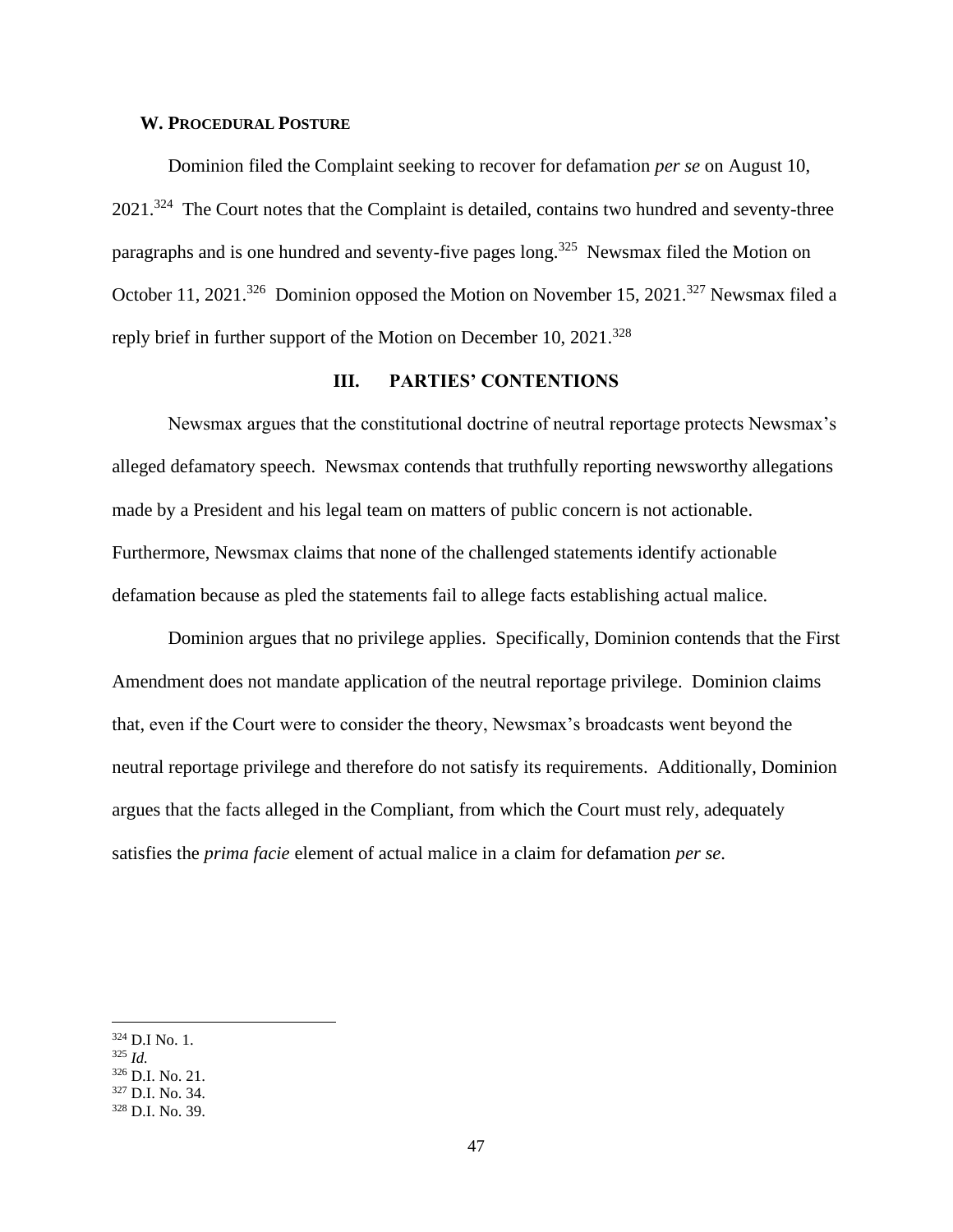### **IV. STANDARD OF REVIEW**

#### **A. DELAWARE PROCEDURAL LAW PRESUMPTIVELY GOVERNS.**

Newsmax contends that while there may ultimately "be a choice of law question for this Court, Newsmax's motion relies on federal constitutional principles."<sup>329</sup> "As a general rule," however, "the law of the forum governs procedural matters."<sup>330</sup> As a matter of black letter law, "[t]he local law of the forum governs rules of pleading."<sup>331</sup> As a result, Delaware law presumptively governs "pre-trial practice" and "motions."<sup>332</sup> Delaware law, therefore, presumptively governs the Court's review of the Motion unless an exception applies.

That aside, Newsmax attempts to establish what appears to be an affirmative defense neutral reportage—as grounds for dismissal. But both Delaware and New York<sup>333</sup> courts generally do not use affirmative defenses as a basis for dismissing claims at the pleading stage.<sup>334</sup> That is especially so when an affirmative defense has not yet been pleaded. Under New York law, Newsmax could not use the Motion to assert an affirmative defense of truth or privilege to a defamation action before it had pleaded that defense in an answer.<sup>335</sup> Given that reality, and that any affirmative defenses are preserved for and available for use in, for example, a summary

<sup>329</sup> Mot. at 14 n.3.

<sup>330</sup> *Chaplake Holdings, Ltd. v. Chrysler Corp.*, 766 A.2d 1, 5 (Del. 2001); *accord Tumlinson v. Advanced Micro Devices, Inc.*, 106 A.3d 983, 987 (Del. 2013).

<sup>331</sup> *See* Restatement (Second) of Conflict of Laws § 127 (1971).

<sup>332</sup> *Id.* cmt. a.

<sup>&</sup>lt;sup>333</sup> The parties have not stipulated what substantive law will apply in the present case. The action was brought in Delaware so Delaware law may apply. However, Dominion argues that it suffered harms in New York and many of Newsmax's false statements were published in New York. As such, Dominion argues that "New York substantive law most likely governs this case." Opp. at 16, n.2 (citing Compl. ¶¶ 11-12, 16, 40-41, 43). Dominion asks this Court to "reject Newsmax's neutral reportage doctrine defense as a matter of law[,]" as a federal court sitting in diversity recently did. *Id.* (citing *Gubarev v. BuzzFeed*, *Inc*., 340 F. Supp. 3d 1304, 1312 (S.D. Fla. 2018)). <sup>334</sup> *Reid v. Spazio*, 970 A.2d 176, 183 (Del. 2004); *Baines v. Daily News L.P.*, 26 N.Y.S. 3d 658, 664 (N.Y. Sup. Ct. 2015).

<sup>335</sup> *Baines*, 26 N.Y.S. 3d at 664.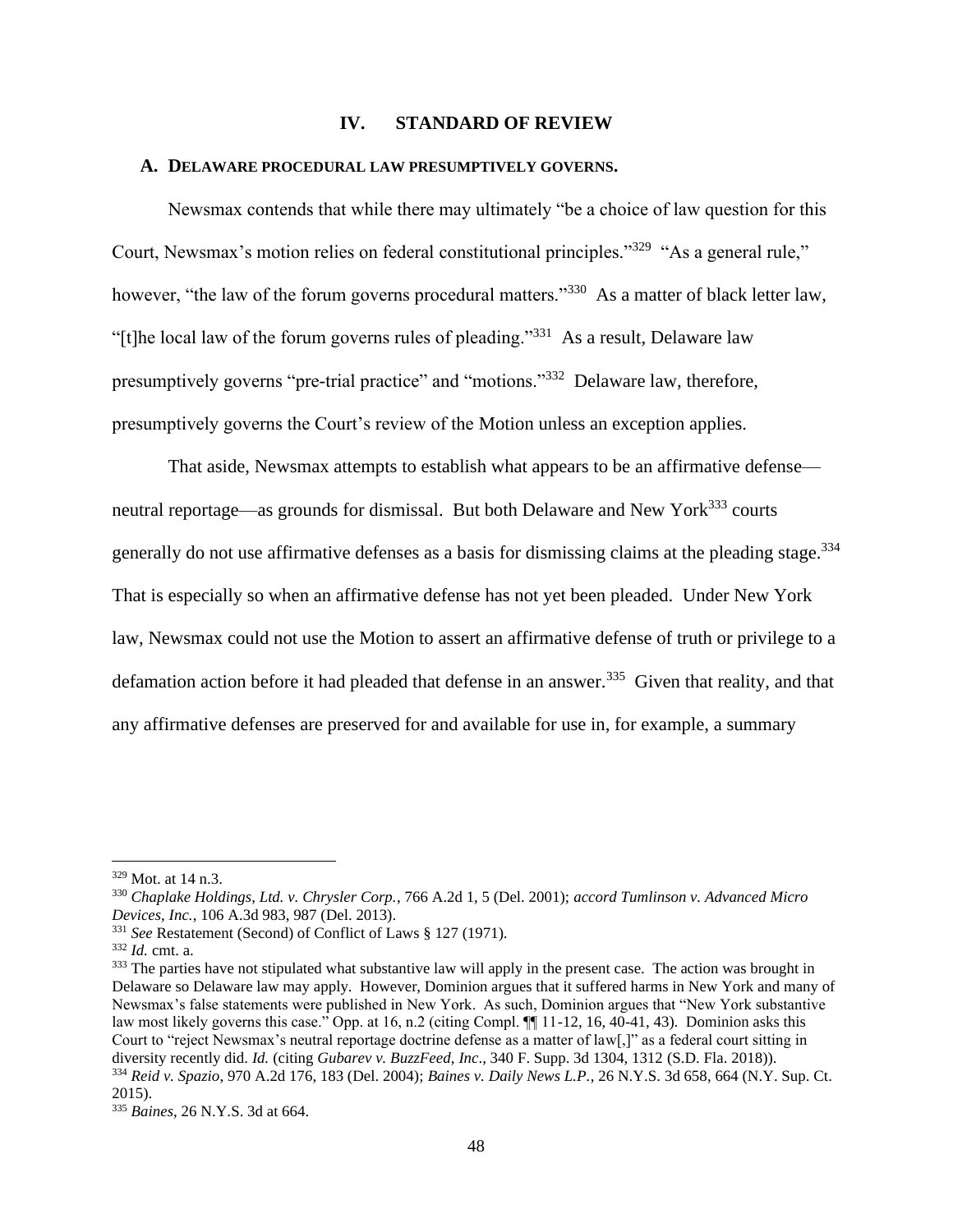judgment motion, Newsmax would not be deprived of a substantive right if Delaware's pleading rules applied.<sup>336</sup>

#### **B. DELAWARE'S MOTION TO DISMISS STANDARD.**

A party may move to dismiss under this Civil Rule 12(b)(6) for failure to state a claim upon which relief can be granted.<sup>337</sup> In considering a Rule  $12(b)(6)$  motion, the Court (i) accepts as true all well-pleaded factual allegations in the complaint; (ii) credits vague allegations if they give the opposing party notice of the claim; (iii) draws all reasonable factual inferences in favor of the non-moving party; and (iv) denies dismissal if recovery on the claim is reasonably conceivable.<sup>338</sup> The Court, however, need not "accept conclusory allegations unsupported by specific facts or  $\dots$  draw unreasonable inferences in favor of the non-moving party."<sup>339</sup>

Delaware's pleading standard is "minimal."<sup>340</sup> Dismissal is inappropriate unless "under no reasonable interpretation of the facts alleged could the complaint state a claim for which relief might be granted."<sup>341</sup>

In general, a claim's reasonable conceivability cannot be determined through "matters outside the pleadings."<sup>342</sup> But, "for carefully limited purposes,"<sup>343</sup> the Court may consider (i) "matters outside the pleadings when the document is integral to . . . a claim and incorporated into the complaint" and (ii) matters subject to judicial notice, as long as all extraneous matters are not

<sup>&</sup>lt;sup>336</sup> *See id.* ("To allow defendants to raise truth or privilege in a pre-answer motion to dismiss a complaint for failure to state a claim [impermissibly] would necessitate that the complaint . . . anticipate and address an affirmative defense before it has been pleaded. [D]efendants must raise these affirmative defenses in an answer and move for summary judgment. . . ." (citations omitted)).

<sup>337</sup> Del. Super. Ct. Civ. R. 12(b)(6).

<sup>338</sup> *Cent. Mortg. Co. v. Morgan Stanley Mortg. Cap. Holdings LLC*, 27 A.3d 531, 535 (Del. 2011).

<sup>339</sup> *Price v. E.I. DuPont de Nemours & Co.*, 26 A.3d 162, 166 (Del. 2011), *overruled on other grounds by Ramsey v. Ga. S. Univ. Advanced Dev. Ctr.*, 189 A.3d 1255, 1277 (Del. 2018).

<sup>340</sup> *Cent. Mortg.*, 27 A.3d at 536 (citing *Savor, Inc. v. FMR Corp.*, 812 A.2d 894, 895 (Del. 2002)).

<sup>341</sup> *Unbound Partners Ltd. P'ship v. Invoy Holdings Inc.*, 251 A.3d 1016, 1023 (Del. Super. 2021) (internal quotation marks omitted); *see Cent. Mortg.*, 27 A.3d at 537 n.13 ("Our governing 'conceivability' standard is more akin to 'possibility. . . .'").

<sup>342</sup> *In re Santa Fe Pac. Corp. S'holder Litig.*, 669 A.2d 59, 68 (Del. 1995). <sup>343</sup> *Id.* at 69.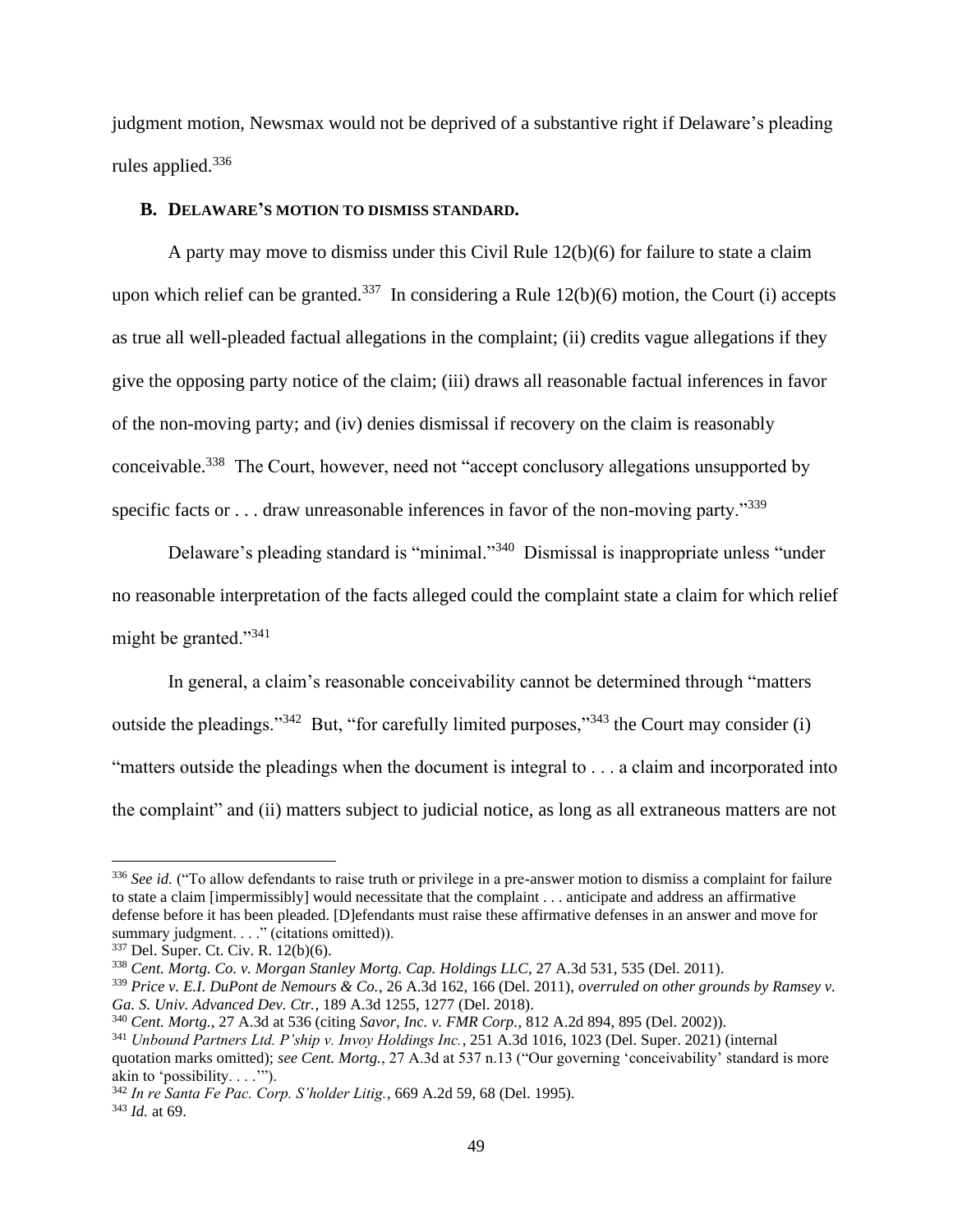considered for their truth.<sup>344</sup> "[A] claim may be dismissed if allegations in the complaint or in the exhibits incorporated into the complaint effectively negate the claim as a matter of law."<sup>345</sup>

As discussed below, the Court finds that the Complaint is not conclusory. Dominion pleads specific facts that put Newsmax on notice as to Dominion's claims. The Complaint, and its exhibits, are detailed and focused, and state a reasonably conceivable defamation *per se* claim.

### **V. DISCUSSION**

To state a claim for defamation *per se* under New York law, a plaintiff must establish (i) a false statement; (ii) publication; (iii) fault; and (iv) one of four *per se* injuries, including, as relevant here, (a) an accusation of a serious crime or (b) business harm.<sup>346</sup> In addition, the alleged defamation must be "of or concerning the plaintiff."<sup>347</sup>

The Motion seeks dismissal for two reasons. First, Newsmax asserts an affirmative defense that purportedly applies regardless of whether a statement made is defamatory. In other words, Newsmax contends, even if the Court accepts Dominion's allegations as true, they fail to state a claim because the neutral reportage privilege mandates dismissal. Second, Newsmax argues that none of the alleged defamatory statements as pled allege facts establishing actual malice.

<sup>344</sup> *Windsor I, LLC v. CWCap. Asset Mgmt. LLC*, 238 A.3d 863, 873 (Del. 2020) (internal quotation marks omitted). <sup>345</sup> *Malpiede v. Townson*, 780 A.2d 1075, 1083 (Del. 2001).

<sup>346</sup> *Kasavana v. Vela*, 100 N.Y.S.3d 82, 85–86 (N.Y. App. Div. 2019).

<sup>347</sup> *Chicherchia v. Cleary*, 616 N.Y.S.2d 647, 648 (N.Y. App. Div. 1994) (quoting *Gross v. Cantor*, 200 N.E. 592, 593 (N.Y. 1936)).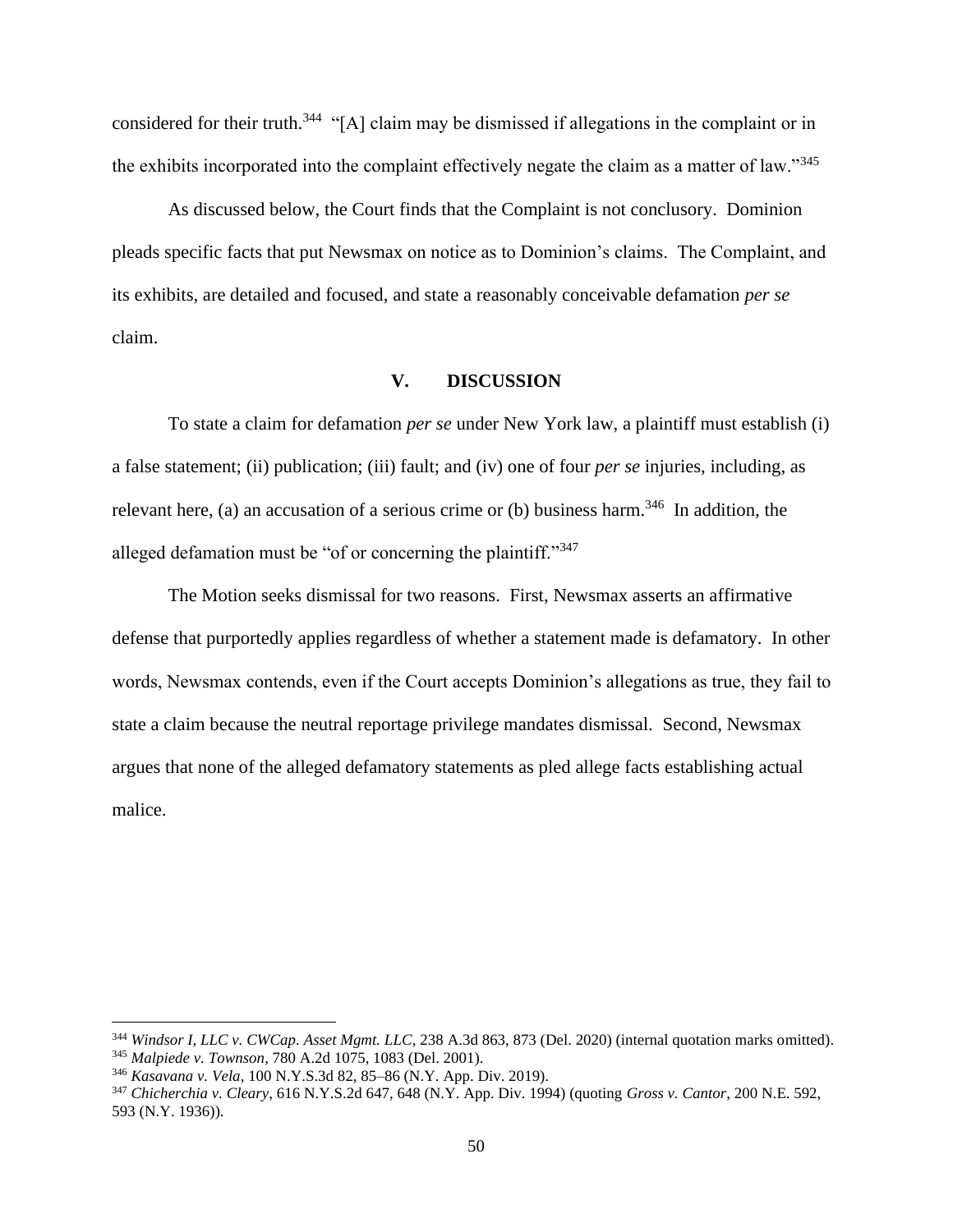## **A. NEUTRAL REPORTAGE DEFENSE**

Through the Motion, Newsmax raises the "defense" of neutral reportage to Dominion's allegations. For the reasons discussed below, this defense is either not applicable, or, if applicable, rests on factual issues inappropriate for resolution at this stage.

Newsmax invokes the neutral reportage privilege—also characterized as the neutral reportage defense.<sup>348</sup> Newsmax's position is that the topics discussed were of "extreme public interest" and, in its reporting, "presented allegations without adopting them as true...."<sup>349</sup> The neutral reportage defense bars recovery for defamation when the challenged statements, even if defamatory, are "newsworthy."<sup>350</sup> When the neutral reportage privilege applies, the press need not "suppress newsworthy statements merely because it has serious doubts regarding their truth."<sup>351</sup> Instead, under the defense, the press enjoys "immunity from defamation suits where the journalist believes, reasonably and in good faith, that his report accurately conveys the charges made."<sup>352</sup>

The neutral reportage privilege was developed by a federal court of appeals; however, the defense seems to run contrary to United States Supreme Court precedent.<sup>353</sup> The United States Supreme Court has attempted to strike a balance between First Amendment freedoms and viable claims for defamation. In doing so, the United States Supreme Court has declined to endorse *per se* protected categories like newsworthiness. Instead, the determination of how much protection should be afforded the media has been left to the states.<sup>354</sup>

<sup>348</sup> Mot. at 14.

<sup>349</sup> *Id*. at 14-15.

<sup>350</sup> *See Edwards v. Nat'l Audubon Soc'y, Inc.*, 556 F.2d 113, 120 (2d Cir. 1977) (articulating doctrine).

<sup>351</sup> *Id.*

<sup>352</sup> *Id.*

<sup>353</sup> *See Cianci v. New Times Publ'g Co.*, 639 F.2d 54, 68–69 (2d Cir. 1980) (questioning and limiting the reach of the neutral reportage doctrine).

<sup>354</sup> *See Gertz v. Robert Welch, Inc.*, 418 U.S. 323, 347 (1974); *see also Times, Inc. v. Firestone*, 424 U.S. 448, 456 (1976).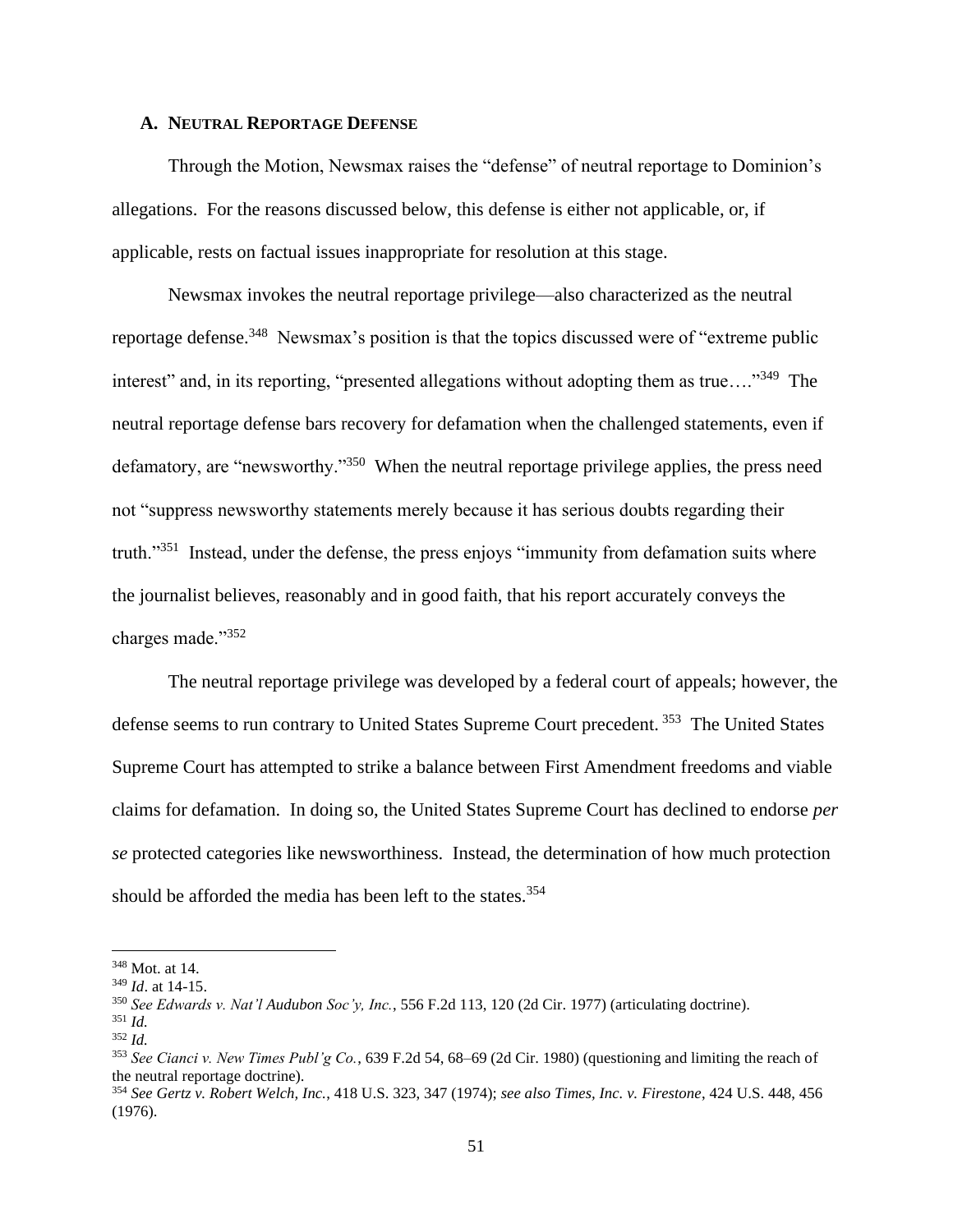Newsmax argues the press should be afforded immunity from defamation because its journalists were accurately conveying allegations.<sup>355</sup> In *Edwards v. National Audubon Society*, the Second Circuit found that to establish a fair press, the media should have immunity from defamation when "a journalist is accurately conveying allegations."<sup>356</sup> Newsmax argues, due to the fact the allegations against Dominion had been uttered, they were afforded "the freedom to report" the statements bearing no responsibility "for the underlying allegations."<sup>357</sup> Accordingly, Newsmax relies on lower state and federal courts, arguing that some courts have favored this reception of such a doctrine.<sup>358</sup> Newsmax contends that courts which have adopted the neutral reportage privilege have extended the privilege further than *Edwards*. 359 Newsmax depends on the Eighth Circuit case *Price v. Viking Penguin Inc.*, to support the proposition that "[e]vidence of general disposition does not establish lack of neutrality in a particular circumstance" and that "as long as the particular accusation is reported disinterestedly and dispassionately, the neutral reportage privilege would apply even if the report was one-sided."<sup>360</sup>

Newsmax asserts that neutral reportage is a constitutional principle that "every state and federal court in the United States" must follow."<sup>361</sup> Newsmax also contends that "it is irrelevant

<sup>355</sup> Mot. at 15 (citing *Edwards v. Nat'l Audubon Soc'y, Inc.*, 556 F.2d 113 (2d Cir. 1977)).

<sup>356</sup> *Id*.

<sup>357</sup> *Id*. (citing *Edwards*, 556 F.2d at 120).

<sup>358</sup> *Id*. (citing 1 Robert Sack, *Sack on Defamation §* 7:3.5[D][3], at 7-61); *Rendon v. Bloomberg*, *L.P.*, 403 F. Supp. 3d 1269, 1276 (S.D. Fla. 2019) (proposing the protection of reporting on alleged election rigging throughout Latin America); *Ward v. News Grp. Int'l, Ltd.*, 733 F. Supp. 83, 85 (C.D. Cal 1990); *Sunshine Sportswear & Elecs. Inc. v. WSOC Television*, 738 F. Supp 1499, 1510 (D.S.C. 1989)).

<sup>359</sup> *Id*. at 16 (citing *Price v. Viking Penguin, Inc.*, 881 F.2d 1426, 1433-34 (8th Cir. 1989) (holding that if the particular accusation is reported disinterestedly and dispassionately, the neutral reporting privilege would apply even if the report was one-sided); *In re United Press Int'l*, 106 B.R. 323, 330 (D.D.C. 1989) (holding neutral reportage doctrine does not require reportage of "both sides" when the report itself is essentially factual, neutral, and accurate); *Rendon*, 403 F. Supp 3d at 1278 (holding that neutral reportage was recognized even in circumstances where the source was not reliable); *Barry v. Time, Inc.*, 584 F. Supp. 1110, 1126 (N.D. Cal. 1984) (holding that "the neutral reportage privilege does not depend solely upon the 'trustworthiness' of the individual or the organization making the allegedly defamatory statements)).

<sup>360</sup> *Id*. at 16-17 (citing *Price*, 881 F.2d at 1433-34). Newsmax attempts to support its position that the information it was reporting was utterances by others and the Plaintiff's "disposition" alone does not establish a lack of neutrality.  $361$  Reply at 5.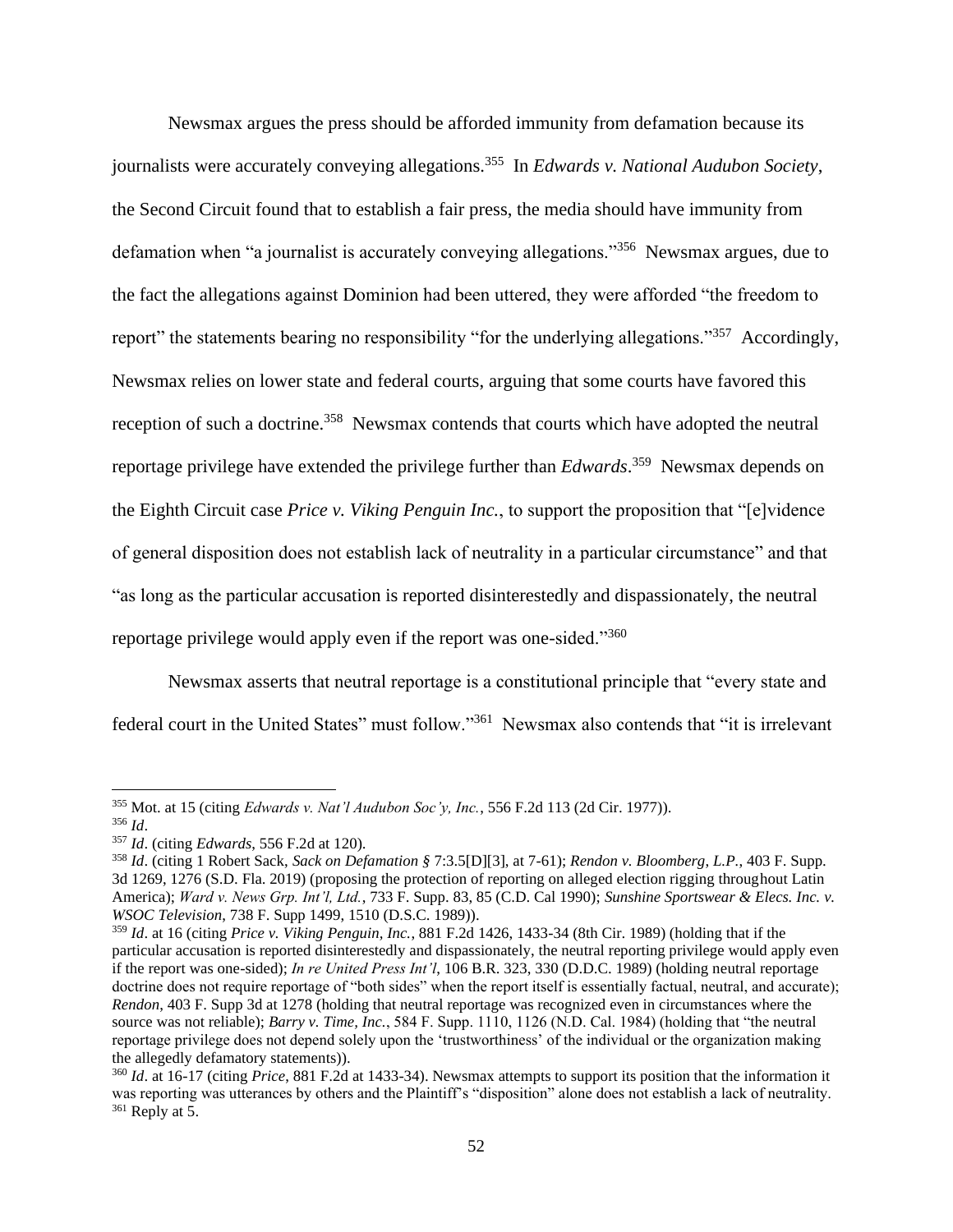whether Dominion is correct that New York law will apply in this action. . . since New York law cannot displace a command of the First Amendment."<sup>362</sup>

Dominion addresses Newsmax's argument by distinguishing the facts of this case from *Edwards*. 363 Dominion acknowledges the premise in *Edwards*, but states that no Delaware court has accepted the theory.<sup>364</sup> Further, Dominion rests on the common-law rule framed as, "one who repeats or otherwise republishes defamatory matter is subject to liability as if he had originally published it."<sup>365</sup> Dominion argues that extending the neutral reporting privilege so far would be unsound because the adoption upsets the actual malice standard's careful balance of interests.<sup>366</sup> Dominion's argument highlights the fact that the Second Circuit alone "created the neutral reportage doctrine in dicta in [*Edwards*], and to this day, no other federal appellate circuit has joined in."367

Dominion also claims that federal law provides no universal neutral reportage defense. Specifically, Dominion notes that the neutral reportage doctrine "must have an anchor somewhere in some controlling body of decisional law to be applied here" and as the "doctrine has not been adopted as controlling as a matter of state law in any American state that might plausibly bear some connection to this litigation" it is not applicable in the present case.<sup>368</sup>

<sup>362</sup> *Id.* at 5, n.1.

<sup>363</sup> Opp. at 4 (citing *Edwards*, 556 F.2d. at 120 (illustrating the blank immunity as accepted by the Second Circuit required neutrality to be found within the same article/publication)). <sup>364</sup> *Id*.

<sup>365</sup> *Id*. at 8 (citing Restatement (2d) Torts § 578 (1977); Rodney Smolla, 1 *Law of Defamation*§ 4:87 (2d ed. 2021 Update) (a collection of cases and authorities)).

<sup>366</sup> *Id* at 11.

<sup>&</sup>lt;sup>367</sup> *Id.* at 13-16 (providing analysis of the Second Circuit's creation of "the press's right of neutral reportage" and how it has been rejected in numerous federal and state courts). *See id.* at 13, n.1 (distinguishing the holding in *Price* as cited by Newsmax through explaining the Eighth Circuit's holding limited its concept of neutral reporting to public bodies, which Dominion claims to be more like the traditional fair report privilege). <sup>368</sup> Opp. at 11-12.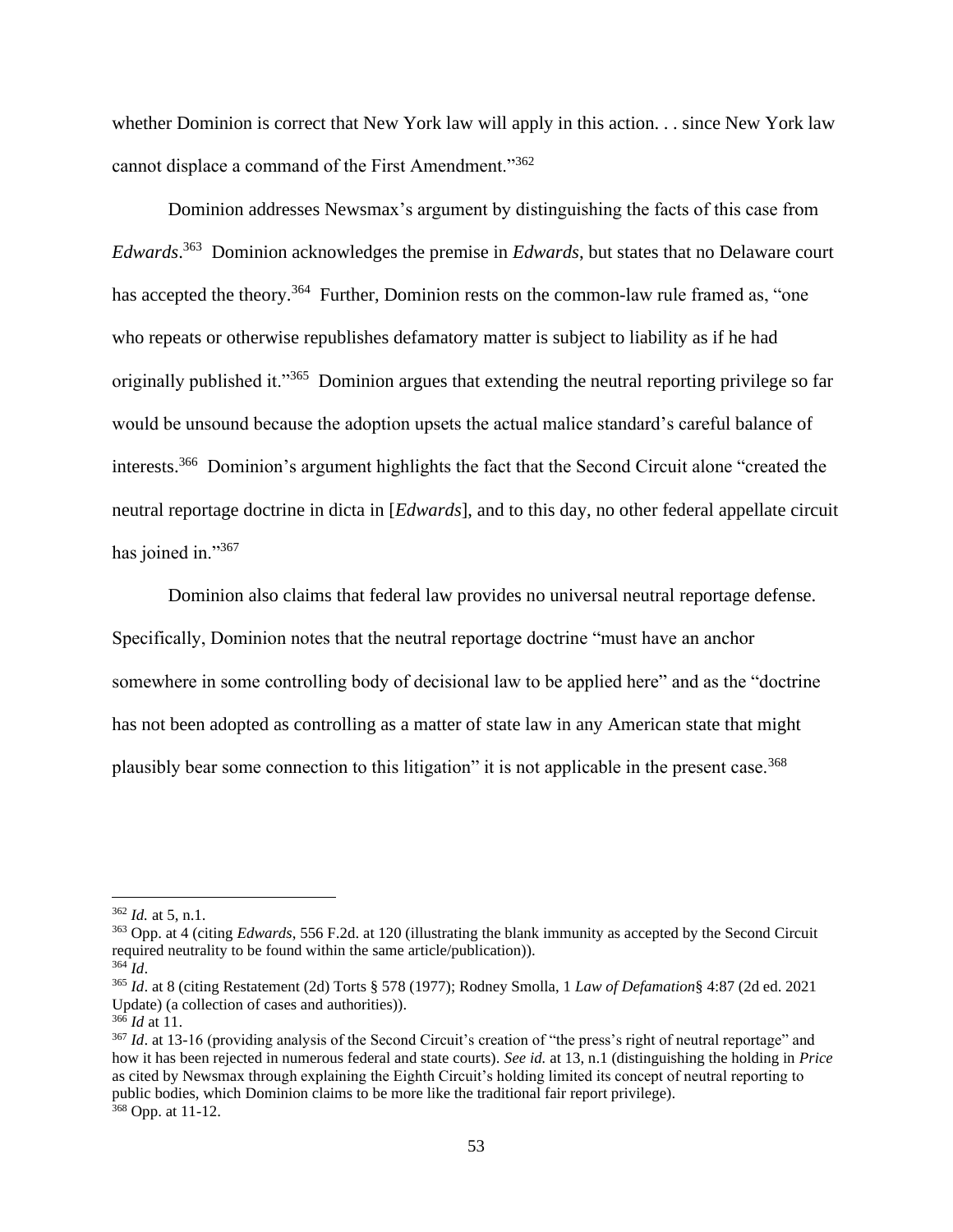Newsmax's argument is unavailing at this stage of the process. Newsmax has failed to demonstrate why this Court at this phase in litigation should apply the neutral reportage defense when it has not been adopted as controlling law in Delaware and the record is undeveloped as to an answer and plead affirmative defenses.

# *1. Newsmax's Neutral Reportage Defense is Not "Well-Suited for Treatment" On a Motion to Dismiss.*

Apart from the actual malice requirement, Newsmax does not appear to argue Dominion's allegations are conclusory. Instead, the Motion attempts to introduce an affirmative defense Newsmax intends to raise if this case proceeds beyond the pleadings stage. The defense is not pleaded, however, because Newsmax has not yet answered the Complaint. As a result, Newsmax's arguments are based, in large part, on facts outside the Complaint.

At this stage, the Court usually does not consider facts outside the complaint. "The complaint generally defines the universe of facts that the trial court may consider in ruling on a Rule  $12(b)(6)$  motion to dismiss."<sup>369</sup> As such, "[m]atters extrinsic to a complaint generally may not be considered in a ruling on a motion to dismiss."<sup>370</sup> Given these constraints on the Court's view of the evidence, the non-movant's "affirmative defenses . . . are not ordinarily well-suited for treatment on" a motion to dismiss.<sup>371</sup> The Court should not dismiss a complaint due to an affirmative defense "[u]nless *it is clear from the face of the complaint that an affirmative defense exists* and that the plaintiff can prove no set of facts to avoid it, dismissal of the complaint based upon an affirmative defense."<sup>372</sup>

<sup>369</sup> *In re Gen. Motors (Hughes) S'holder Litig.*, 897 A.2d 162, 168 (Del. 2006).

<sup>370</sup> *AlixPartners, LLP v. Mori*, 2019 WL 6327325, at \*15 (Del. Ch. Nov. 26, 2019) (internal quotation marks omitted).

<sup>371</sup> *Reid v. Spazio*, 970 A.2d 176, 183 (Del. 2004); *accord Cedarview Opportunities Master Fund, L.P. v. Spanish Broad. Sys., Inc.*, 2018 WL 4057012, at \*13 (Del. Ch. Aug. 27, 2018); *In re Primedia, Inc. S'holders Litig.*, 2013 WL 6797114, at \*12 (Del. Ch. Dec. 20, 2013).

<sup>372</sup> *Reid*, 970 A.2d at 183–84 (emphasis added).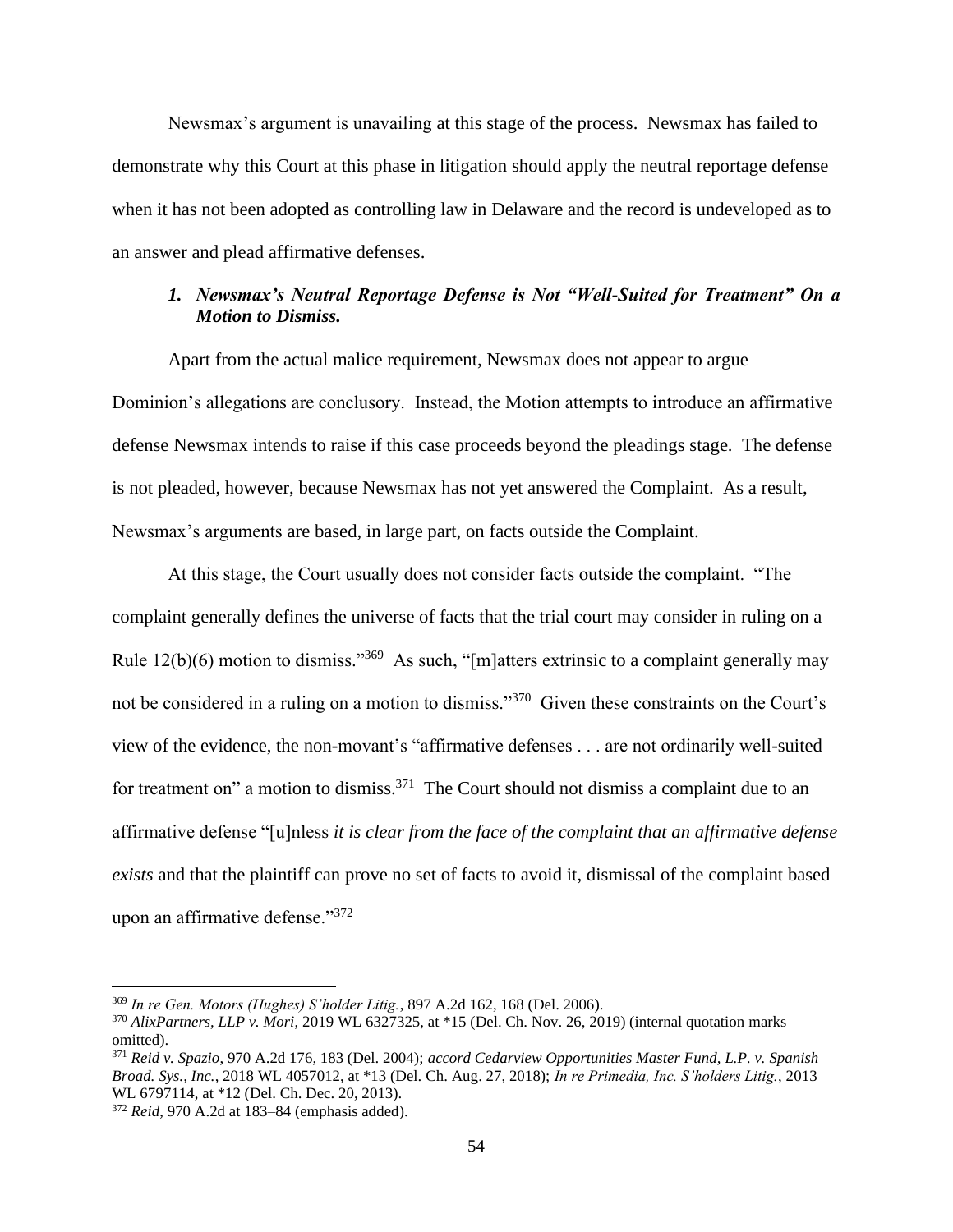Delaware courts considering defamation claims on a motion to dismiss have been wary of granting dismissal based on affirmative defenses, including on the privilege Newsmax invokes here.<sup>373</sup> As a matter of Delaware procedural law, the question of

Privilege . . . depend[s] upon the facts and circumstances surrounding the making of the publication. Since it is a matter of affirmative defense[,] it may not be raised by a motion to dismiss under Rule 12(b)(6) but should be made a matter of answer supported by proof at trial."374

The Court, noting a "low pleading threshold," has denied dismissal of defamation claims where "additional facts developed in discovery will reveal [whether] the alleged defamatory statements were true, mere expressions of opinion, or  $\dots$  protected by an applicable privilege."<sup>375</sup> Expressed differently, "even silly or trivial [defamation] claims can easily survive a motion to dismiss where the plaintiff pleads facts that put the defendant on notice of his claim, however vague or lacking in detail these allegations may be."<sup>376</sup>

The Court, applying Delaware procedural law, will use these legal principles when addressing the Motion's arguments. The Court will not deny the Motion solely because it raises an affirmative defense based on facts outside the pleadings. However, a finding that Dominion's allegations state a reasonably conceivable defamation claim will defeat the Motion to the extent it is based on unpled and fact-based affirmative defenses that could be raised later in the case. As discussed in this decision, the Court finds that Dominion has plead facts that support a reasonably conceivable defamation claim.

<sup>373</sup> *See, e.g.*, *Kelly v. Blum*, 2010 WL 629850, at \*16–17 (Del. Ch. Feb. 24, 2010).

<sup>374</sup> *Klein v. Sunbeam Corp.*, 94 A.2d 385, 392 (Del. 1952); *accord Meades v. Wilmington Hous. Auth.*, 2005 WL 1131112, at \*2 n.15 (Del. May 12, 2005).

<sup>375</sup> *Cornell Glasgow, LLC v. La Grange Props., LLC*, 2012 WL 2106945, at \*10 (Del. Super. June 6, 2012).

<sup>376</sup> *Doe v. Cahill*, 884 A.2d 451, 459 (Del. 2005).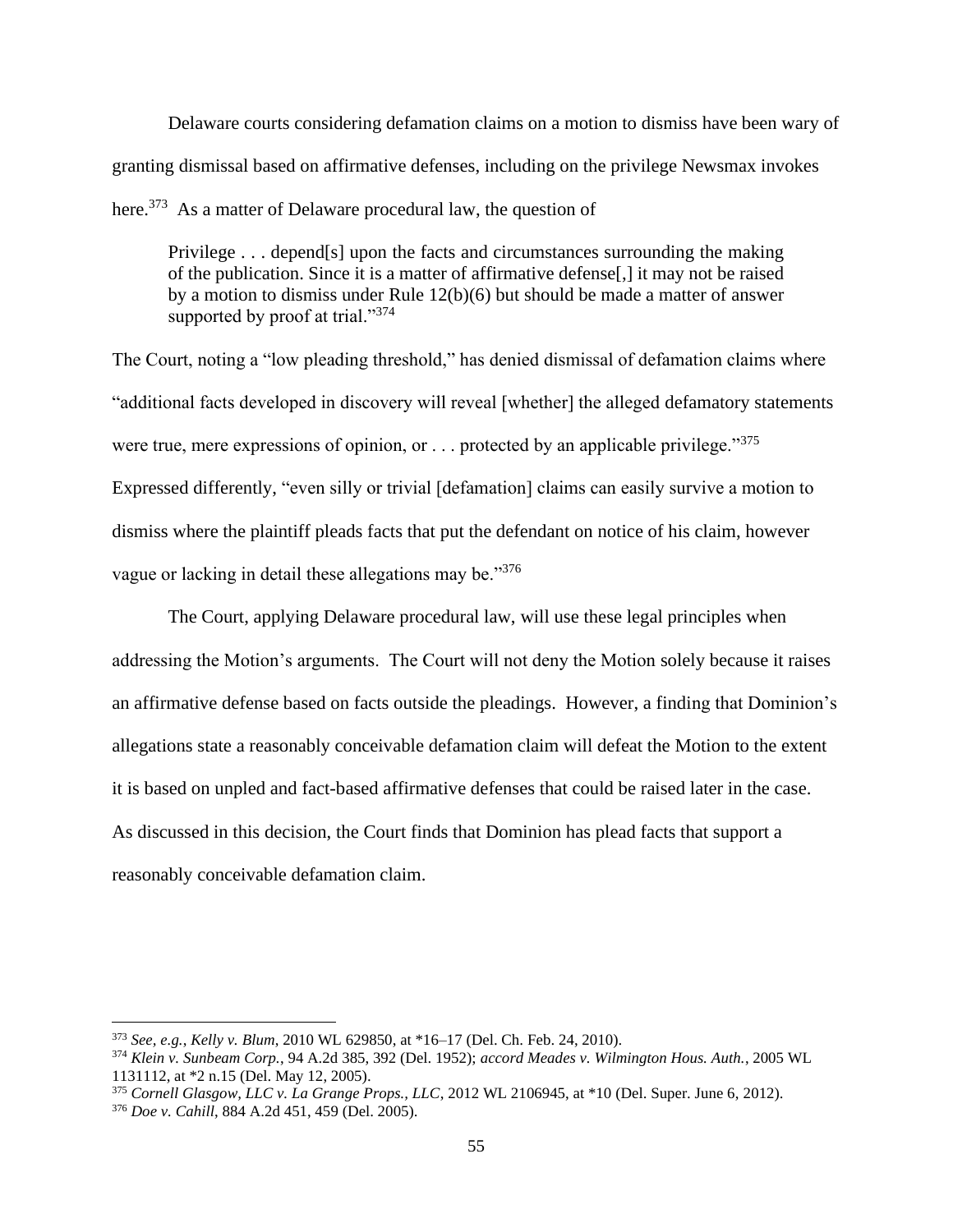# *2. Procedural Limitations Aside, Newsmax's "Neutral Reportage" Defense Does Not Support Dismissal.*

Dominion argues that when the neutral reportage privilege has been applied, courts have done so "'fitfully'" and have "insisted all the *Edwards* criteria be met."<sup>377</sup> The requisites that must be found by the court for *Edwards* to apply are:

(1) the accusations being reported were made by 'a responsible, prominent organization'; (2) 'against a public figure'; (3) with 'accurate and disinterested reporting' of the charges; 'regardless of the reporter's private views regarding their validity'; (5) '[w]hat is newsworthy about [the] accusations is that they were made'; (6) 'the journalist believes, reasonably and in good faith, that his report accurately conveys the charges made'; (7) the publisher neither 'espouses [n]or concurs in the charges'; (8) the publisher does not 'deliberately distort[] these statements to launch a personal attack on his own'; (9) the publisher publishes the accused party's response to the accusation 'in the same article'; and (10) the statement was an 'exemplar of fair and dispassionate reporting.'<sup>378</sup>

Dominion contends whether all the factors have been met is a "factual exercise for a jury.'<sup>379</sup>

Based on the facts alleged in the Complaint, Dominion contends that "[a] jury could find that

Newsmax broke almost all of the *Edwards/Cianci* rules in the challenged statements."<sup>380</sup> Thus,

Newsmax's alleged defamatory statements went beyond the neutral reportage privilege and do

not qualify for the protection as a matter of law.<sup>381</sup>

To support the notion that the neutral reportage doctrine should apply, Newsmax makes

three arguments.<sup>382</sup> First, that the alleged defamatory remarks were made by public figures and

<sup>377</sup> Opp. at 18-19.

<sup>378</sup> *Id*. at 19 (*citing Edwards v. Nat'l Audubon Soc'y, Inc.*, 556 F.2d 113, 120-22 (2d Cir. 1977)); *see also Cianci v. New York Times Publ'g Co.*, 639 F.2d 54, 68 (2d Cir. 1980) (citing *Edwards* but emphasizing the "'important suggestions'" to demonstrate the "'privilege was limited in scope and required careful examination of the facts in each case'")).

<sup>379</sup> *Id*. at 20 (*citing Cianci*, 639 F.2d at 69 (where "after some discovery denied a motion to dismiss or for summary judgment invoking the neutral reportage privilege because 'a jury could well find that the [defendant] did not simply report the charges but espoused or concurred in them'")).

<sup>380</sup> *Id*.

<sup>381</sup> *Id*.

<sup>382</sup> Mot. at 17, 19, 20.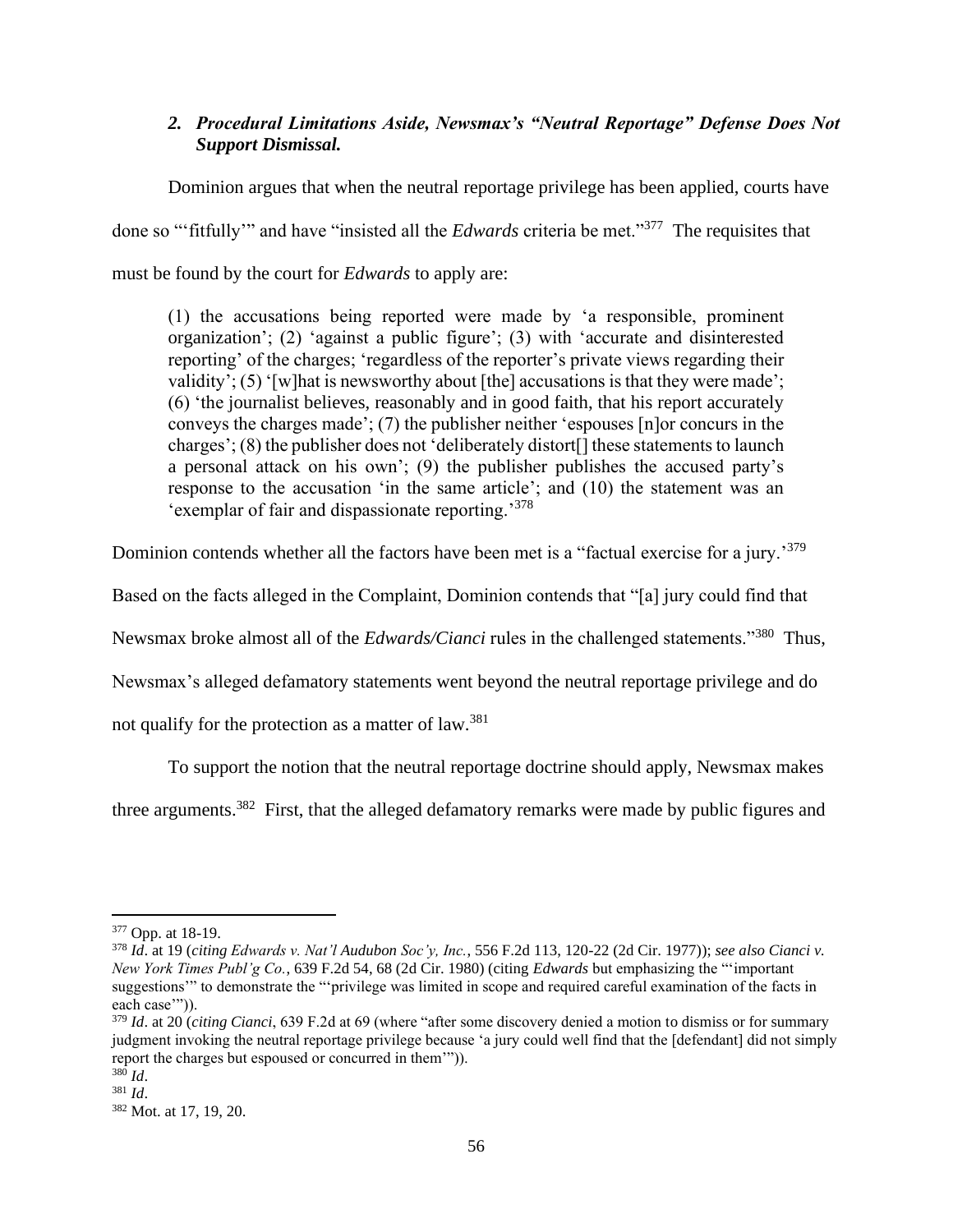officials.<sup>383</sup> The President and his lawyers are public figures, and thus qualify as "responsible and prominent' figures under *Edwards*."<sup>384</sup> Once this first factor is qualified, Newsmax argues the doctrine applies as the speaker's statements are newsworthy by virtue based upon their responsibility and prominence.<sup>385</sup> Even if that were correct, allegations in the Complaint extend beyond just statements uttered by any prominent and responsible figures (*i.e.*, former President Trump).<sup>386</sup> Newsmax's possession of evidence demonstrating the election fraud claims were false, supports the reasonable inference that Newsmax made or published statements knowing they were false or with a reckless disregard for the truth.<sup>387</sup> Newsmax may not have a duty to parse through every newsworthy and controversial statement uttered for validity before sharing it, but it does have a duty to report on those allegations truthfully, accurately, and without endorsement.

Second, Newsmax contends that the reporting at issue related to the 2020 Presidential Election and that concerned newsworthy controversies of critical public concern.<sup>388</sup> Newsmax argues that the First Amendment provides protection to discuss governmental affairs and "all such matters relating to political process."<sup>389</sup> Third, Newsmax contends it accurately reported unprecedented allegations covering a newsworthy public controversy.<sup>390</sup> Newsmax concludes its

<sup>383</sup> *Id.* at 17.

<sup>384</sup> *Id*.

<sup>385</sup> *Id*. (signaling to *Barry v. Time, Inc.*, 584 F. Supp. 1110, 1126 (N.D. Cal. 1984) which was relied on by Newsmax for a separate proposition *supra* note 343 and accompanying text). Newsmax attempts to argue that "the fact that such allegations at issue here were made by the President and his representatives were unprecedented in and of themselves, and that alone justifies Newsmax for reporting on them." *Id.* at 19.

<sup>386</sup> *See e.g.*, Compl. ¶ 248.

<sup>387</sup> *See e.g.*, Compl. ¶¶ 101, 109, 127, 137, 151, 153, 169, 177.

<sup>388</sup> Mot. at 19. Newsmax conceptualizes the subject matter of the speech being a critical public concern tips the scale of the Constitutional balance as upheld in *Gertz v. Robert Welch, Inc.*, 418 U.S. 323, 351 (1974). Newsmax also cites *Philadelphia Newspapers, Inc. v. Hepps*, 475 U.S. 767, 775 (1986), noting that "*[w]hen the speech is of public concern* and the plaintiff is a public official or public figure, the Constitution clearly requires the plaintiff to *surmount to a much higher barrier* before recovering damages from a media defendant that *raised by the common law*." (emphasis added).

<sup>389</sup> *Id*. at 20 (quoting *Mills v. Alabama*, 384 U.S. 214, 218-19 (1966)). <sup>390</sup> *Id*.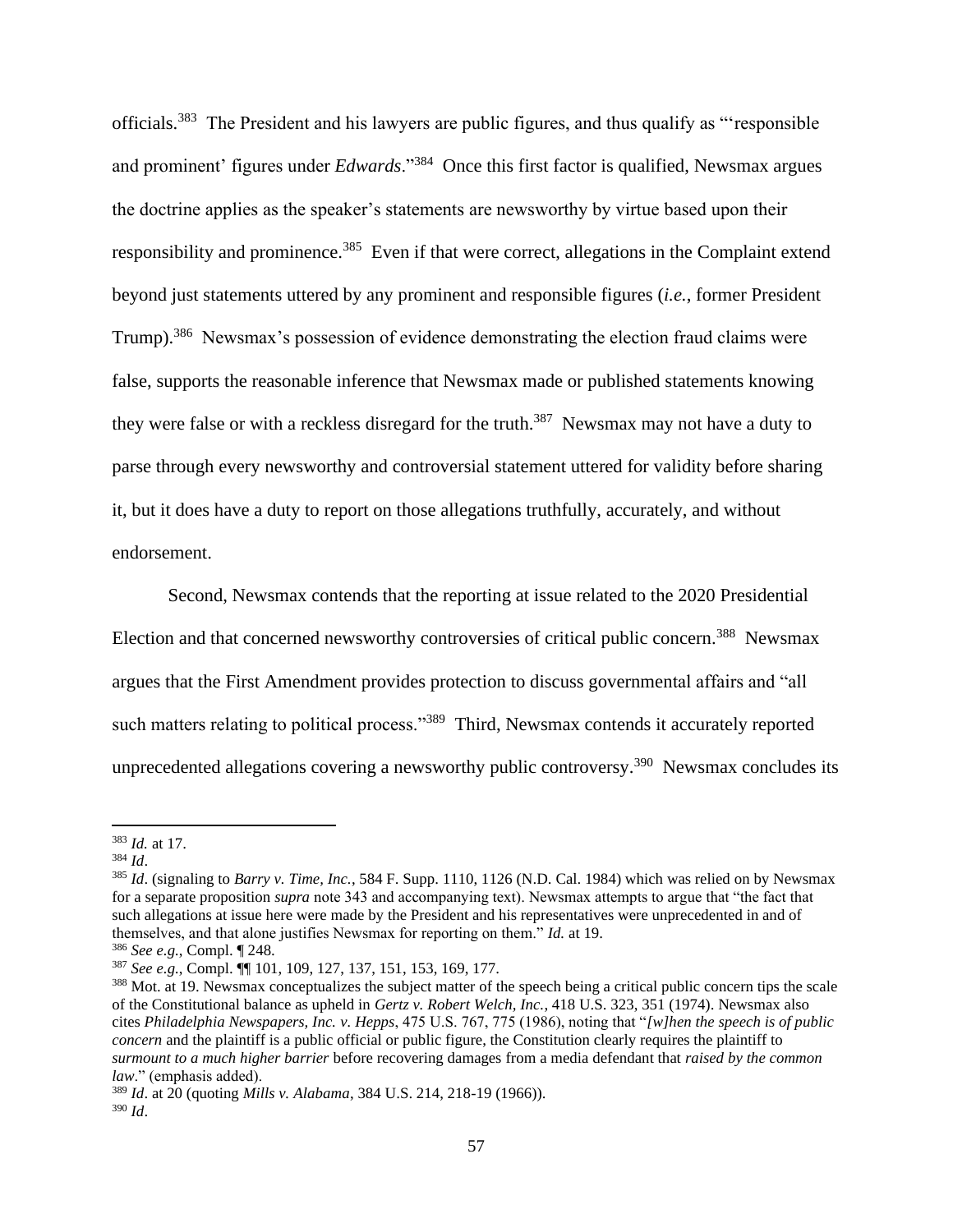framing of the neutral reportage privilege by suggesting, because the reports were accurate recitations of what was actually said or done, that the immunity should attach if the matters were already reported on by a reliable source.<sup>391</sup>

Newsmax contends that the statements need to be viewed in the full context of the broadcasts and not isolated phrases because a defamation case requires the question answered to be "whether the statements at issue are statements of fact…., informed by factual context of the statements in question."<sup>392</sup> This would thus require the Court to rely on the reporting or comments as they were made in context–succinctly, in the totality of the circumstances.<sup>393</sup> Newsmax claims this distinction is crucial because it is necessary for the Court to decern whether Newsmax adopted and endorsed the claims, or merely reported them as received.<sup>394</sup> Moreover, some courts have provided additional deference when considering the context of statements made during a broadcast talk show.<sup>395</sup>

Even if the neutral reportage defense were available, the Court would not dismiss the Complaint on the current record and at this stage of the litigation. To benefit from the neutral reportage defense, the facts must show the defendant accurately and dispassionately reported the newsworthy event.<sup>396</sup> Per its name, Newsmax's reporting must have been neutral, not "a

<sup>391</sup> *Id*. at 21 (citing *Price*, 881 F.2d at 1434 ("evidence of the author's general disposition toward the topic does not establish whether he espoused each particular allegation."); *In re United Press Int'l*, 106 B.R. at 330 ("a report need not set forth both sides of an issue"); *Merrill v. McClatchy Newspapers, Inc.*, 1998 WL 1814475, at \*4 (W.D.N.C. Oct. 2, 1998), *aff'd*, 187 F.3d 630 (4th Cir. 1999) ("[i]mmunity attaches to accurate reports on matters already reported by reliable sources")).

<sup>392</sup> *Id*. at 21-22 (citing *McDougal v. Fox News Network, LLC*, 489 F. Supp. 3d 174, 181 (S.D.N.Y. 2020) (internal citation omitted)).

<sup>393</sup> *Id*. at 22. *See, e.g., Herring Networks, Inc. v. Maddow*, 445 F. Supp. 3d 1042, 1049 (S.D. Cal. 2020); *Michaelis v. CBS, Inc*.*,* 119 F.3d 697, 700 (8th Cir. 1997); *Brokers' Choice of Am., Inc. v. NBC Universal, Inc.*, 138 F. Supp 3d 1191, 1198 (D. Colo. 2015) *aff'd*, 861 F.3d 1081 (10th Cir. 2017).

<sup>394</sup> *Id*. at 23 (citing *Farah v. Esquire Magazine*, 736 F.3d 528, 535 (D.C. Cir. 2013)).

<sup>395</sup> *Id*. *See, e.g.*, *McDougal*, 489 F. Supp. 3d at 182-84 which found that some statements made during "Tucker Carlson Tonight" were construed as "rhetoric hyperbole" and not defamatory. *See also Huggins v. NBC*, 1996 WL 763337, at \*3 (N.Y. Sup. Feb. 7, 1996) ("standing for the proposition that 'unscripted, unrehearsed' comments delivered in a 'conversational tone' signal opinion").

<sup>396</sup> *See Edwards*, 556 F.2d at 120.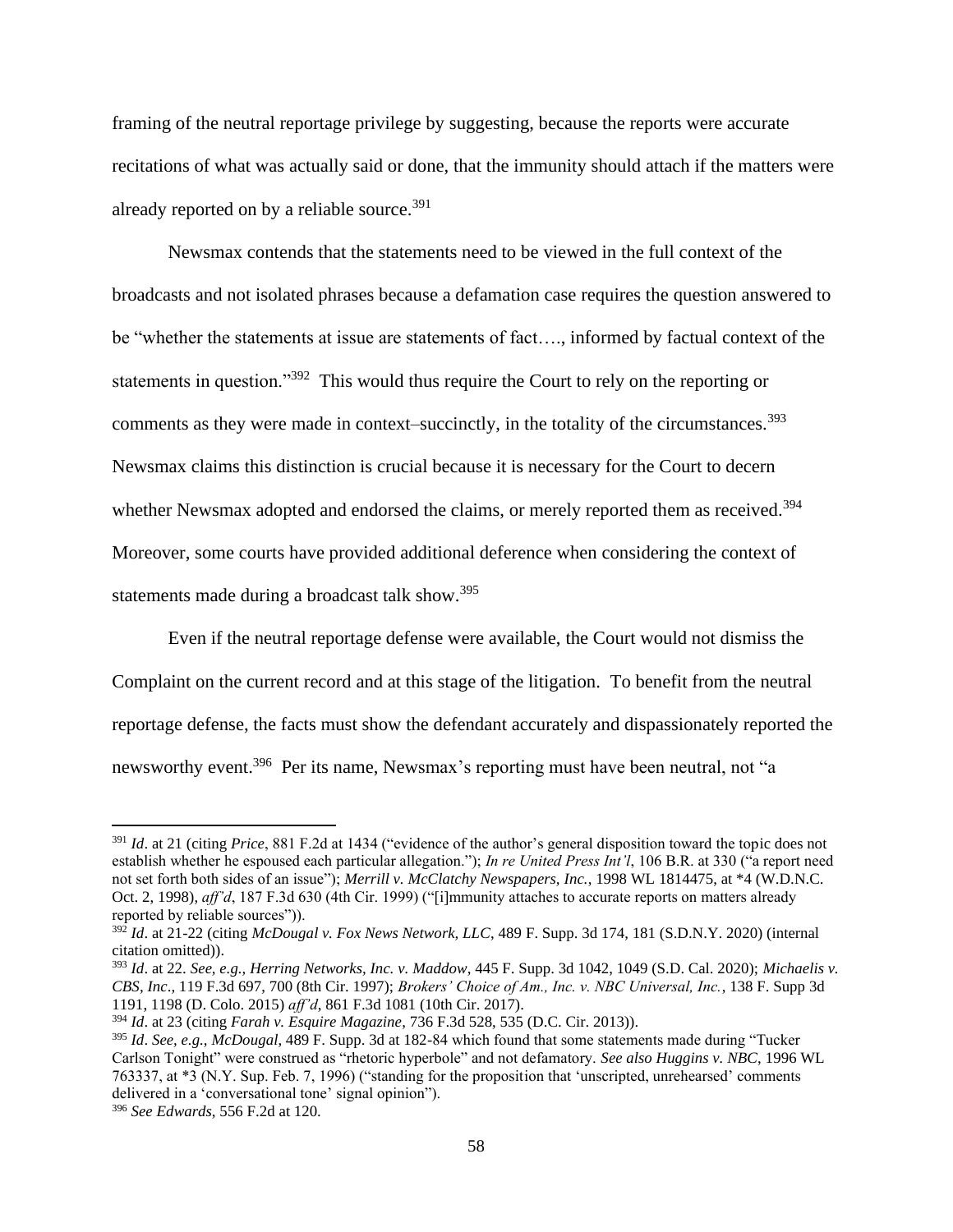personal attack" on Dominion, to succeed on this defense.<sup>397</sup> As set forth above, Dominion's well-pleaded allegations, however, support the reasonable inference that Newsmax's reporting was not accurate or dispassionate.

It is reasonably conceivable that Newsmax's reporting was inaccurate. For example, once Newsmax began connecting Dominion to the election fraud claims, Dominion attempted to get out in front of the impact by sending Newsmax its "SETTING THE RECORD STRAIGHT" memoranda. Those memoranda, which contained analysis from election and related experts, tended to disprove the election fraud claims. Rather than reporting on Dominion's memoranda, Newsmax and its news personnel continued to connect Dominion to the election fraud claims by hosting guests who took that position.<sup>398</sup> When Newsmax guests spread or reiterated disinformation about Dominion, Newsmax did not use the information Dominion provided to correct its guests or to reorient its viewers. Instead, Newsmax and its personnel pressed their view that considerable evidence supported Dominion's involvement in an illegal election fraud conspiracy.

It is also reasonably conceivable that Newsmax was not dispassionate. Given that Newsmax apparently refused to report contrary evidence, including evidence from the Department of Justice, the allegations support the reasonable inference that Newsmax intended to keep Dominion's side of the story out of the mainstream. Moreover, there are numerous instances in which Newsmax personnel did not merely ask questions and parrot interviewee responses, but rather, endorsed or suggested a motivated result. By skewing questioning and approving responses in a way that fit or promoted a narrative in which Dominion committed election fraud, Newsmax may have failed to report the issue truthfully.

<sup>397</sup> *See id.*

<sup>398</sup> *See e.g.*, Compl. ¶ 248.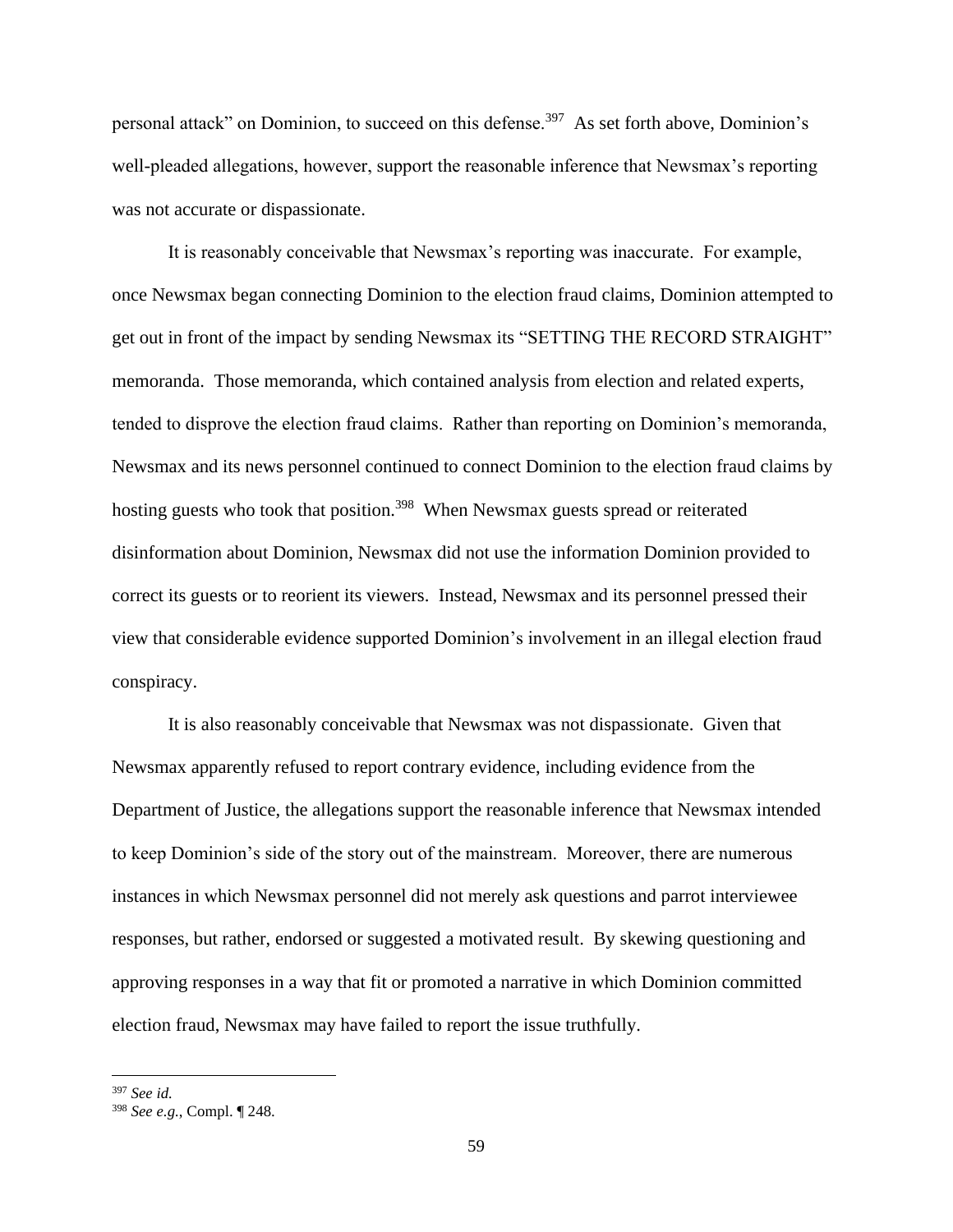The neutral reportage defense does not apply when the press "espouses or concurs in the charges made by others[] or who deliberately distorts these statements to launch a personal attack" on the plaintiff.<sup>399</sup> And the Complaint supports the reasonable inference that Newsmax did both. Accordingly, Dominion's allegations support the reasonable inference that Newsmax was not engaged in neutral reportage. The neutral reportage defense does not support dismissal.

Newsmax argues that Dominion "omit[s] key elements of the exchanges in order to distort the context" and create a misimpression.<sup>400</sup> When viewed in context, Newsmax contends "the neutrality and lack of endorsement of statements regarding Dominion are clear."<sup>401</sup> Newsmax also argues that the Motion "studiously ignore[s] the clear and verbal on screen identifications of guests and speakers in clips…which establish that they are independent sources of allegations and information, not the voice of Newsmax."402

Newsmax references appearances from Ms. Powell, Mr. Morris, Mr. DiGenova, Mr. Byrne, Mr. Giuliani, and Mr. Ramsland, and argues that it "identified the source of the information for viewers who were able to draw their own conclusions about the claims made by those sources."<sup>403</sup> Newsmax concludes its application of the facts regarding the neutral reportage doctrine by pulling paragraphs from the Complaint and adding "context" demonstrating that "Newsmax provide [d] balance as to the developing story of allegations being made."<sup>404</sup> This argument is suitable for a later stage in the case, as it offers facts probative of a privilege or

<sup>399</sup> *Edwards*, 556 F.2d at 120.

 $400$  Mot. at 25

<sup>401</sup> *Id.* at 29.

<sup>402</sup> *Id*.

<sup>403</sup> *See id*. at 29-31 (identifying each speaker, explaining their interpretation of the nature of the appearance, and argue "[t]he notion that anytime a host identifies a guest's Twitter handle or website means that they are endorsing everything there or anything the guest has said, would make nearly every host on every program such an endorser"). <sup>404</sup> *Id.* at 37.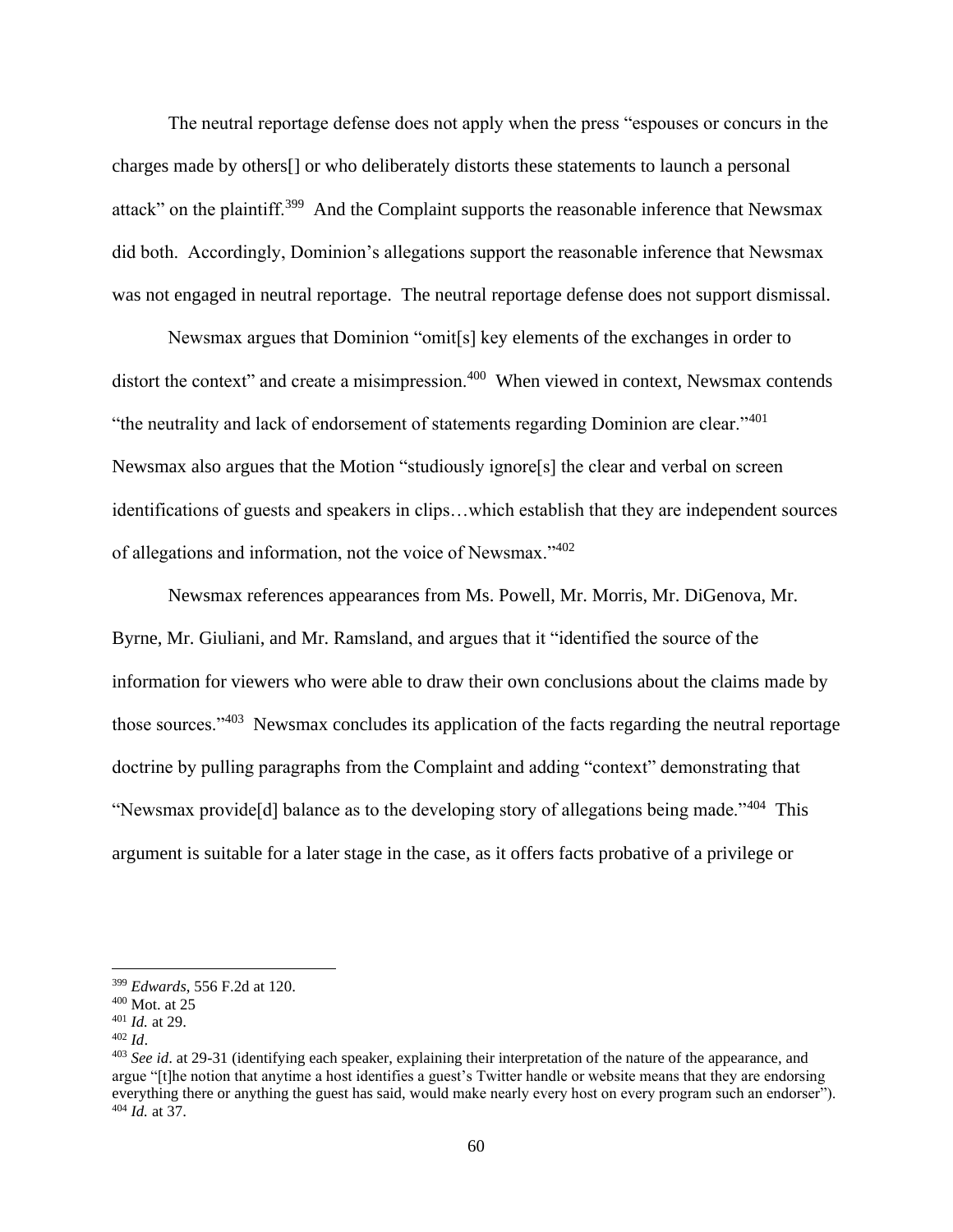defense. But at the pleadings stage, it raises factual issues the Court must resolve in Dominion's favor.

## **B. DOMINION HAS ADEQUATELY ALLEGED ACTUAL MALICE.**

Newsmax argues the Complaint fails to adequately plead fault  $(e.g.,$  actual malice).<sup>405</sup> The Court does not agree. At this stage, the Court finds that the Complaint alleges facts that Newsmax made the challenged statements with knowledge of their falsity or with reckless disregard of their truth.

"'Actual malice' means that defendants published the false information about plaintiff 'with knowledge that it was false or with reckless disregard of whether it was false or not."<sup>406</sup> To satisfy the reckless disregard standard, a plaintiff must show the defendant "entertained serious doubts as to the truth of [the] publication" or had "a high degree of awareness of . . . [its] probable falsity."<sup>407</sup> The failure to investigate a statement's truth, standing alone, is not evidence of actual malice, even if a prudent person "would have investigated before publishing" the statement.<sup>408</sup> But a speaker cannot "purposefully avoid<sup>[]"</sup> the truth and then claim ignorance.<sup>409</sup> If the plaintiff offers "some direct evidence" that the statement "was probably false," a factfinder may infer that the defendant "inten[ded] to avoid the truth."<sup>410</sup> The plaintiff must prove actual malice with clear and convincing evidence. $411$ 

<sup>&</sup>lt;sup>405</sup> Actual malice is the most demanding fault standard. It generally applies when a public figure plaintiff sues in defamation for statements the defendant made on matters of public concern. Although the appropriate fault standard hinges on further development of the record, the parties accept that actual malice is the relevant standard for resolving the Motion. Dominion expressly reserves its right to argue that the proper pleading standard is negligence. *See Chapadeua v. Utica Observer-Dispatch, Inc*., 341 N.E.2d 569, 571 (N.Y. 1975).

<sup>406</sup> *Phila. Newspapers, Inc. v. Hepps*, 475 U.S. 767, 773 (1986) (quoting *N.Y. Times Co. v. Sullivan*, 376 U.S. 254, 279-80 (1964)).

<sup>407</sup> *St. Amant v. Thompson*, 390 U.S. 727, 731 (1968) (citing *Garrison v. State of La.*, 379 U.S. 64, 85 (1964)). <sup>408</sup> *Id.*

<sup>409</sup> *Harte-Hanks Commc'ns, Inc. v. Connaughton*, 491 U.S. 657, 693 (1989).

<sup>410</sup> *Sweeney v. Prisoners' Legal Servs. of N.Y., Inc.*, 647 N.E.2d 101, 104 (N.Y. 1995); *see also Eastwood v. Nat'l Enquirer, Inc.*, 123 F.3d 1249, 1253 (9<sup>th</sup> Cir. 1997).

<sup>411</sup> *Hepps*, 475 U.S. at 773.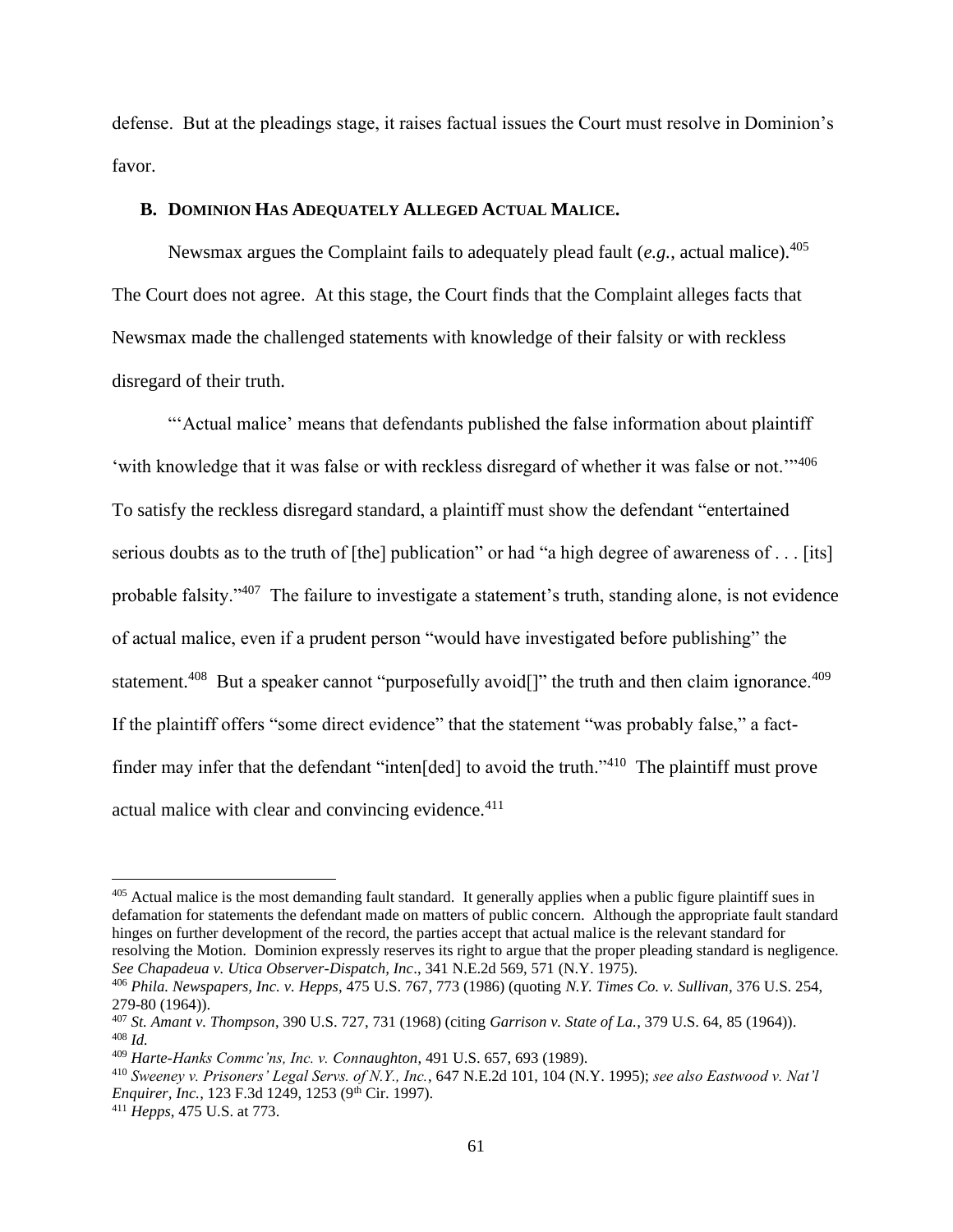Newsmax suggests Dominion, a public plaintiff, must satisfy a heightened pleading standard and that they have failed to do so.<sup>412</sup> Newsmax states that Dominion meets one or both related standards in the determination of Dominion's public status because of the role Dominion had in the election—Dominion's contractual relationship with the government, and Dominion's executive giving testimony as a State Defendant.<sup>413</sup>

Newsmax argues that the Complaint fails to plead actual malice with regards to Antrim County reports, then goes on to state Dominion's "broader allegations are insufficient for the same reasons."<sup>414</sup> Newsmax's contention is premised on the notion that no facts pleaded by Dominion support a reasonable inference that Newsmax published the Antrim County broadcasts, or any of the other broadcasts alleged to be defamatory, with knowledge.<sup>415</sup> Newsmax asserts that Dominion's pleadings are insufficient to create a reasonable inference of actual malice despite the pleadings including specific facts of public reports clarifying the allegations of the election fraud, statements from government officials attesting to vote audits, denials of fraud sent directly to Newsmax from Dominion, and confrontation of several personalities who had the propensity to lie.<sup>416</sup>

Contrary to Newsmax's claim that there could be no reasonable inference of actual malice, the Motion states: "[w]hile these facts could conceivably raise serious doubts as to the allegations against Dominion (though, as discussed below, they do not), it is difficult to see how

 $412$  Mot. at 41.

<sup>413</sup> *Id*. at 42; *see Rosenblatt v. Baer*, 383 U.S. 75, 85 (1966) (actual malice standard applies "[w]here a position in government such apparent importance that the public has an independent interest in the qualifications and performance of the person who holds it"); *see also Gertz v. Robert Welch, Inc.*, 418 U.S. 323, 351 (1974) (actual malice applies when an party is a limited public figure that "voluntarily injects himself or is drawn into a particular public controversy and thereby becomes a public figure for a limited range of issues").  $414$  Mot. at 46, 55.

<sup>&</sup>lt;sup>415</sup> *Id.* at 48. Newsmax argues Dominion's allegations that Newsmax knew or should have known of the Antrim error are not supported by fact but through conclusory allegations. *Id.*  <sup>416</sup> *Id*. at 49-50.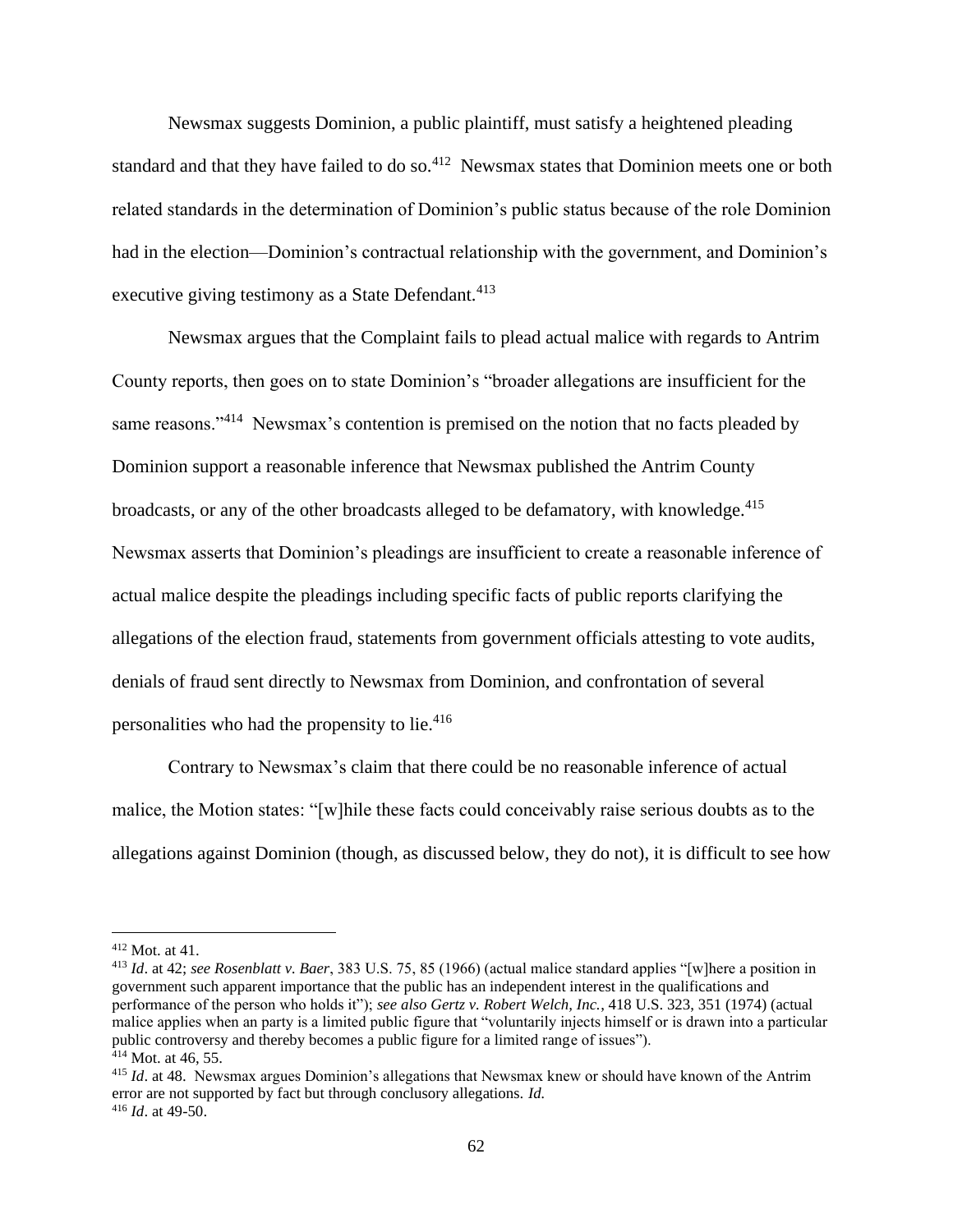they can be said to render those allegations inherently improbable."<sup>417</sup> The Court disagrees and finds that there is at least a reasonable inference of actual malice based on the alleged facts when viewed in Dominion's favor.

Dominion asserts it has adequately alleged actual malice.<sup>418</sup> Dominion argues when the Court views the Complaint in its entirety it "more than adequately pleads actual malice."<sup>419</sup> Dominion provides examples of evidence that inferences of actual malice can be discerned and then applies them to facts alleged in the Complaint. For instance Dominion asserts that: (i) Newsmax knowingly disregarding publicly available evidence; (ii) Newsmax broadcasted and republished false and improbable claims from unreliable sources; and (iii) Newsmax promoted a false storyline to increase profits.<sup>420</sup> Essentially, Dominion contends that the abundance of facts that were well-plead are enough to adequately allege Newsmax acted *at least* recklessly when reporting on Dominion.<sup>421</sup> At the pleading stage, Dominion must allege facts from which this Court can draw a reasonable inference of actual malice when viewed in Dominion's favor.<sup>422</sup> In its totality, the Complaint pleads facts from which this Court could draw a reasonable inference of actual malice.

<sup>417</sup> *Id*. at 60, n.16.

<sup>418</sup> *See* Opp. at 42, n.4. (Dominion is not contesting whether it does or does not satisfy the public figure status; rather reserves its right to argue that the proper pleading standard is negligence (citing *Chapadeua*, 341 N.E.2d at 571 (N.Y. 1975))).

<sup>419</sup> *Id*.

<sup>420</sup> *Id*. at 43-44; *see Palin v. New York Times*, 940 F.3d 894, 813-16 (2d Cir. 2019) (actual malice can be shown where a defendant publishes defamatory statements that contradicts known to him); *St. Amant v. Thompson*, 390 U.S. 727, 732 (1968) (actual malice can be shown where the story published is based "wholly on an unverified anonymous" source or "where there are obvious reasons to doubt the informant"); *see Harris v. City of Seattle*, 152 F. App'x 565, 568 (9th Cir. 2005) (where evidence "that a defendant conceived a story line in advance of an investigation and then consciously set out to make the evidence conform to the preconceived story"); *see Harte-Hanks Commc'ns, Inc. v. Connaughton*, 491 U.S. 657, 668 (1989) (where evidence of a financial motive to defame can support a finding of actual malice); *see Zerangue v. TSP Newspapers, Inc.*, 814 F.2d 1066, 1071 (5th Cir. 1987) (where a defendant's refusal to retract defamatory statements was found to support actual malice at the time of publication).

<sup>421</sup> *Id*. at 42.

<sup>422</sup> *Id*. at 64.